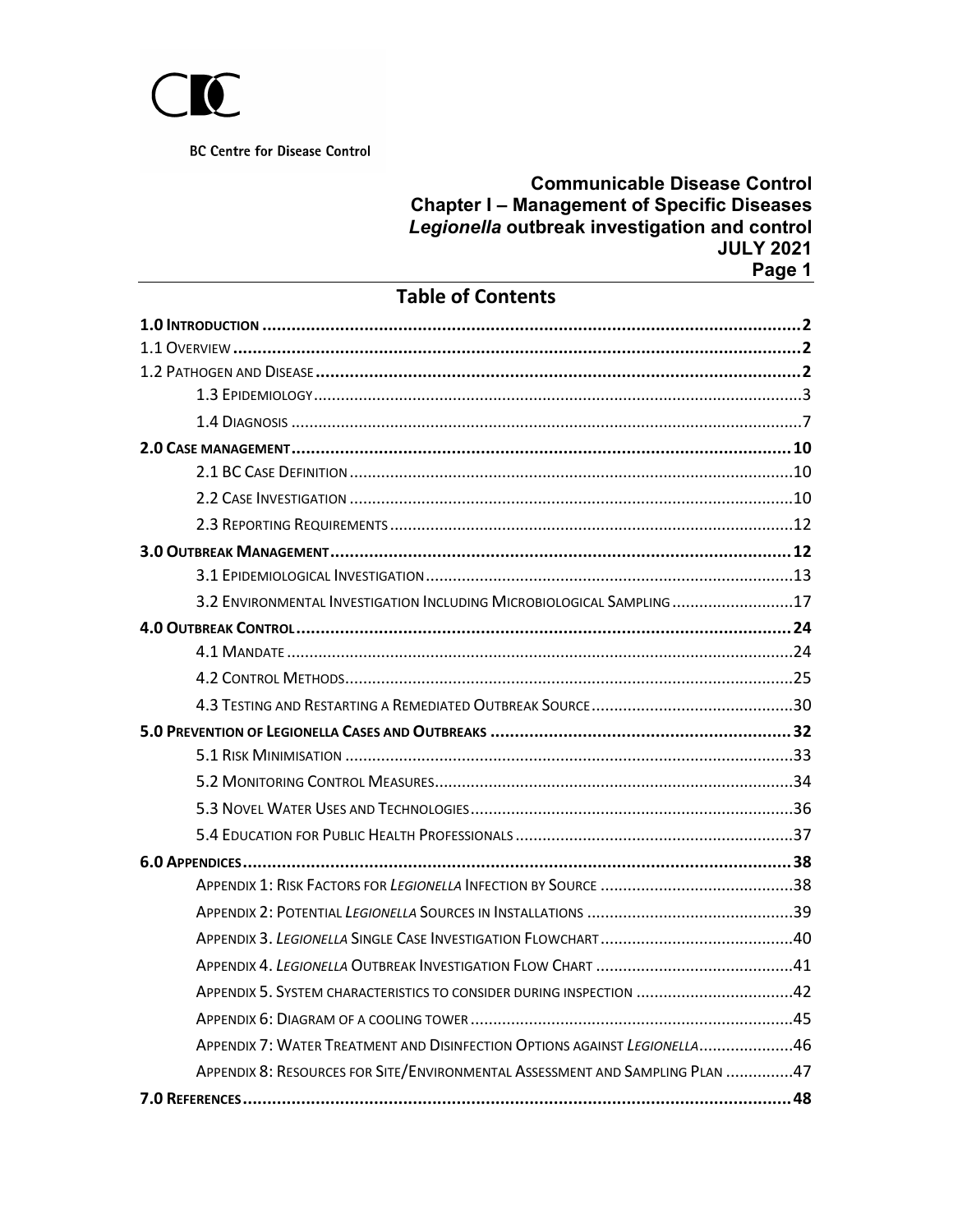

**Communicable Disease Control Chapter I – Management of Specific Diseases** *Legionella* **outbreak investigation and control JULY 2021 Page 2**

# <span id="page-1-1"></span><span id="page-1-0"></span>**1.0 Introduction**

# **1.1 Overview**

These guidelines were first developed in 2016/17 by a multi-disciplinary group composed of epidemiologists, physicians, environmental health officers (EHOs), infection control practitioners (ICPs), microbiologists, engineers and industrial hygienists. They were updated following two cooling tower outbreaks in Fraser Health in 2018 and 2020 to address gaps in environmental investigation and management. A review of the published literature and a jurisdictional scan for other guidelines were conducted. Expert opinion and group consensus were used when evidence and practice standards were not available.

The goal is to provide evidence-based guidelines for the epidemiological, environmental and microbiological investigation and management of single cases and outbreaks of legionellosis in British Columbia (BC). While these guidelines are intended for use by public health professionals, they may also be useful to others.

# <span id="page-1-2"></span>**1.2 Pathogen and Disease**

# **1.2.1 Clinical Illness**

Infection with *Legionella* bacteria causes a disease known as legionellosis, which presents as Legionnaires' disease (LD), Pontiac fever or as an asymptomatic infection. It is unclear if legionellosis is a spectrum of illness or if it only presents in these 3 forms (1).

Legionnaires' disease manifests as pneumonia which cannot be clinically differentiated from other causes of pneumonia, characterized by fever, dry cough, dyspnea, chest pain, headache, malaise and myalgia (1, 2). The respiratory infection is often severe and can progress to respiratory and multi-organ failure. Gastro-intestinal symptoms are common with diarrhea occurring in 20-40% of patients (1). Rarely, extrapulmonary infection can occur, including cellulitis, septic arthritis and endocarditis (1). Infection is treated with macrolide or fluoroquinolone antibiotics (1). Mortality is 11-25% (3-5).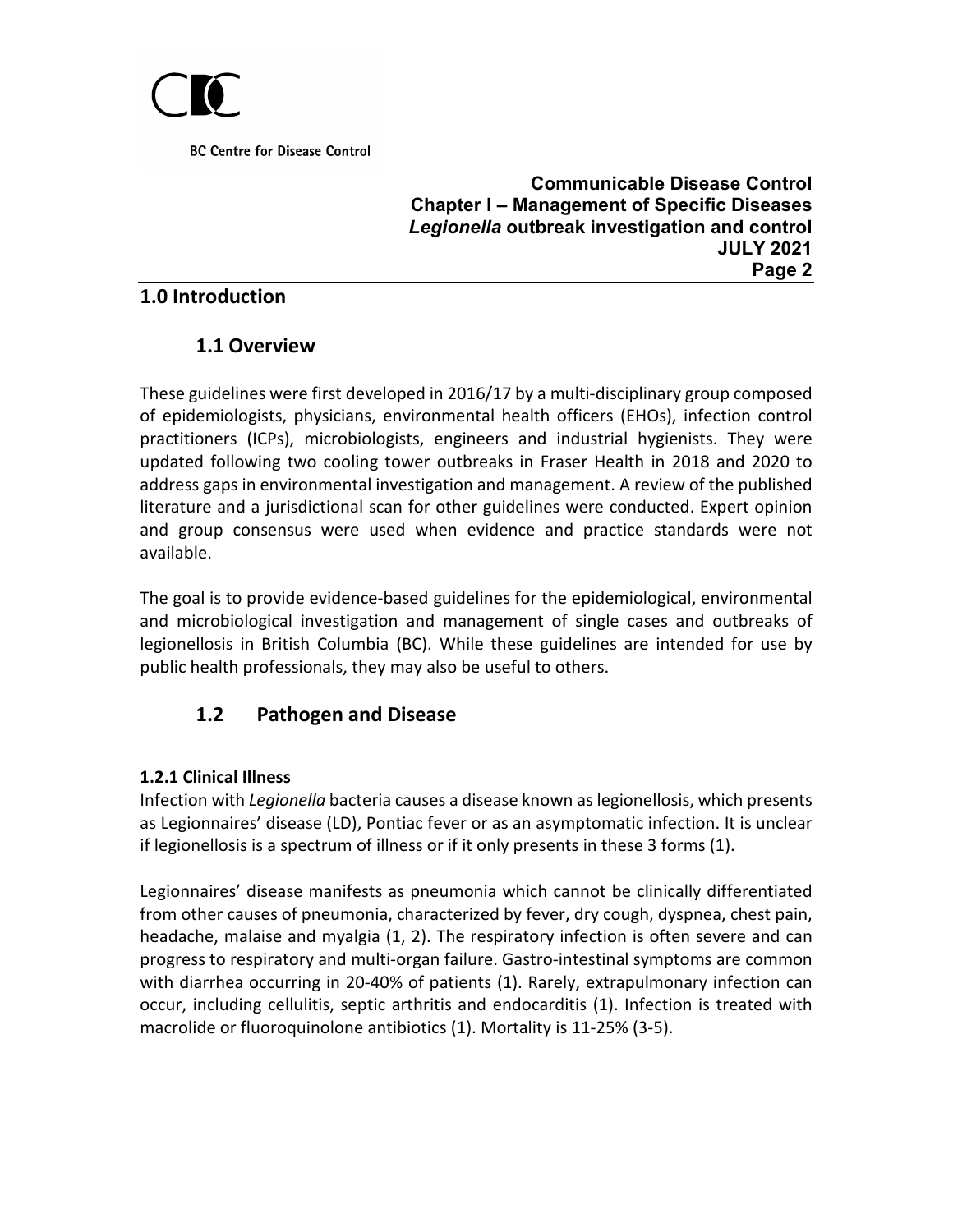

### **Communicable Disease Control Chapter I – Management of Specific Diseases** *Legionella* **outbreak investigation and control JULY 2021 Page 3**

Individuals at increased risk of Legionnaire's disease include older adults, males, smokers, and those with underlying conditions including immunosuppression, chronic lung disease, diabetes and cancer (1, 4).

Pontiac Fever is characterized by fever, fatigue, myalgia, headache and malaise with or without cough (5-7). Patients recover within 2-5 days without treatment. Because of its mild nature, Pontiac fever is usually identified in outbreak settings.

## **1.2.2 Incubation Period**

Legionnaires' Disease has an average incubation period of 5-6 days (5) with a range of 1- 19 days (3, 8). Pontiac Fever has an incubation period of 5-72h (5).

## **1.2.3 Organism**

Gram negative bacilli bacteria from the genus *Legionella* consist of over 50 species, further divided into approximately 70 serogroups with associated sub-types. *Legionella pneumophila* serogroup 1 causes about 70% of human disease. Other species associated with human disease include *L. longbeachae, L. micdadei, L. bozemanii, L. feeleii, L. gomanii and L. anisa.* Appendix 1 includes the distribution of *Legionella* strains by water sources.

# <span id="page-2-0"></span>**1.3 Epidemiology**

### **1.3.1 Reservoir**

*Legionella* bacteria occur naturally and are ubiquitous in freshwater, including groundwater, and soil. They become a human health risk when allowed to multiply rapidly due to warm water temperatures between 25 and 50 $^{\circ}$  Celsius and are a particular hazard in manufactured environments (e.g. hot tubs, evaporative cooling systems etc.) where aerosolization may occur. Other factors, such as biofilm formation (micro-organism and polysaccharide matrix) and associated protozoa, water stagnation (e.g. periods of low useage, dead legs) and the presence of essential nutrient sources (sludge, scale, rust & algae), may also contribute to bacterial growth. Bacterial nutrient supply may be influenced by plumbing materials (e.g. rubber gaskets provide a nutrient rich substrate for bacterial growth and pipe corrosion may supply iron)(9).

### **1.3.2 Modes of Transmission**

Infection with *L. pneumophila* occurs through inhalation of aerosolized particles generated from manufactured freshwater systems; infection with *L. longbeachae* occurs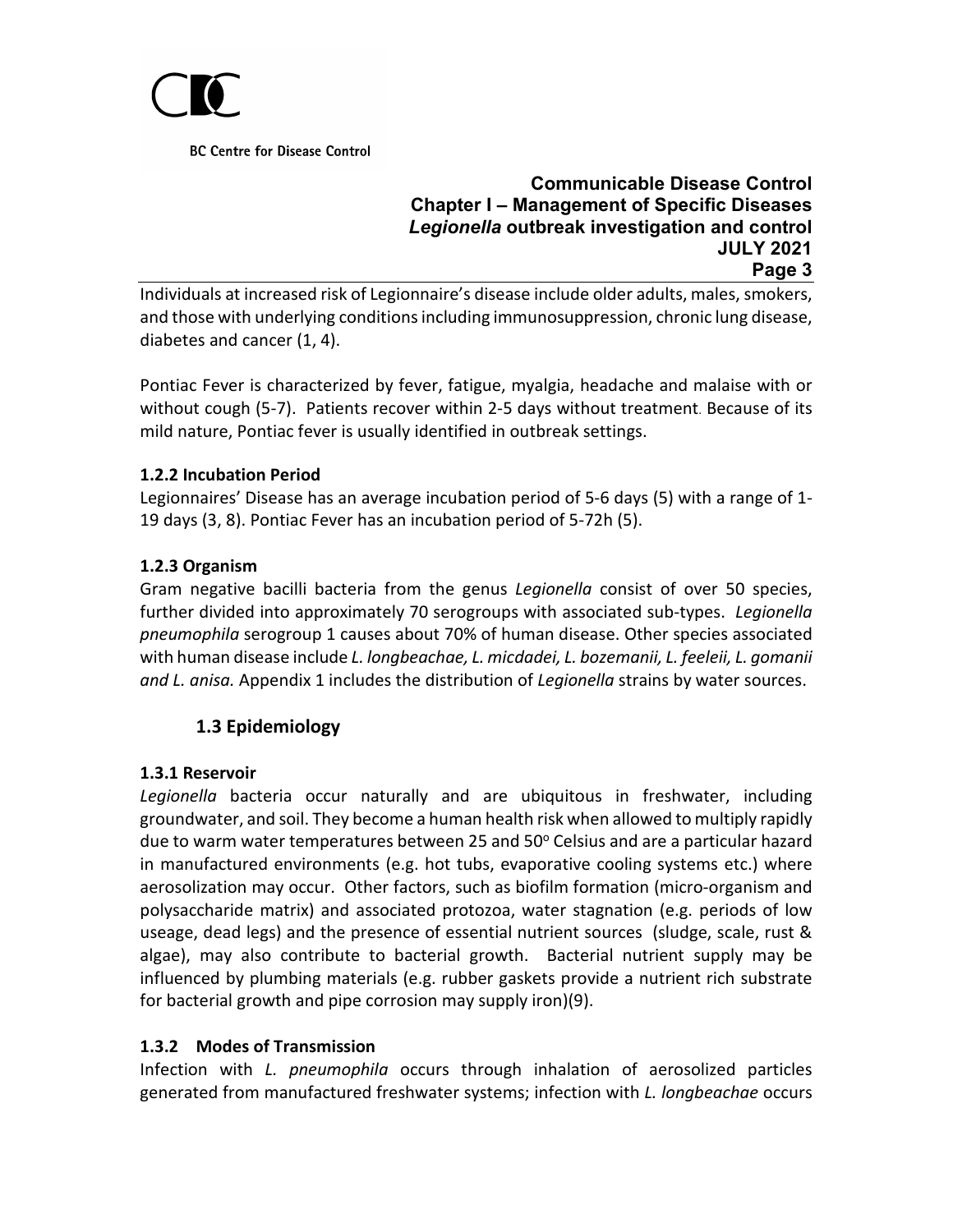

### **Communicable Disease Control Chapter I – Management of Specific Diseases** *Legionella* **outbreak investigation and control JULY 2021 Page 4**

through contact (direct contact or via aerosolized material) with contaminated soil or compost. There is generally no person to person spread of *Legionella*, however, a highly likely single case of person-to-person spread has recently been described (10). Transmission is illustrated in Figure 1 (11).

### **Figure 1: Transmission of** *Legionella* **via aerosolised water**



# **1.3.3 Environmental Exposures**

#### *Community*

Sources of infection include devices and systems that aerosolise water (e.g. cooling towers, evaporative condensers, hot tubs, shower heads, fountains, humidifiers, , emergency eye wash stations) and compost and potting soil (Appendix 2). Certain occupations may present a particular risk to legionellosis. For example, *L. longbeachae* infections have been associated with occupations associated with soil processing and packaging, composting and recycling of vegetable matter (12).

### *Nosocomial*

Transmission in institutions, such as hospitals and long-term care facilities, can result from a combination of inadequate design and/or maintenance of building infrastructure and risk factors present in the residents or patients (13). Larger water distribution systems, long pipe runs, poor water temperature control, and low water flow rates can facilitate growth of *Legionella* bacteria. Underlying medical conditions of residents, in combination with use of respiratory therapy devices (e.g. nebulizers and ventilators), nasogastric tubes, aspiration or recent surgery, can increase their risk of infection. Construction adjacent to facilities, which can lead to soil disruption and dust creation is an additional risk factor particularly when it occurs close to air intakes for ventilation systems.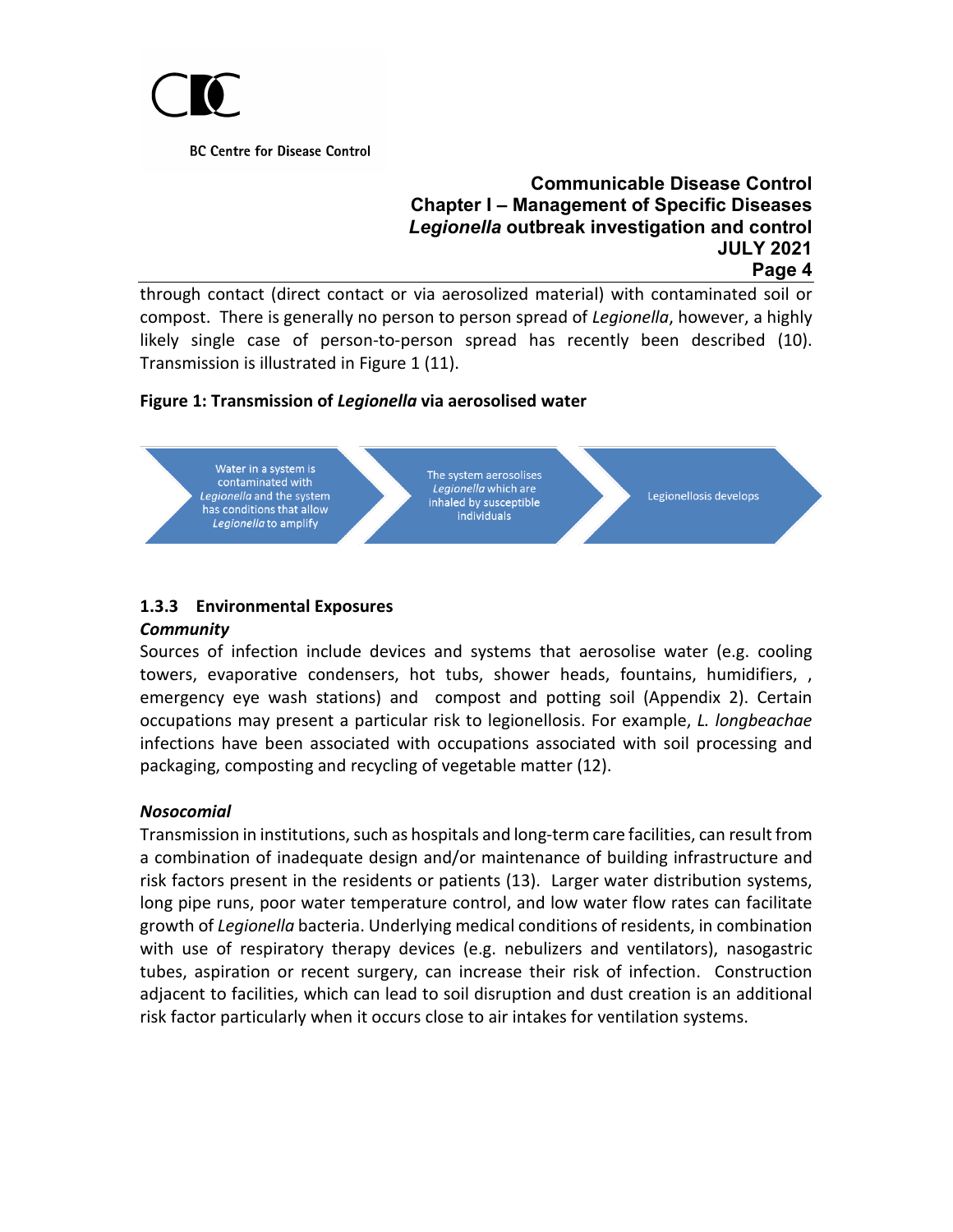

#### **Communicable Disease Control Chapter I – Management of Specific Diseases** *Legionella* **outbreak investigation and control JULY 2021 Page 5**

#### **1.3.4 BC Epidemiology**

Rates of legionellosis in BC have increased from 0.1 per 100,000 in 2006 to 0.7 cases per 100,000 in2018 (14). Rates in BC are lower than Canadian rates (Figure 2). Rates are likely higher than reported as a result of under-diagnosis. This is in part because clinical presentation of LD is not distinct from pneumonias caused by more common bacteria and, in most jurisdictions, diagnostic screening is not routinely conducted for *Legionella* in community-acquired pneumonia.

**Figure 2: Legionellosis rates in Canada and BC by year, 2003-2018 (14, 15)**



In BC, legionellosis has a seasonal pattern with half of the cases occurring between July and October. The annual number of cases ranges from 8-33. Most cases are over 40 years of age. The number of cases is higher in males than in females. Fraser Health Authority reports half of the cases in BC. This may be due to their larger population and higher use of urine antigen test (Figure 3).

An outbreak in FHA accounts for the peak in BC in 2018. An outbreak in Quebec accounts for the peak in Canada in 2012.

Increasing rates of legionellosis over time in BC and Canada may be due to an increasing use of the urinary antigen detection test for diagnosis rather than a true increase in rates (Figure 3). The proportion of BC legionellosis cases having received a urine antigen test has increased from 38% in 2010 to 81% of cases in 2015. The use of culture has remained low and stable.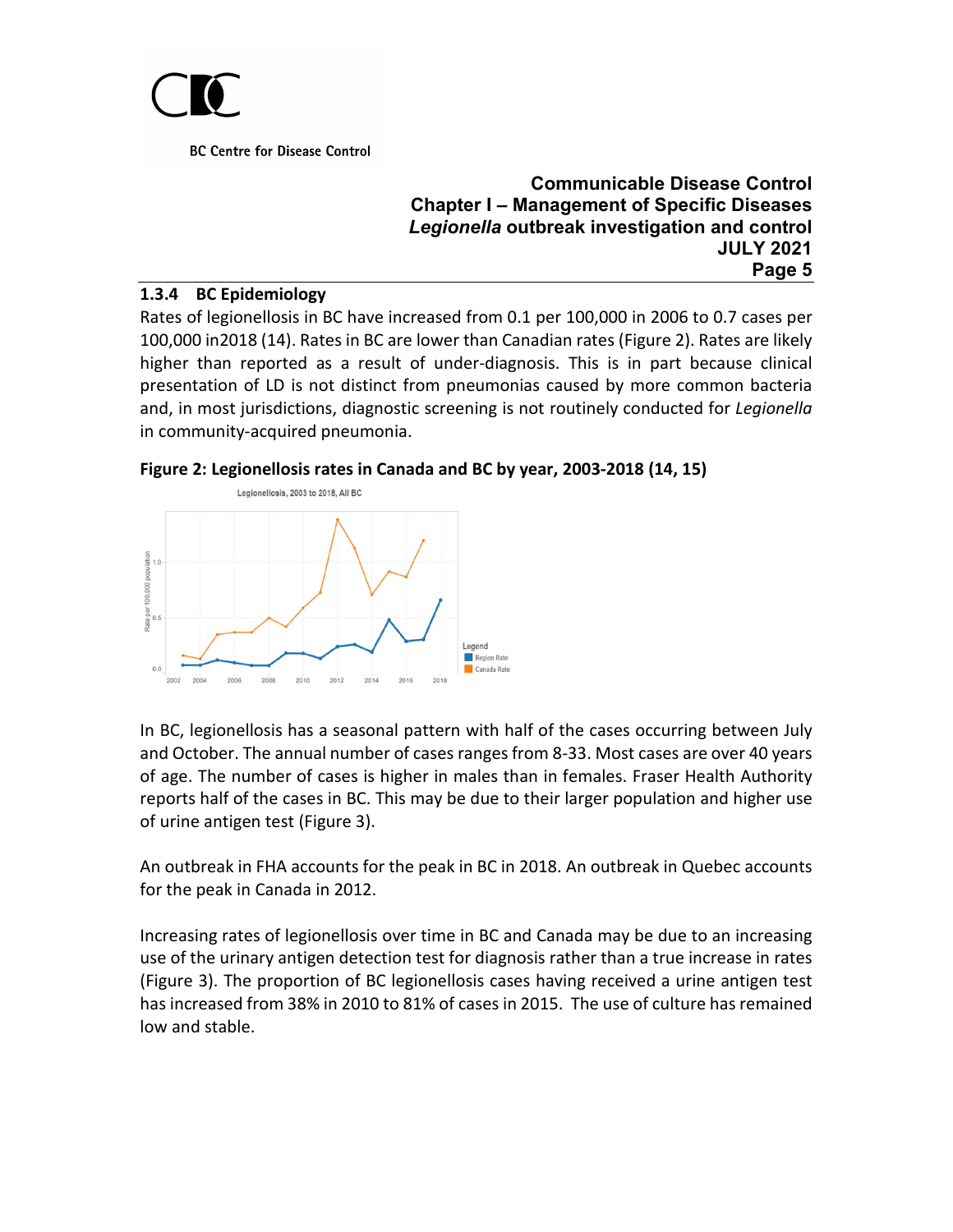

### **Communicable Disease Control Chapter I – Management of Specific Diseases** *Legionella* **outbreak investigation and control JULY 2021 Page 6**





NAT=nucleic acid test

The number and proportion of cases receiving different tests varies by Health Authority (Figure 4). Fraser Health is more likely to use the urine antigen test whereas Island Health is more likely to use a nucleic acid test (NAT) (Table 2).

**Figure 4.** *Legionella* **diagnosis tests used by Health Authority for reported cases, BC, 2010-15 (N=65 cases)** (source: BCCDC Public Health Lab and Panorama, 2016)



*L. pneumophila* is responsible for the majority of reported cases in BC (Table 1).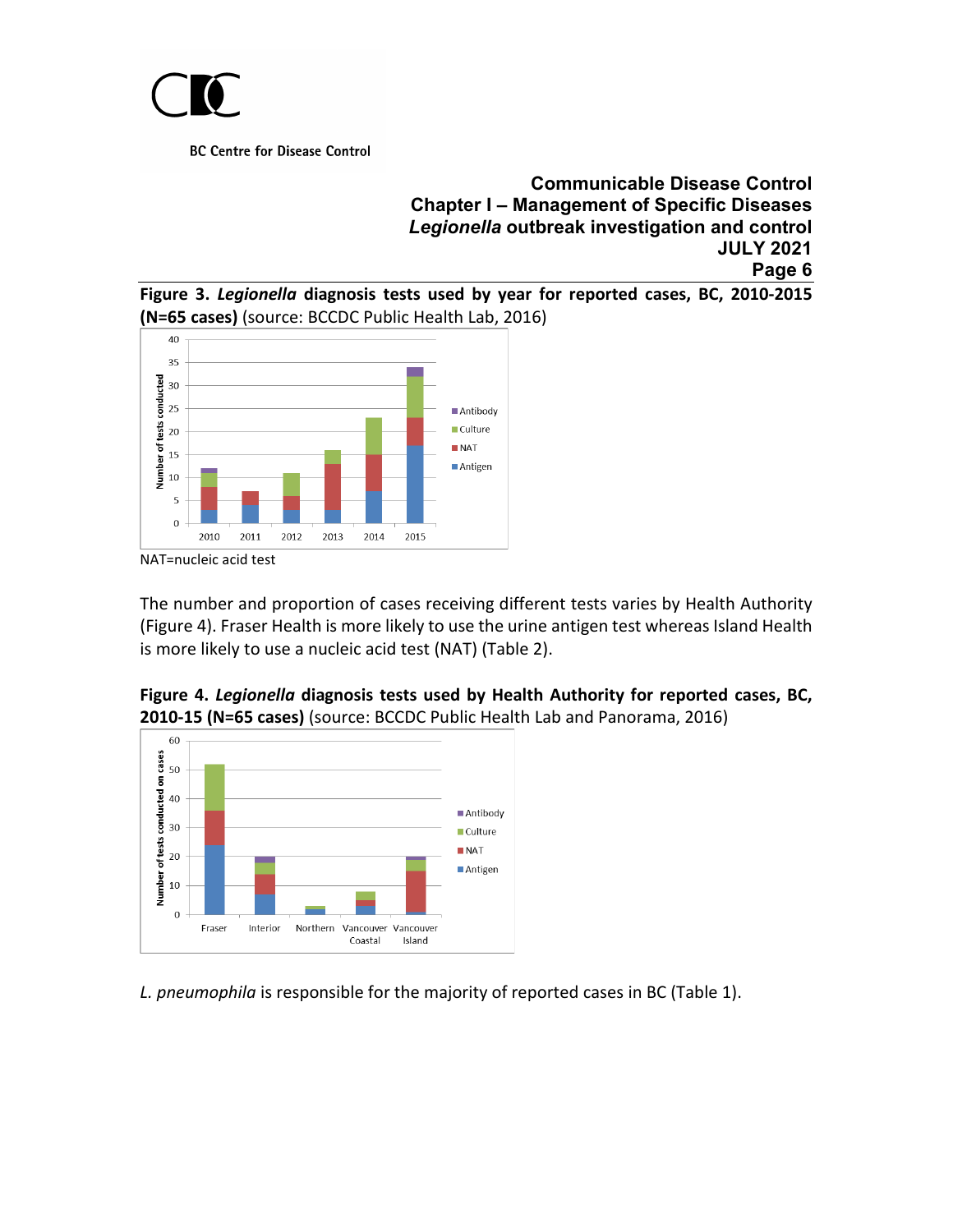

### **Communicable Disease Control Chapter I – Management of Specific Diseases** *Legionella* **outbreak investigation and control JULY 2021 Page 7**

| Table 1: BC Legionella cases by species, 2010-2015 |            |  |  |  |  |  |
|----------------------------------------------------|------------|--|--|--|--|--|
| <b>Species</b>                                     | Number (%) |  |  |  |  |  |
| Pneumophila                                        | 53 (80%)   |  |  |  |  |  |
| Longbeachae                                        | 7(11%)     |  |  |  |  |  |
| Micdadei                                           | 3(5%)      |  |  |  |  |  |
| Wadsworthii                                        | 1(2%)      |  |  |  |  |  |
| Unknown                                            | 2(3%)      |  |  |  |  |  |
| Total                                              | 66 (100%)  |  |  |  |  |  |

Four outbreaks caused by *L. pneumophila* were identified in BC between 2005 and 2020; one in the spring of 2005 (5 cases) associated with a VCH cooling tower, one in the fall of 2014 (3 cases) where the source was not confirmed, but possibly associated with a dishwasher in a FHA food service establishment, one in the summer of 2018 (14 cases) associated with a FHA cooling tower and another in the fall of 2020 (6 cases) also associated with another FHA cooling tower.

The source of illness for the majority of sporadic cases in BC was not identified. In terms of risk factors, 19.1% (9/47) of BC cases occurring between 2010 and 2015 were attributed to travel. Underlying medical conditions were identified in 38% of cases and 83% of cases currently and/or previously smoked cigarettes. The majority of cases (29/40, 73%) were admitted to the Intensive Care Unit. This may in part be due to a diagnostic bias.

# **1.4 Diagnosis**

<span id="page-6-0"></span>A wide range of laboratory tests are available for diagnosis of *Legionella* infections (see Table 2). Testing is also available for environmental samples to support public health investigations (see Section 3.2.4).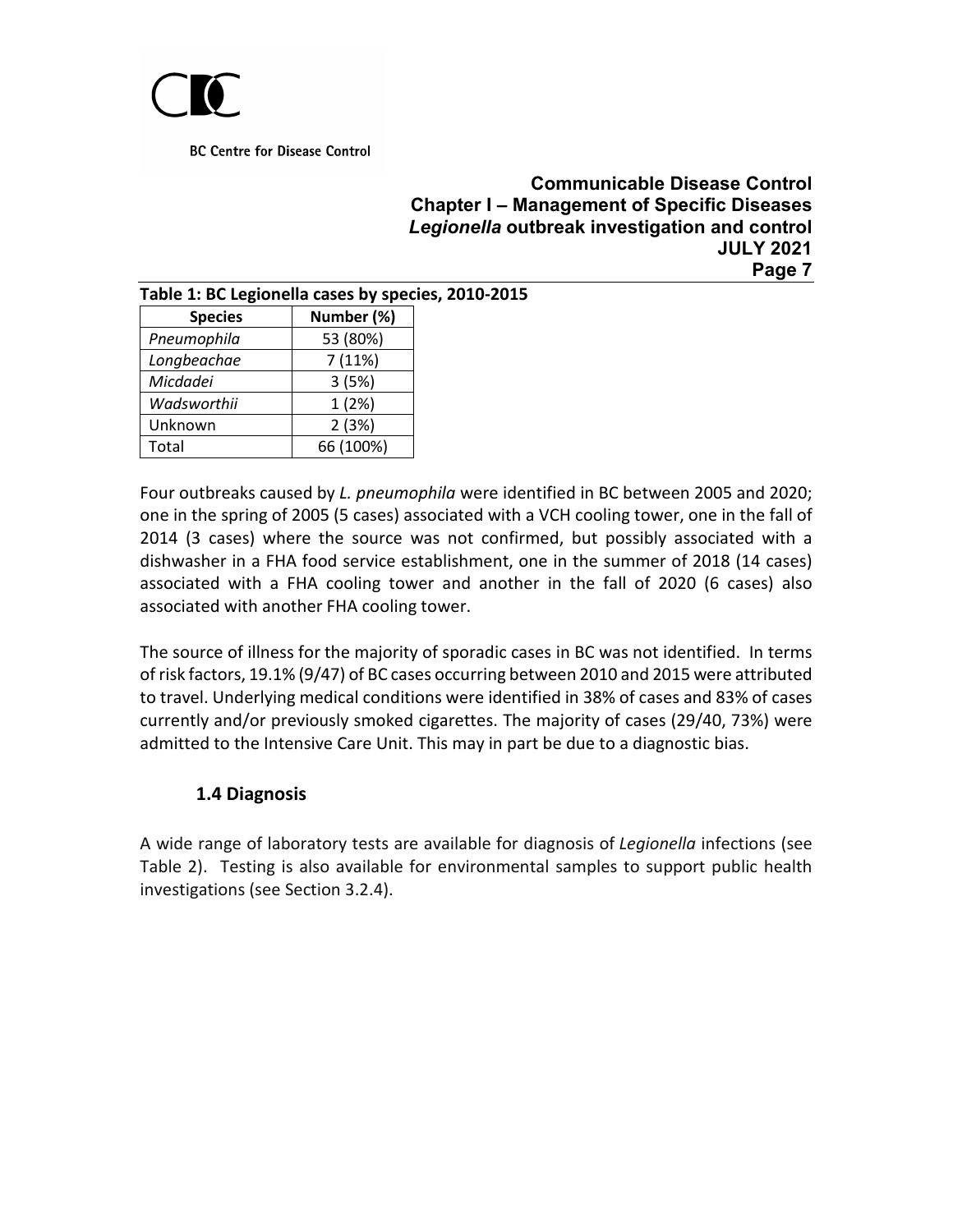

## **Communicable Disease Control Chapter I – Management of Specific Diseases** *Legionella* **outbreak investigation and control JULY 2021 Page 8**

<span id="page-7-2"></span>

| Test type               | Samples*                     | Advantages           | Disadvantages      |
|-------------------------|------------------------------|----------------------|--------------------|
| Culture                 | Sputum, Bronchial            | -Produces an isolate | -Long turnaround   |
|                         | Washings, Tracheal           | which can be         | time (7-10d)       |
|                         | Aspirates, Lung Tissues,     | subtyped for         | -May be negative   |
|                         | Fluid (pleural, pericardial, | comparison           | once antibiotics   |
|                         | $etc.$ )                     | between strains      | started            |
|                         |                              | -Detects all         |                    |
|                         |                              | Legionella species   |                    |
| <b>Nucleic</b>          | Same as above                | -Fast and sensitive  | -Unable to         |
| acid test               |                              | -Detects all L.      | differentiate live |
| (NAT) as                |                              | pneumophila          | from dead cells    |
| part of                 |                              | serogroups           | -Unable to detect  |
| respiratory             |                              |                      | non-L. pneumophila |
| panel <sup>1</sup>      |                              |                      | species            |
|                         |                              |                      | -Unable to subtype |
|                         |                              |                      | and compare        |
|                         |                              |                      | between strains    |
| Urine                   | Urine (for acute stage of    | -Fast and simple     | -Only detects L.   |
| Antigen                 | the disease), 5-10 mL        | -Remains positive    | pneumophila sg 1   |
|                         |                              | for several months   |                    |
| Antibody                | Blood (acute and             | -Can be used for     | -Unable to detect  |
| (serology) <sup>2</sup> | convalescent taken 2-4       | patients on          | non-L. pneumophila |
|                         | wks apart)                   | antibiotics          | species            |
|                         |                              | -Detects all L.      | -Unable to subtype |
|                         |                              | pneumophila          | and compare        |
|                         |                              | serogroups           | between strains    |

#### **Table 2.** *Legionella* **tests used in clinical diagnosis**

\**When collecting clinical samples for Legionella, use sterile, non-bacteriostatic water rather than saline as saline may be inhibitory*

Appropriate diagnostic tests should be ordered for patients with clinical presentations consistent with Legionnaires' disease (see Table 3). For hospitalized patients, the British

<span id="page-7-0"></span><sup>&</sup>lt;sup>1</sup> As of November 2016, the BCCDC PHL performs a pan-respiratory pathogen NAT testing panel that includes *L. pneumophila* for certain patient populations. Please indicate *Legionella* NAT on requisition to ensure respiratory panel is conducted as the first line test.

<span id="page-7-1"></span><sup>&</sup>lt;sup>2</sup> This test is conducted by the Ontario Public Health Laboratory on behalf of the BCCDC PHL.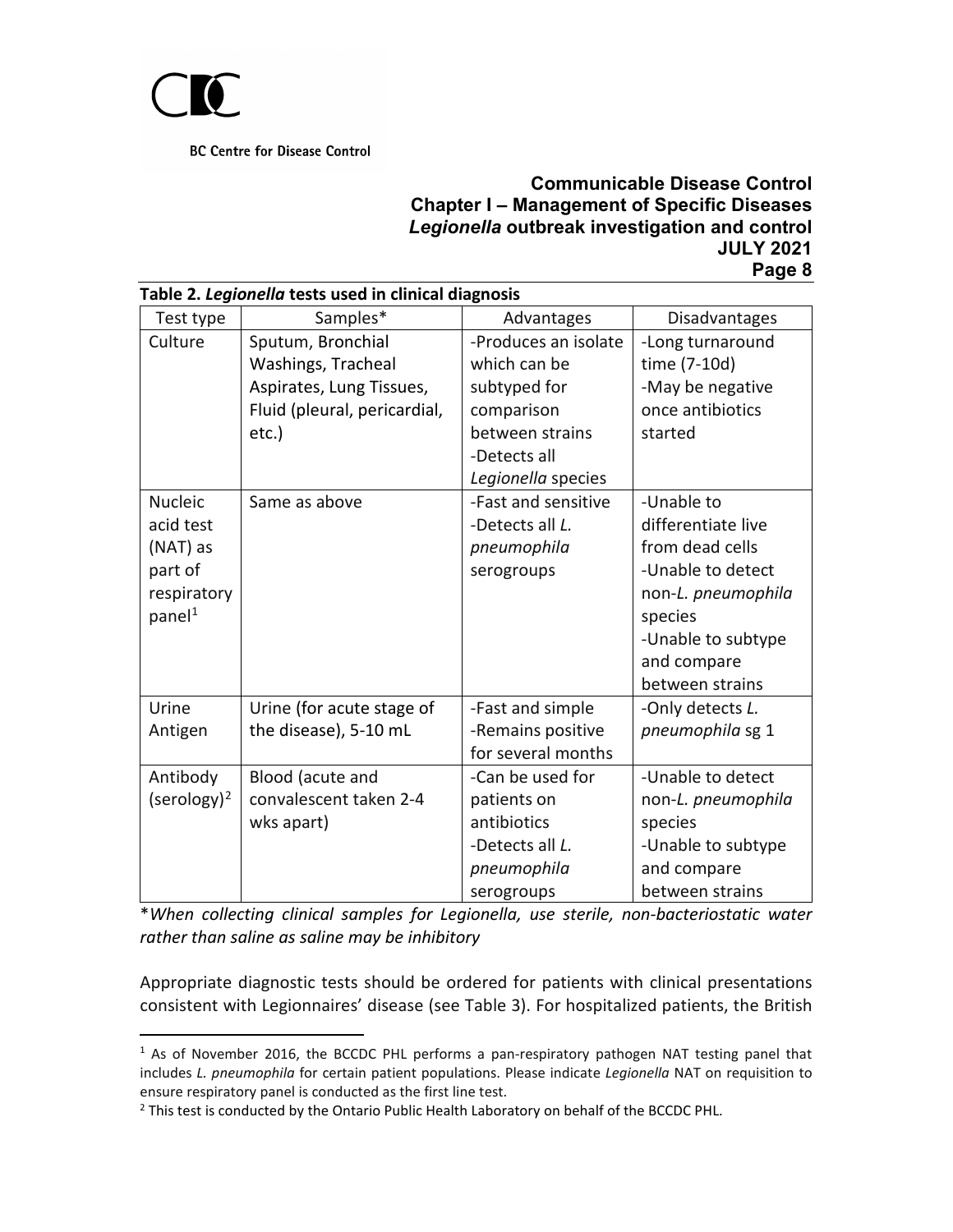

# **Communicable Disease Control Chapter I – Management of Specific Diseases** *Legionella* **outbreak investigation and control JULY 2021**

# <span id="page-8-0"></span>**Page 9**

Columbia Centre for Disease Control (BCCDC) Public Health Laboratory (PHL) recommends the submission of urine for antigen testing and a lower respiratory sample (e.g., broncheo-alveolar lavage) for culture and nucleic acid testing (NAT). This results in rapid and sensitive results. For community patients, the PHL recommends a NAT or urine antigen. For patients deemed to be part of an outbreak, the PHL recommends ordering a culture and NAT to obtain specimens for subtyping.

| Type of patient/case     | First line tests          | Second line tests                         |  |  |
|--------------------------|---------------------------|-------------------------------------------|--|--|
| Hospitalized and/or      | Culture, $NAT1$ and urine | Antibody if illness resolved <sup>3</sup> |  |  |
| critically ill patient   | antigen                   |                                           |  |  |
| Single community patient | $NAT1$ or urine antigen   | Antibody if illness resolved <sup>3</sup> |  |  |
| Patient in an outbreak   |                           |                                           |  |  |
| Clinical case            | 1. Culture and $NAT1$     | Antibody if illness                       |  |  |
| Lab-confirmed case       | applicable<br>2. Not      | resolved $3$                              |  |  |
|                          | (already diagnosed)       | 2. Culture if not already done            |  |  |
|                          |                           | to enable subtyping                       |  |  |

#### **Table 3. Diagnostic tests recommended by BCCDC PHL by type of patient/case**

Culture is required to perform *Legionella* subtyping to assist in the identification and solving of outbreaks. To facilitate this, if a patient tests positive for urine antigen, the PHL report includes a comment to obtain respiratory samples for culture. All NAT positive samples are set up for culture at the BCCDC PHL or frontline laboratory. All positive cultures are submitted to the National Microbiology Laboratory for serotyping and multilocus sequence typing (MLST) which allows comparison between clinical isolates and, if applicable, with environmental isolates.

Health professionals can refer to the BCCDC PHL Guide to Programs and Services for specimen and collection system details [\(http://www.bccdc.ca/resource](http://www.bccdc.ca/resource-gallery/Documents/Statistics%20and%20Research/Statistics%20and%20Reports/Labs/GuidetoProgramsServices.pdf)[gallery/Documents/Statistics%20and%20Research/Statistics%20and%20Reports/Labs/G](http://www.bccdc.ca/resource-gallery/Documents/Statistics%20and%20Research/Statistics%20and%20Reports/Labs/GuidetoProgramsServices.pdf) [uidetoProgramsServices.pdf](http://www.bccdc.ca/resource-gallery/Documents/Statistics%20and%20Research/Statistics%20and%20Reports/Labs/GuidetoProgramsServices.pdf) or [http://www.elabhandbook.info/PHSA/Default.aspx\)](http://www.elabhandbook.info/PHSA/Default.aspx). Please consult with the Program Head, BCCDC PHL Bacteriology and Mycology Laboratory at 604-707-2618 or the BCCDC PHL Medical Microbiologist on-call at 604-661-7033 for further information on clinical or environmental testing.

<span id="page-8-1"></span> $3$  As single antibody titre may be useful for patient diagnosis and care. To meet the case definition (Section 2.1), a person requires acute and convalescent serology.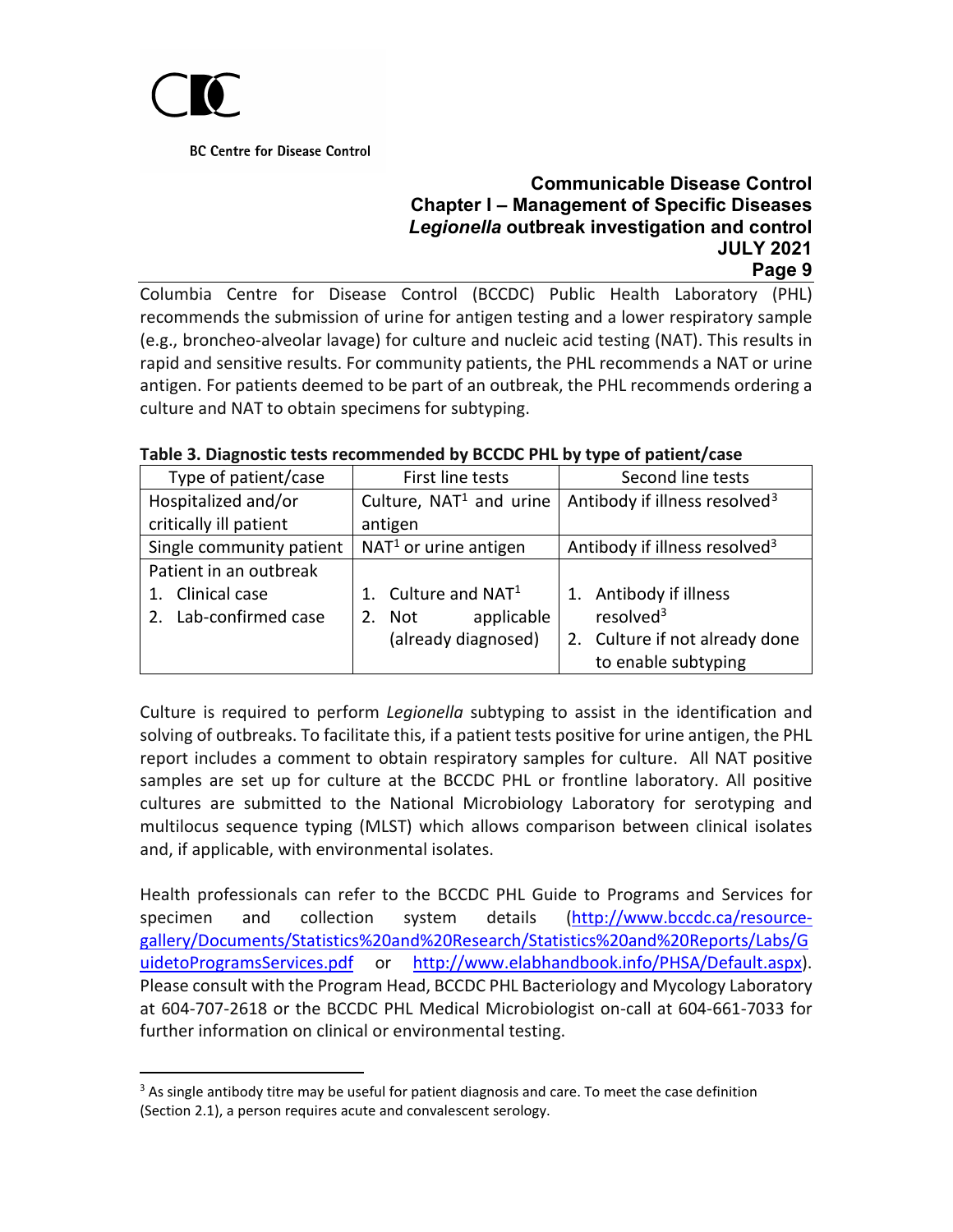

#### **Communicable Disease Control Chapter I – Management of Specific Diseases** *Legionella* **outbreak investigation and control JULY 2021 Page 10**

### <span id="page-9-1"></span><span id="page-9-0"></span>**2.0 Case management**

# **2.1 BC Case Definition**

A confirmed case of legionellosis is defined as a clinical illness\* with laboratory confirmation of infection:

- isolation of *Legionella* sp. from respiratory secretions, lung tissue, pleural fluid, or other normally sterile fluids **OR**
- a significant (e.g. fourfold or greater) rise in *Legionella* sp. IgG titre between acute and convalescent sera **OR**
- seroconversion from non-reactive to IgG or IgM reactive or from IgM reactive to IgG reactive
- demonstration of *L. pneumophila* antigen in urine **OR**
- demonstration of *Legionella* spp. DNA by NAT from respiratory secretions, lung tissue, pleural fluid, or other normally sterile fluids.

\*Clinical illness is defined as two distinct illnesses: Legionnaires' disease, characterized by fever, myalgia, cough and pneumonia, and Pontiac fever, a milder illness without pneumonia (16).

# **2.2 Case Investigation**

<span id="page-9-2"></span>All confirmed cases of legionellosis should be interviewed by Regional Health Authority public health staff using the BCCDC Case Report Form [\(http://www.bccdc.ca/resource](http://www.bccdc.ca/resource-gallery/Documents/Guidelines%20and%20Forms/Forms/EH/Legionellosis%20Case%20Report%20Form/Legionella_Case_Form.pdf)[gallery/Documents/Guidelines%20and%20Forms/Forms/EH/Legionellosis%20Case%20R](http://www.bccdc.ca/resource-gallery/Documents/Guidelines%20and%20Forms/Forms/EH/Legionellosis%20Case%20Report%20Form/Legionella_Case_Form.pdf) eport%20Form/Legionella Case Form.pdf). The interview is an opportunity 1) to gather information on potential exposures to identify common sources and 2) to provide education on further prevention. An attempt to interview should be made within 3 business days of case notification.

Wherever possible, assess whether cases are community-acquired, occupationally acquired, healthcare facility/long-term care-related, or travel-related to determine further notifications and actions. Cases which cannot be classified may be classified later if other cases with similar characteristics occur. Most *sporadic* cases (single cases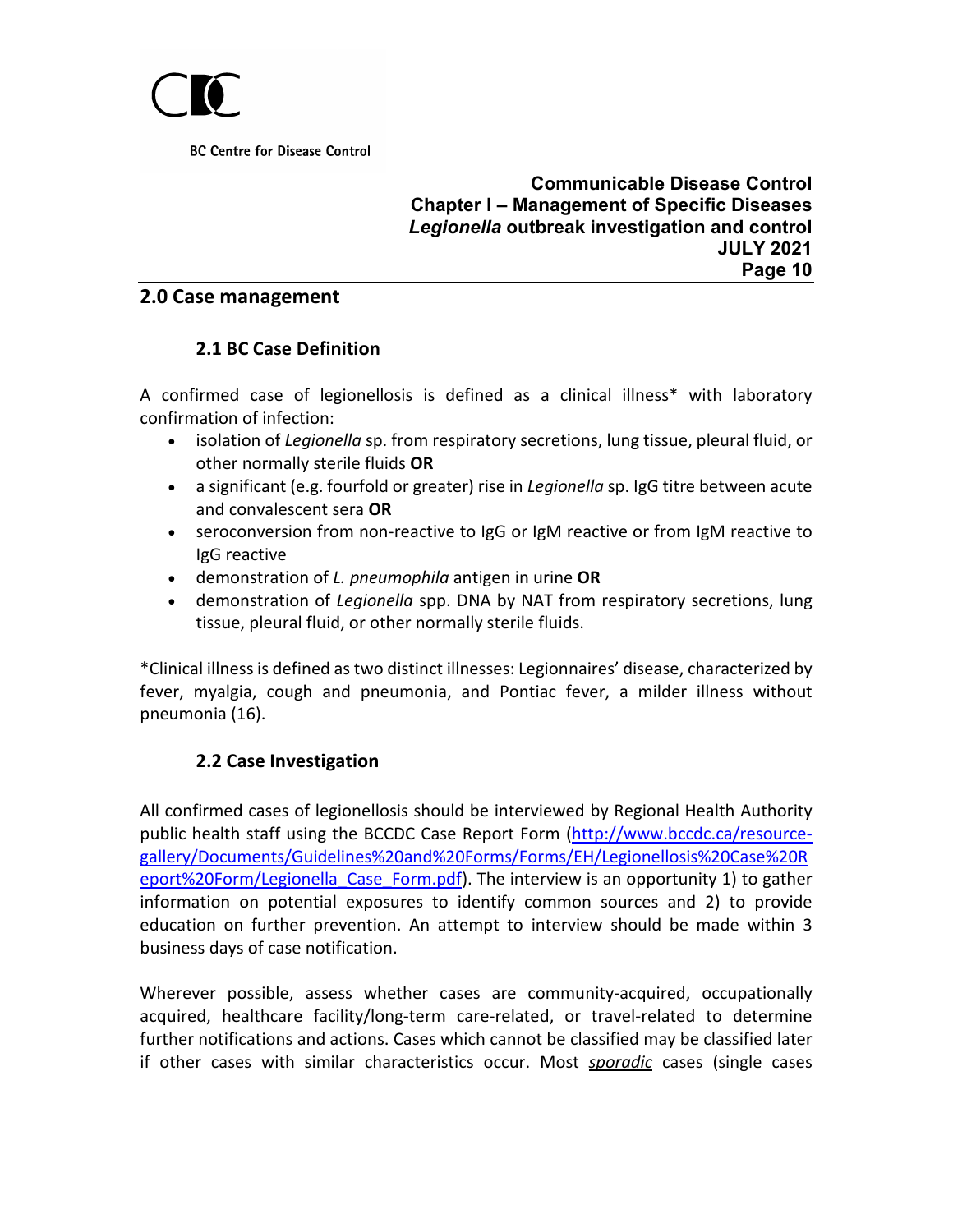

#### **Communicable Disease Control Chapter I – Management of Specific Diseases** *Legionella* **outbreak investigation and control JULY 2021 Page 11**

occurring without a known link to other cases) do not require further investigation beyond the initial interview.<sup>[4](#page-10-0)</sup>

- **Healthcare /long-term care facility [5](#page-10-1)-related cases**: These include residents and staff of such facilities. Inform Infection Control Practitioner (ICP) or Director of Care. Review patient movement and exposure details and facility-based risk factors, with further investigation at the Medical Health Officer's (MHO) discretion. The MHO may consider case finding amongst other residents/patients with recent respiratory illnesses.
- **Travel-related cases:** If a case traveled outside BC during the incubation period, obtain travel details including names of hotels, room number, sites visited, possible high risk exposures (e.g. air conditioning, spas, fountains) travel dates and modes of travel including tour operators. If travel outside BC occurred, inform BCCDC for further notifications (e.g. to notify other jurisdictions).
- **Community-acquired, occupational and other cases**: Community and occupationally-acquired cases are defined as those exposed to a high risk source in the community or at their workplace. Further investigation is not usually necessary, unless the case is clearly or possibly linked to a water system that requires intervention to protect public health. If a case is believed to be occupationally-acquired, inform WorkSafe BC (WSBC) for their investigation.

See Appendix 3 for a flowchart on the investigation of a single case of legionellosis.

<span id="page-10-0"></span><sup>&</sup>lt;sup>4</sup> Sporadic cases do not usually require further investigation into the source of infection because it is usually very difficult to link single cases to a potential source due to insufficient epidemiological evidence. Microbiological investigation of several potential sources is expensive. In addition, microbiological investigation has limitations as colonization of *Legionella* within a source is common but sporadic; several strains may co-colonize the same system, with the predominant strains periodically changing. Considered together with the difficulty of eradicating *Legionella* entirely from the system makes sporadic case environmental investigation of questionable value.

<span id="page-10-1"></span><sup>5</sup> Includes licensed and non-licensed facilities.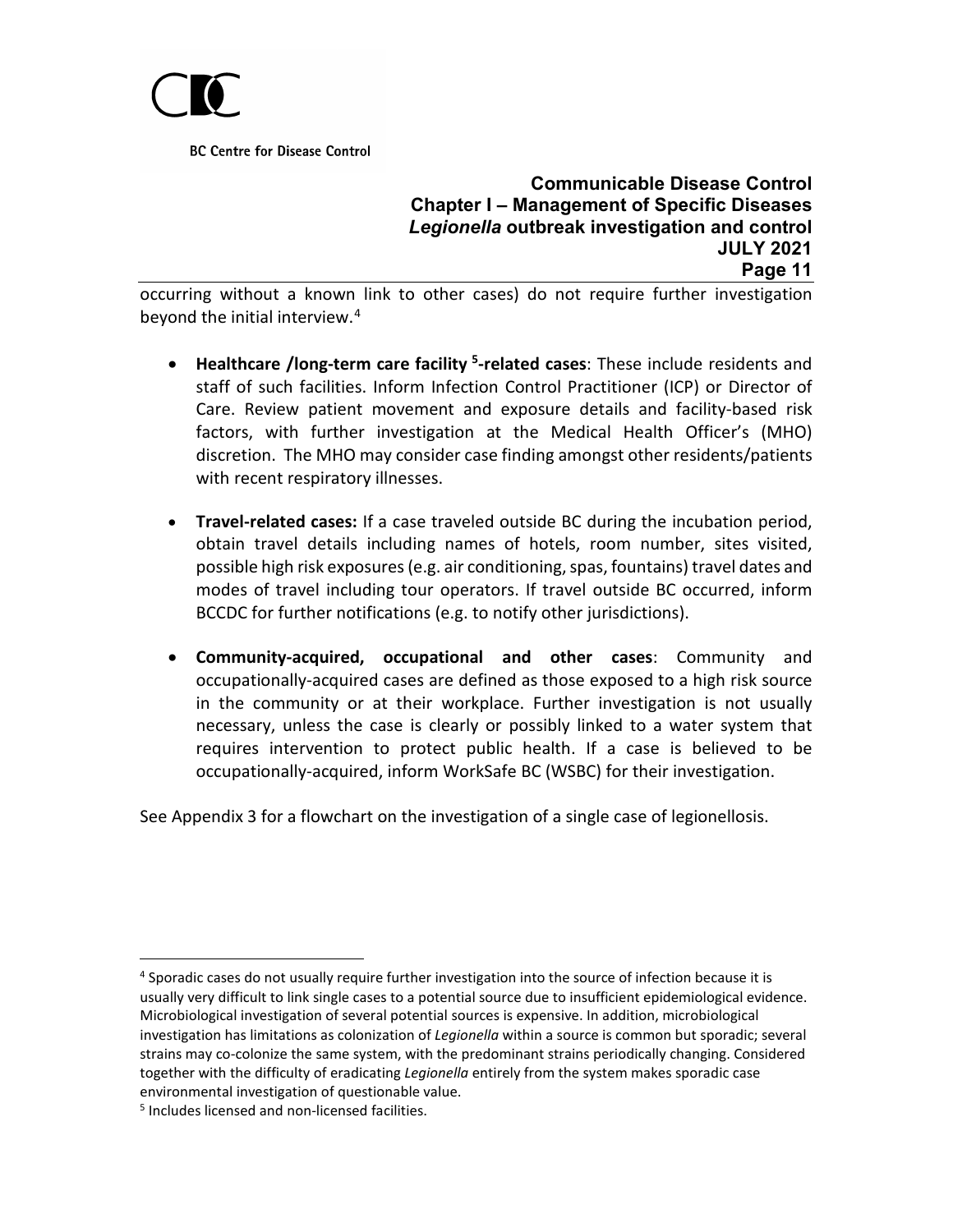

## **Communicable Disease Control Chapter I – Management of Specific Diseases** *Legionella* **outbreak investigation and control JULY 2021 Page 12**

#### **2.3 Reporting Requirements**

<span id="page-11-0"></span>Legionellosis is a reportable disease under the BC Public Health Act, Reporting Information Affecting Public Health Regulation. Physicians and laboratories must report cases to the MHO. The MHO must report cases to the Provincial Health Officer (PHO) (via its delegate, the BCCDC). Cases should be entered into the electronic public health information system, along with the BC Communicable Disease Policy Advisory approved minimum dataset.

If a case could be occupationally-related, please inform WorkSafeBC to support their investigations.

## <span id="page-11-1"></span>**3.0 Outbreak Management**

The objective of the outbreak investigation is to identify and control the source of the outbreak. Epidemiological, environmental and microbiological investigations are necessary.

Due to the underdiagnosis of legionellosis, lack of adequate specimens for genotyping (see Section 1.4) and difficulty in defining community outbreaks, few legionellosis outbreaks are identified and only 4% of legionellosis cases have been associated with outbreaks (17).

If a legionellosis outbreak is identified, the investigation is often challenging due to lack of sufficient epidemiological, environmental or microbiological data. The environmental source is identified in less than 50% of outbreaks (18). The following are required for a successful investigation:

- Substantial detailed epidemiological information on cases' movements and exposures.
- Thorough understanding of existing environmental sources, their location and their risk of *Legionella* contamination.
- Adequate samples from possible environmental sources.
- Genotyping of clinical and environmental specimens.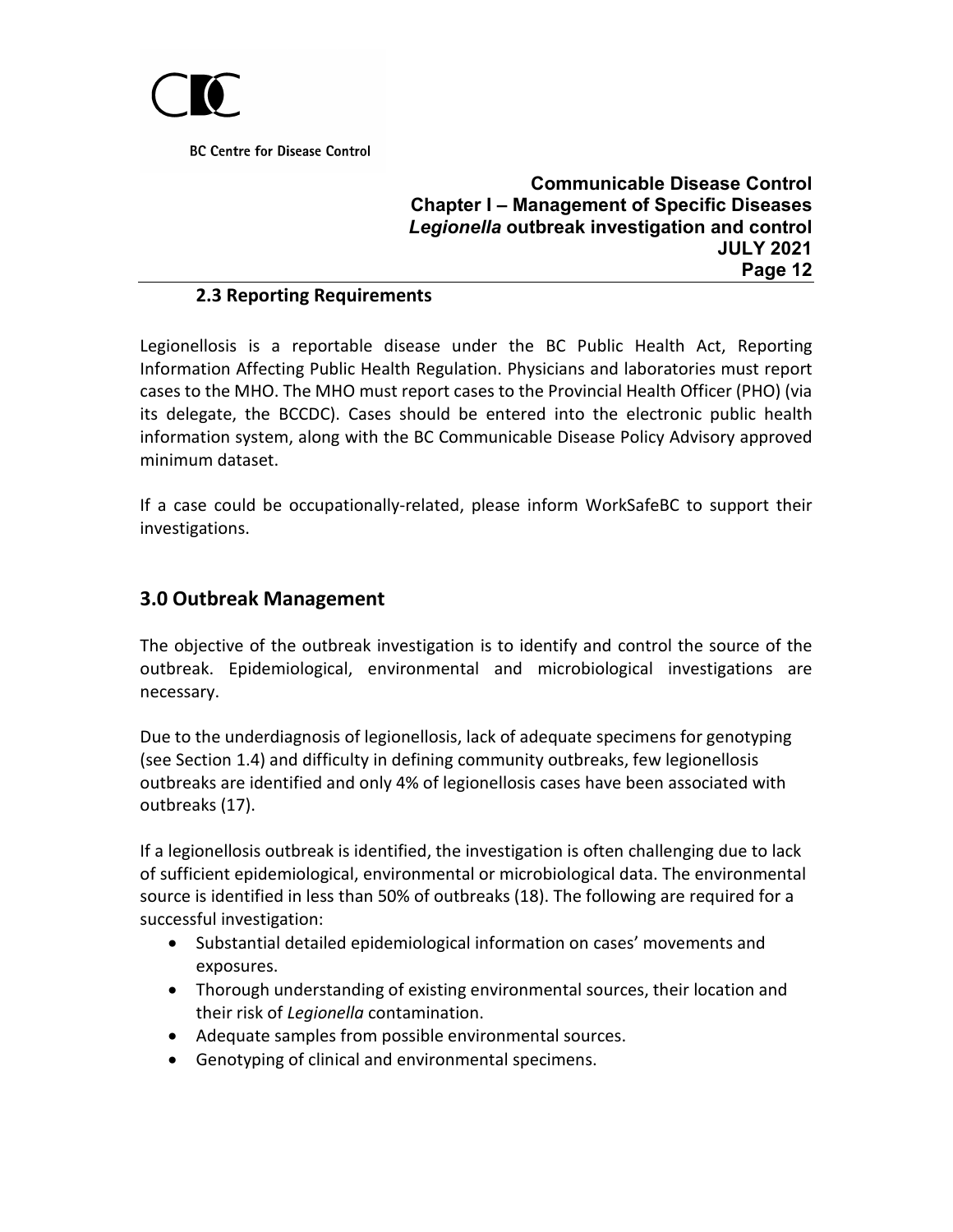

## **Communicable Disease Control Chapter I – Management of Specific Diseases** *Legionella* **outbreak investigation and control JULY 2021 Page 13**

During an investigation a communication plan is required to ensure partners and the public is informed.

# **3.1 Epidemiological Investigation**

<span id="page-12-0"></span>Investigation of a legionellosis outbreak should follow the same steps as any outbreak (see outbreak investigation flow chart in Appendix 4). The steps are iterative; for example during the attempt to describe the outbreak or hypothesize a source it may become necessary to collect additional data, new clinical or environmental samples, or adapt the outbreak definition.

#### **1) Determine that an outbreak exists**

Two outbreak definitions were developed by consensus by the BC *Legionella* Guidelines Working Group in 2016:

*Cluster requiring further investigation*: Two or more cases infected by the same *Legionella* species residing, working or spending a significant amount of time within a defined temporal and geographic area<sup>6[7](#page-12-2)</sup>

*Outbreak*: Two or more cases infected by the same *Legionella* species with epidemiological<sup>[8](#page-12-3)</sup> or microbiological evidence of a common source

### **2) Confirm the diagnosis**

#### **3) Develop an outbreak case definition**

Establish an outbreak-specific case definition<sup>[9](#page-12-4)</sup>, which may include clinical, epidemiological and microbiological elements.

<span id="page-12-1"></span> $6$  A review of legionellosis outbreaks from 1994-2013 found that cooling tower-related outbreak cases occur within 11km (usually within 3km) of the source and outbreaks last 2 weeks to 5 months (usually 1-2 months). Legionellosis outbreaks cases associated with other sources all have been at or very near the source and outbreaks last 1 week to 4 months (usually <1 month) (19).

<span id="page-12-2"></span><sup>7</sup> The *Legionella* cluster space and time parameters in use in BC can be obtained from the BCCDC at 604- 707-2558.

<span id="page-12-3"></span><sup>&</sup>lt;sup>8</sup> Epidemiological links include visiting or residing in the same facility or the same accommodation or using or being close to the same device or system (e.g. hot tub, cooling tower).

<span id="page-12-4"></span><sup>9</sup> Examples of case definitions can be found here <https://legionnaires.ecdc.europa.eu/?pid=207>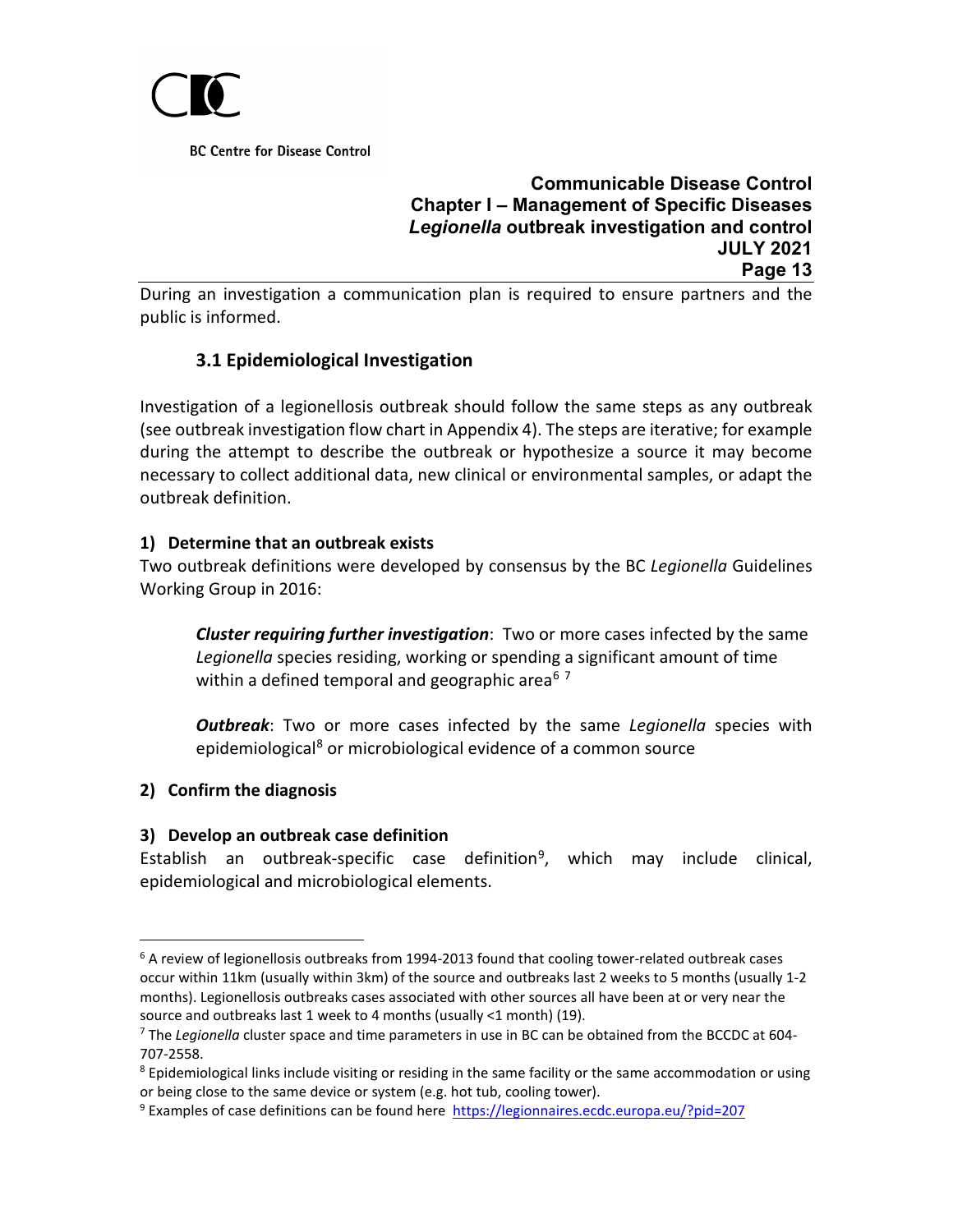

## **Communicable Disease Control Chapter I – Management of Specific Diseases** *Legionella* **outbreak investigation and control JULY 2021 Page 14**

#### **4) Establish an outbreak team (11)**

The team should be scalable based on the size and complexity of the outbreak. At a minimum, it should consist of the local MHO and Environmental Health Officer (EHO), as well as an epidemiologist and microbiologist with experience in *Legionella*. If the outbreak is occupationally-related, the team should include a WSBC physician and Occupational Hygiene Officer. See Table 4 for roles of the various team members.

| Profession                  | Role                                                            |
|-----------------------------|-----------------------------------------------------------------|
| Medical<br>Health           | Leads regional investigation including declaring the start and  |
| Officer                     | end of an outbreak and taking action to control the outbreak    |
| <b>Environmental Health</b> | Interviews cases and leads environmental investigation          |
| Officer                     | including inspection and environmental sample collection        |
| Epidemiologist              | Conducts data management and epidemiological analyses           |
| health<br>Public<br>lab     | Conducts and interprets clinical and environmental sample       |
| microbiologist              | testing                                                         |
| Control<br><b>Infection</b> | Identifies hospitalised cases, collects data on cases, provides |
| Practitioner (ICP) or       | liaison between public health authorities and facility staff,   |
| Officer                     | assists with facility investigation                             |
| Mechanical/Plumbing         | Designs and assesses ventilation and plumbing systems in        |
| Engineer                    | buildings                                                       |
| Plumbing/Mechanical         | Examining mechanical equipment/plumbing systems and             |
| Inspectors                  | maintenance records and procedures.                             |
| Public health (water)       | Assesses water systems in buildings and the community           |
| engineer                    |                                                                 |
| health<br>Occupational      | Assesses likelihood of occupational exposure                    |
| physician                   |                                                                 |
| Industrial hygienist        | May conduct on-site workplace water system assessments,         |
|                             | advise on sample collection and recommend control               |
|                             | measures to prevent health risks                                |
| Facilities manager          | Provides liaison between the outbreak team and the facility,    |
|                             | including technical facility staff (e.g. water treatment        |
|                             | specialist, engineer, industrial hygienist)                     |
| <b>Medical Geographer</b>   | Provides assistance in mapping cases, use of GIS, access to     |
|                             | spatial and climate data                                        |

#### **Table 4.** *Legionella* **outbreak team members**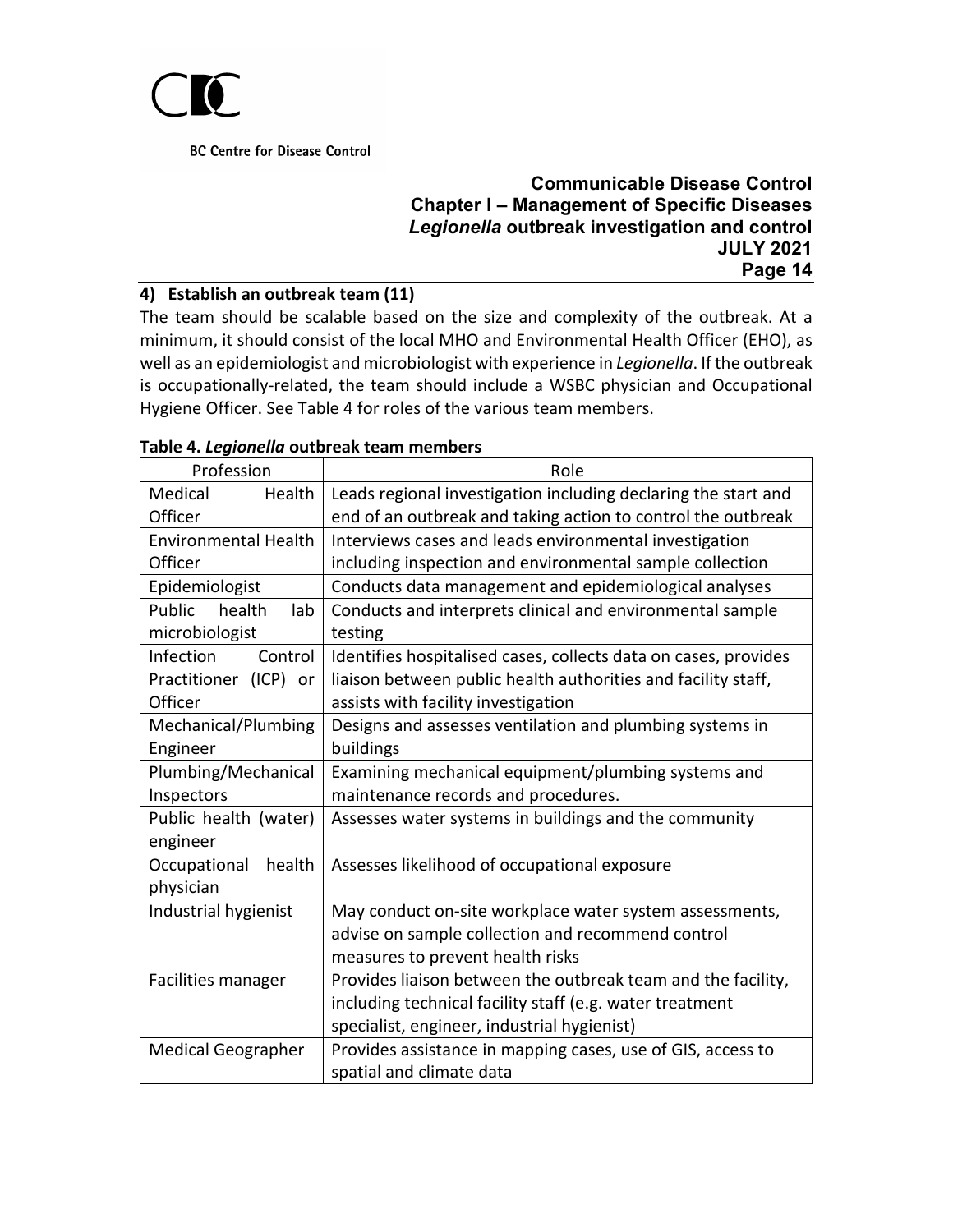

### **Communicable Disease Control Chapter I – Management of Specific Diseases** *Legionella* **outbreak investigation and control JULY 2021 Page 15**

Other specialists may be helpful such as hydrologists (assist in assessing ground water quality) and meteorologists (assist in accessing and analyzing meteorological data). Community Care Facility Licensing Officers should be included if the outbreak setting is in a licensed community care facility. The local building department may have engineers and inspectors that can provide expertise on building systems and equipment. As needed, staff involved in communications should be included to ensure partners and the public are informed.

In an outbreak affecting a single Health Authority, the local MHO leads the investigation; if multiple Health Authorities are affected, BCCDC leads the investigation.

## **5) Case finding**

Active case finding should be considered to inform the source investigation and increase the ability to solve the outbreak. If more than one case resides in a health care facility, active case finding is recommended for other residents/patients and staff of the facility (11).

### **6) Data collection**

Collect environmental, epidemiological and microbiological data.

**Epidemiological data** is collected through case interviews. The Case Report Form may be sufficient to identify a common exposure. If not, a focused or open-ended questionnaire can be developed to ask questions related to a suspected source or to generate a hypothesis, respectively.<sup>[10](#page-14-0)</sup> Some considerations include daily diaries of places visited, receipts (purchasing records), routes and journeys taken and a description of frequent potential exposure locations (19-21).

**Environmental data** such as the location and type of at-risk water systems are collected through site inspections and through manufacturer information, often found online (see Section 3.2). **Microbiological data** on cases and the environment are collected through sample collection and testing (see Section 3.2). Consult the BCCDC Public Health Laboratory for advice on appropriate sampling and interpretation of results. Molecular typing (e.g. MLST) of isolates from cases and environmental sources can confirm the link between cases and sources.

<span id="page-14-0"></span> $10<sup>10</sup>$  A template for a trawling questionnaire is available at: <https://legionnaires.ecdc.europa.eu/?pid=215>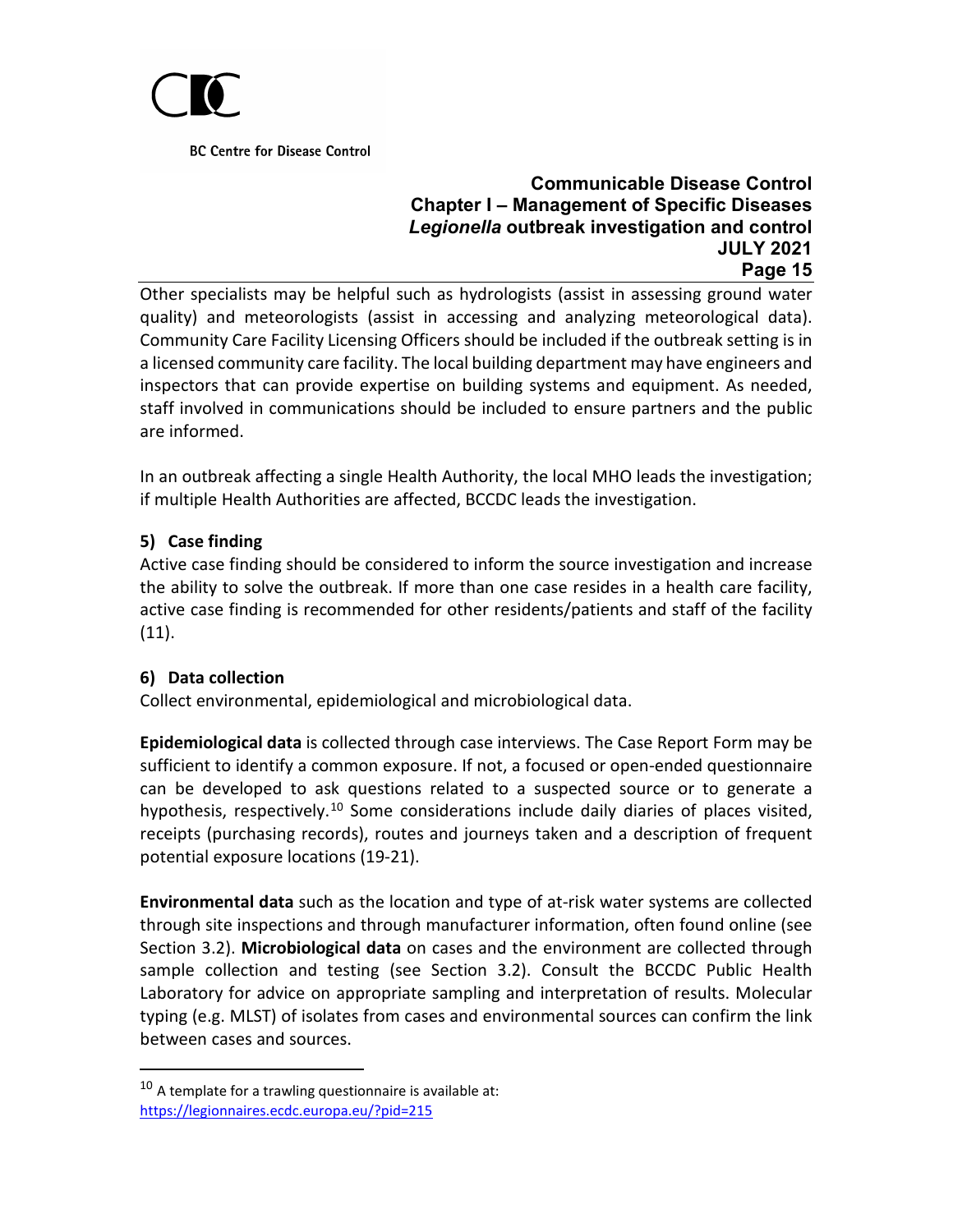

### **Communicable Disease Control Chapter I – Management of Specific Diseases** *Legionella* **outbreak investigation and control JULY 2021 Page 16**

In cooling tower-associated outbreaks, meteorological data can inform the dispersal of aerosols contaminated with *Legionella*. Temperature, humidity, atmospheric stability, wind speed and direction may influence dispersal (22, 23). Meteorological data is available at: <http://climate.weather.gc.ca/>

### **7) Describe the outbreak by person, place and time**

Descriptive epidemiology may be sufficient to establish a hypothesis as to the source of the outbreak. An epidemiological curve can help assess whether the outbreak was due to a single release over a short time period or an ongoing source. Consider mapping locations visited during the incubation period using a map or geographic information system (GIS) to visualize overlap between cases and potential environmental sources, such as cooling towers (21). It may be necessary to map travel routes and cooling towers in the vicinity of cases. Assistance can be requested from BCCDC for mapping and/or using GIS.

### **8) Develop a hypothesis as to the environmental source of the outbreak**

The environmental source of the outbreak may be a specific device or location or a general area and will guide the inspection and specimen collection within that area.

#### **9) Test the hypothesis**

Ideally, the descriptive epidemiology combined with site inspections and microbiological data will confirm the source. This is particularly true if the same *Legionella* genotype is found in cases and plausible environmental sources.

Analytical studies may be needed but are expensive and time-consuming. They should only be used when descriptive epidemiology combined with environmental and microbiological data are insufficient to confirm the hypothesis and there is a specific hypothesis to test using statistical methods. Case-control studies have most often been used when cooling towers were the source (24-26).<sup>[11](#page-15-0)</sup> When accurate location information is available, GIS can be used in advanced analytical studies such as buffer analysis and dispersion modeling. BCCDC has developed a summary of available tools which is available upon request. GIS expertise is also available upon request at the BCCDC.

<span id="page-15-0"></span><sup>&</sup>lt;sup>11</sup> Examples of study types used in legionellosis outbreaks:<https://legionnaires.ecdc.europa.eu/?pid=426> an[d https://legionnaires.ecdc.europa.eu/?pid=418](https://legionnaires.ecdc.europa.eu/?pid=418)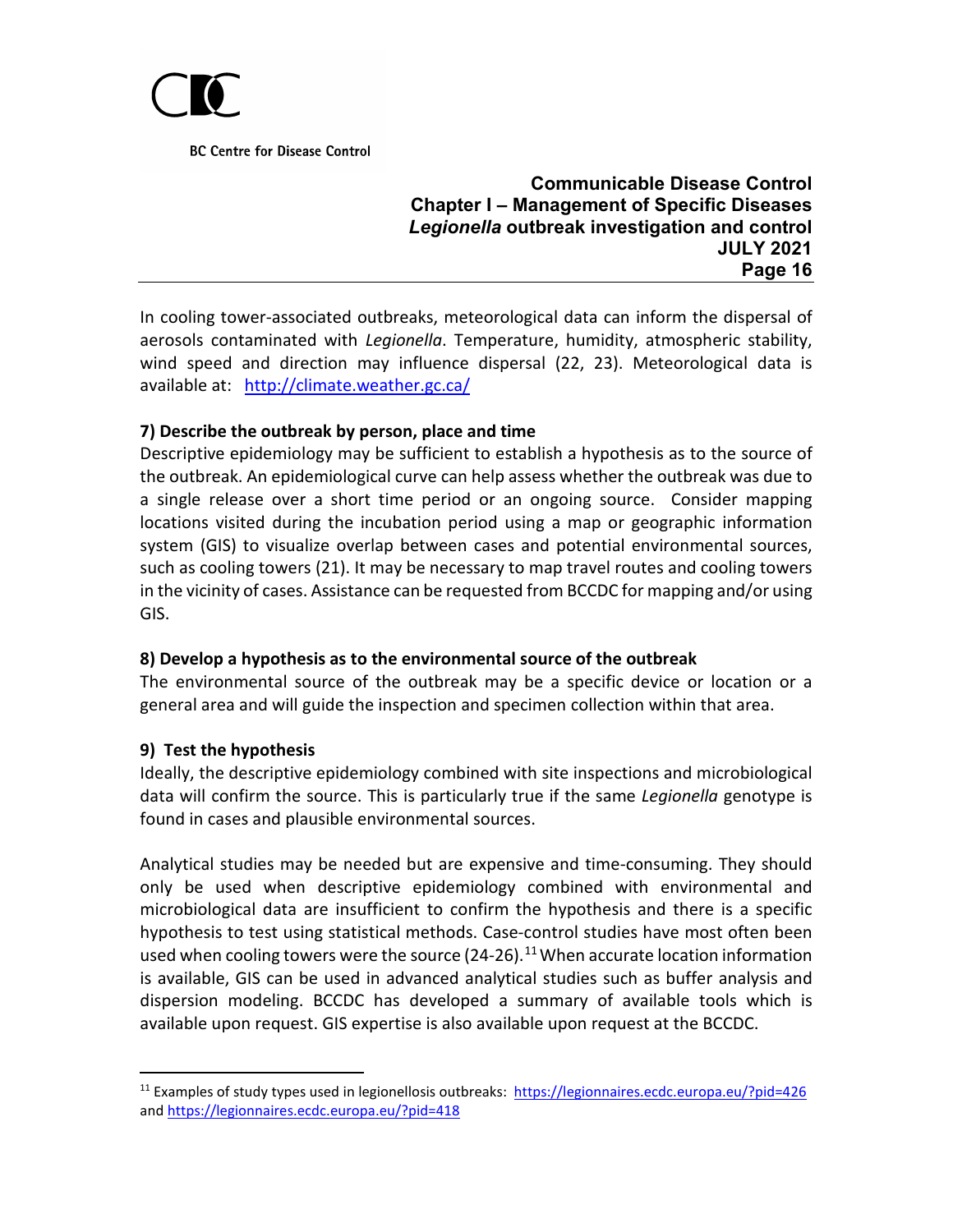

# **Communicable Disease Control Chapter I – Management of Specific Diseases** *Legionella* **outbreak investigation and control JULY 2021 Page 17**

#### **3.2 Environmental Investigation Including Microbiological Sampling**

<span id="page-16-0"></span>The environmental investigation should be performed in an iterative manner as depicted in Appendix 4, starting with identification of the potential epicentre through epidemiological assessment, followed by identification of high risk sources within the site, inspection of these sources and subsequent sampling. Findings from the environmental investigation may require enhancement of the epidemiological investigation.

Some buildings operated and/or leased by federal government agencies may follow Public Services and Procurement Canada standards that outline *Legionella* control, monitoring and record keeping requirements (35). In some areas there may also be bylaws with related requirements.

#### **3.2.1 Investigative Approach**

Initiation of an environmental investigation should occur within 24 hours of identification of a suspected source or potential at-risk site, depending on the case context. The environmental investigation includes:

- Site assessment and system inspection
- Environmental sampling
- Microbiological testing

The environmental investigation will usually be coordinated by an EHO in consultation with the facility manager, the ICP, engineers and industrial hygienists, depending on the scope of the investigation (see Table 3 for guidance on outbreak team composition). If the setting is occupational, WSBC should be involved. A site assessment and sampling plan should be developed collaboratively with the outbreak team to ensure an understanding of the sampling context and accurate interpretation of the results. Appendix 5 provides system characteristics that should be considered during an inspection and Table 5 provides a list of possible sampling sites.

### *Safety* [8]

Investigators should liaise with the facility manager to identify potential hazards which may be encountered during an investigation. These hazards will dictate the steps necessary to mitigate the risk of exposure to aerosolized contaminated water which would necessitate system shut down and/or the use of respiratory protective equipment. Investigators must comply with Occupational Health and Safety Regulations, including Exposure Control Plans and Respiratory Protection Programs (e.g. use of N95 or higher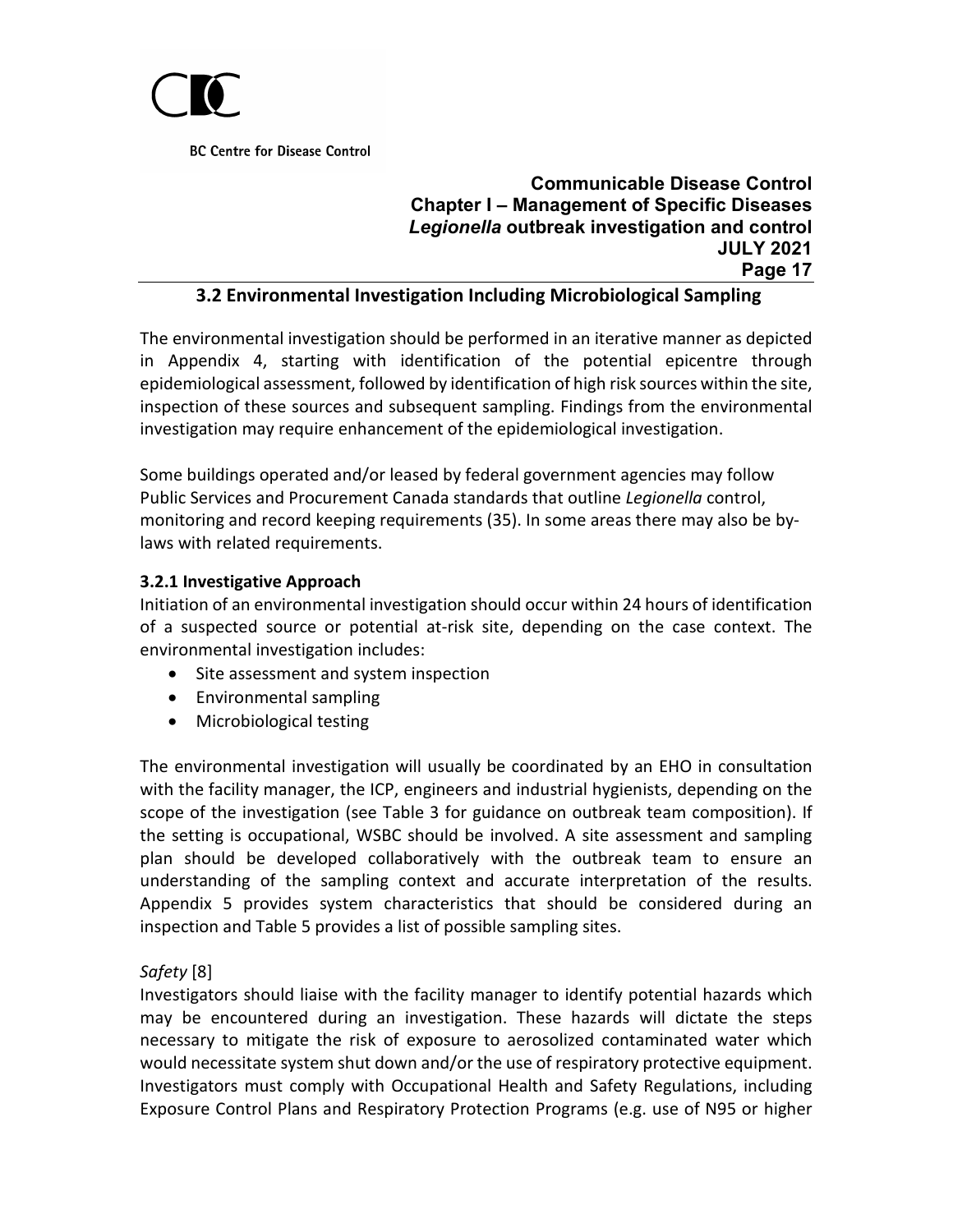

## **Communicable Disease Control Chapter I – Management of Specific Diseases** *Legionella* **outbreak investigation and control JULY 2021 Page 18**

rated respirator). Personnel at increased risk of *Legionella* infection due to underlying conditions or immunosuppression should not be involved in onsite environmental investigation.

## **3.2.2 Site Assessment and System Inspection**

The initial investigation should begin with the site(s) implicated by the epidemiological investigation (e.g. building, water system/feature). If a single site has not been identified, define an initial area (e.g. neighbourhood) for investigation based on the environmental context. If no source is identified following sampling, the area under investigation should be expanded.<sup>[12](#page-17-0)</sup> Consultation with meteorologists or other specialists may inform this process.

If available, review existing documents to provide background information (e.g. swimming pool or hot tub treatment records, cooling tower maintenance logs, site water management plans, logs of routine sampling and inspection protocols etc.). If system is subject to local by-law or federal standards, documentation required by those policies may be available e.g. maintenance logs, other record keeping. This review, coupled with a direct walk-through of the site, can increase familiarity with the complexities of the water system, which is essential to the collection of representative samples based on potential operational risks. Some buildings operated and/or leased by federal government agencies may follow Public Works and Government Services Canada standards that outline *Legionella* control, monitoring and record keeping requirements (35). In some areas (e.g. the City of Vancouver) there may also be by-laws with related requirements.

Within the site(s) or area, identify all systems using water and consider the following (27, 28):

- Sites at risk of aerosol release, such as shower heads, hot tubs, water features and fountains
- temperature range between 25 to  $50^{\circ}$ C
- intermittent or inadequate disinfection
- sites with stagnant or non-flowing water
- piping system dead legs or reservoirs for amplification
- infrequently used outlets/fixtures, such as sink faucets

<span id="page-17-0"></span> $12$  Aerosolized transmission from cooling towers has been reported up to 12 km from the source (20).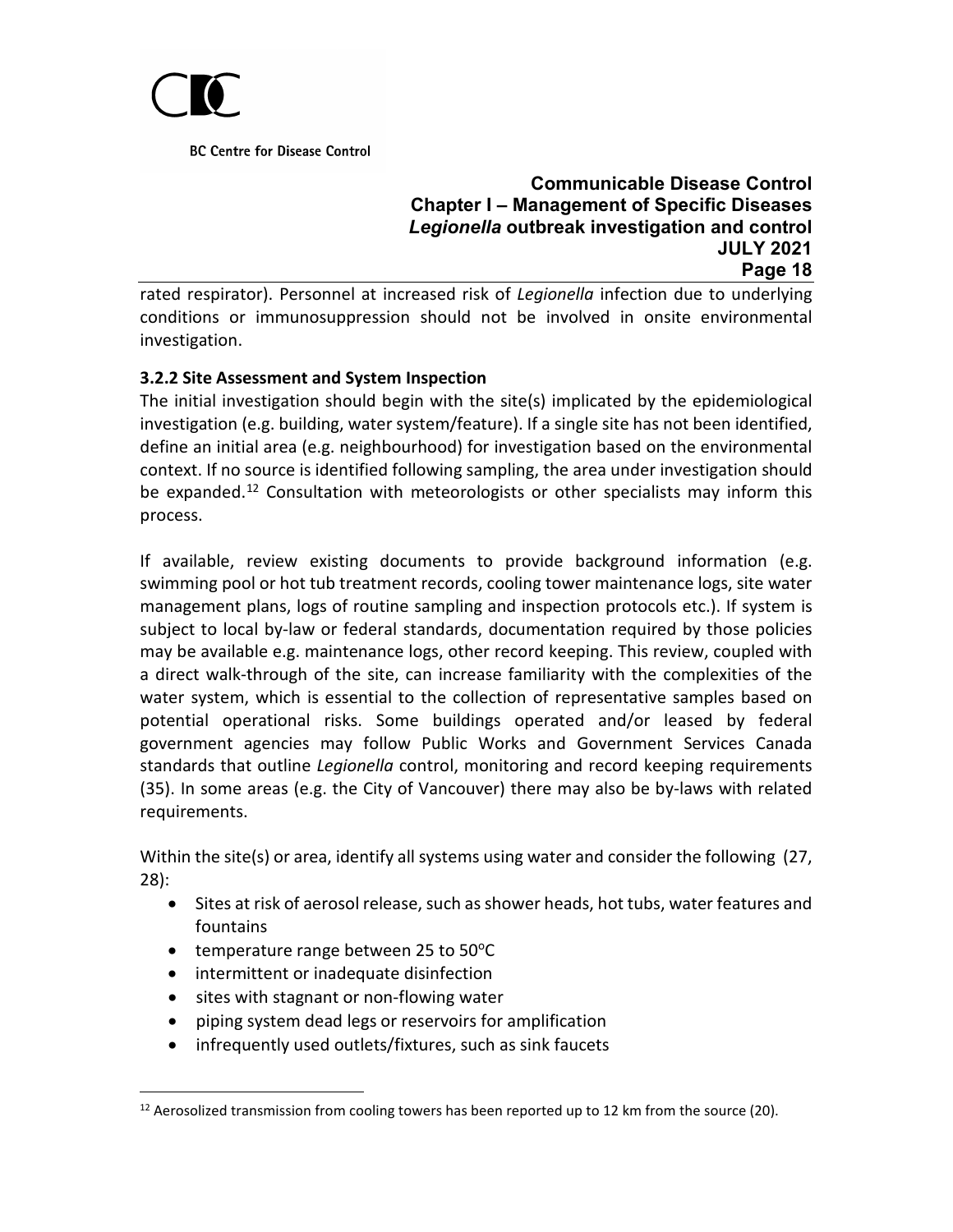

#### **Communicable Disease Control Chapter I – Management of Specific Diseases** *Legionella* **outbreak investigation and control JULY 2021 Page 19**

- sites with pH in range of 5.5 to 9.2
- sites with sediment, scale, deposits or biofilms
- systems that have been disrupted by construction or maintenance or have had flow stopped (shut down or 'lay-up') and have been re-started again
- systems which have recently been, or are soon to be commissioned

If up-to-date maintenance logs and other records are not available, assessing the above parameters may support the development of the sampling plan. Each at-risk system identified through the site assessment should be thoroughly inspected, with documentation of findings. Investigators should consider system details that may increase risk of *Legionella* colonization, as listed in Appendix 5.

Investigations of internal piped water systems should include rooms (e.g. hospital or hotel) used by cases and may need to expand to the entire system (11). Special consideration should be given to high risk sources of *Legionella* outlined in Appendix 1. If the cluster under investigation is associated with *L. longbeacheae*, sites where individuals may come into direct contact with soil or compost should be identified (11).

Investigators should also consider whether there have been any recent changes to routine maintenance practices (e.g. activities causing pipe re-pressurisation, disinfection practices or products), personnel or renovation/construction activities that may have led to system disruption or affected the environment immediately around the system/building. Temporary displays (e.g. hot tubs, fountains) or use of small aerosolproducing devices should also be considered. Focus should be on conditions that fall within the incubation period prior to the onset of the first cases associated with the outbreak. Public health staff may refer to Appendix 8 for more detailed guidance on preparing for the site assessment, system inspection and developing the sampling plan.

### **3.2.3 Environmental Sampling**

#### *Sampling Plan*

Sampling sites within the implicated water device or system should be chosen based on suitability for *Legionella* colonization and growth, as determined through the system assessment (see Table 5 and Appendix 5). The sampling approach and number of samples required will depend on the nature of the site, past testing results, maintenance quality control and the characteristics of the outbreak, including the species of *Legionella* implicated (e.g. *L. longbeacheae* vs *L. pneumophila*). Please consult the BCCDC PHL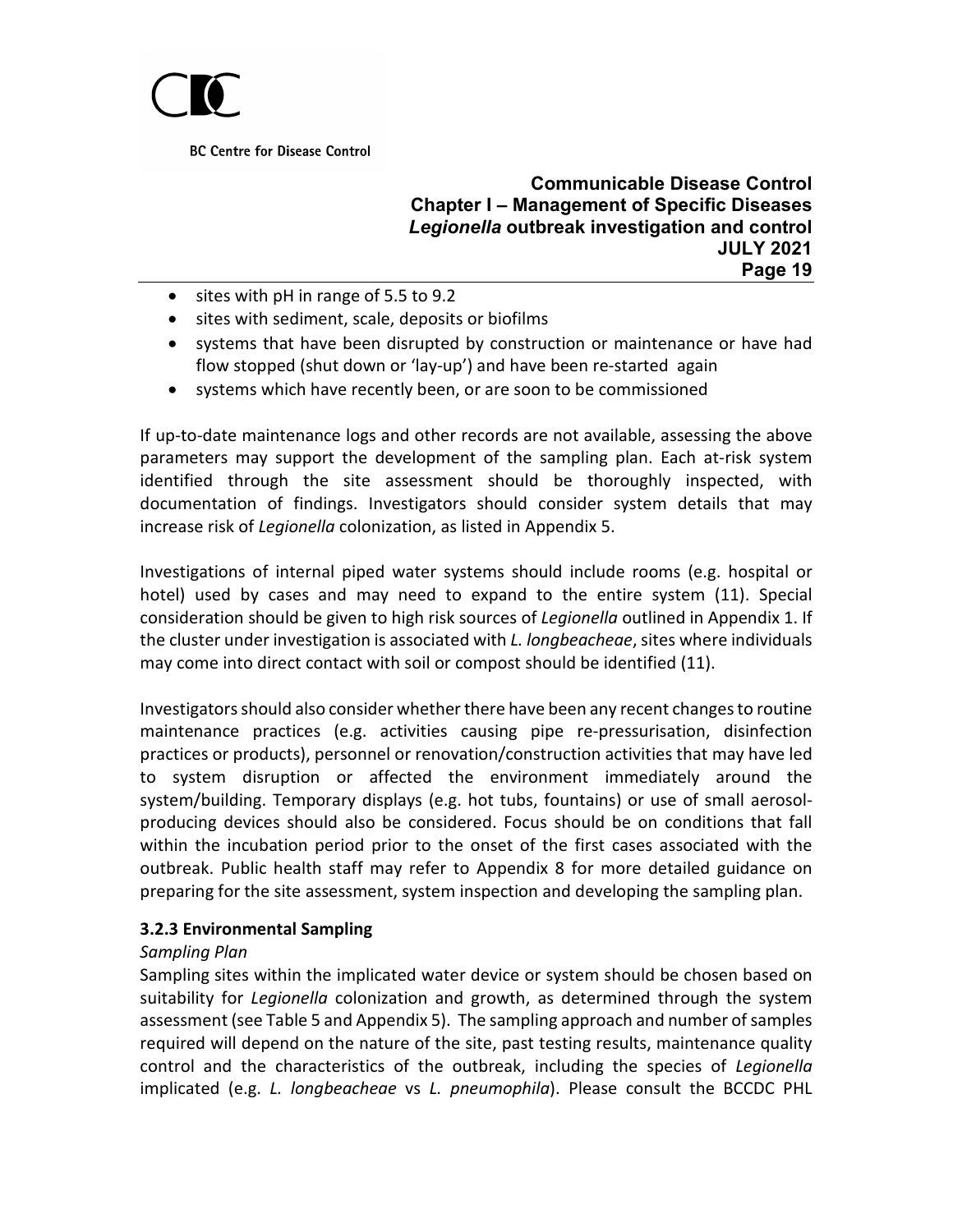

#### **Communicable Disease Control Chapter I – Management of Specific Diseases** *Legionella* **outbreak investigation and control JULY 2021 Page 20**

Environmental Microbiology Laboratory at 604-707-2620 prior to sampling for guidance on which sites to sample and how many samples to collect.

Sampling helps confirm the link between an environmental source and cases. Samples should be collected by a qualified professional (e.g. EHO or industrial hygienist or water technician) from the sampling plan created through the site assessment step. These initial samples should be collected prior to any precautionary disinfection or system flushing of potential sources, unless disinfection cannot be delayed. Investigators should collect samples in consultation with personnel with expertise in the site water system(s) (e.g. maintenance technicians) to ensure the appropriate samples are obtained and collection is representative of both circulating water and possible dead legs.

### *Sampling equipment* (29)

- Personal protective equipment (impervious gloves, fitted air purifying respirator and disposable coveralls, as determined by risk assessment)
- Sterile DNA/RNA free water bottles containing sodium thiosulfate (2L per site sampled. Use  $2x1L$  bottles or  $10x200mL$  bottles<sup>13</sup>)
- **•** Environmental swabs (as needed) to collect biofilm samples<sup>[13](#page-19-0)</sup>
- BCCDC PHL Water Bacteriology Requisition Forms<sup>13</sup>
- Ziploc bags to keep bottles and requisition forms together
- Chlorine/halogen/residual oxidant test kit, turbidity meter
- Flashlight
- pH test kit to help identify sampling sites
- Calibrated thermometer
- Camera to document site/systems/sampling sites etc.
- Sterile plastic bags for collecting solid material
- Field data sheets to record site investigation details

<span id="page-19-0"></span><sup>&</sup>lt;sup>13</sup> Available a[t http://www.elabhandbook.info/PHSA](http://www.elabhandbook.info/PHSA) or call 604 707 2620.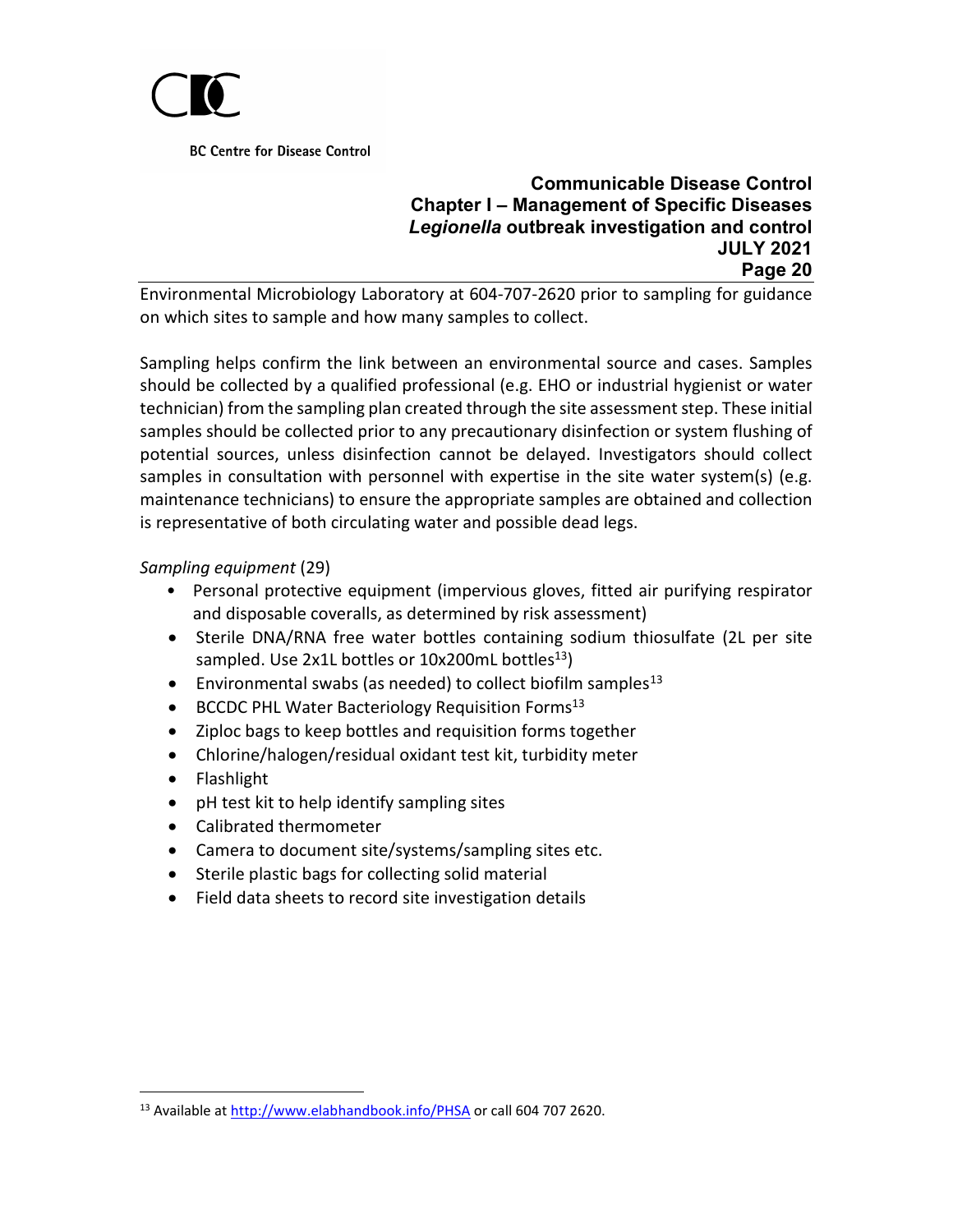

|                   |  |  | Table 5. Potential sampling sites and environmental samples to collect from at-risk |  |  |  |
|-------------------|--|--|-------------------------------------------------------------------------------------|--|--|--|
| systems $(29-32)$ |  |  |                                                                                     |  |  |  |

| <b>System</b>                                                               | <b>Potential sampling sites</b>                                                                                                                                                                                                                                                                                                                                                                                                                                                                                                                  | <b>Samples to collect</b>                                       |
|-----------------------------------------------------------------------------|--------------------------------------------------------------------------------------------------------------------------------------------------------------------------------------------------------------------------------------------------------------------------------------------------------------------------------------------------------------------------------------------------------------------------------------------------------------------------------------------------------------------------------------------------|-----------------------------------------------------------------|
| Cooling<br>towers,<br>evaporative<br>condensers <sup>14</sup> <sup>15</sup> | Make-up water or lines passing over areas<br>where they may become heated to 25-50°C<br><b>Collection basin</b><br>$\bullet$<br>Sump (where water is pumped back from<br>$\bullet$<br>collection basin)<br>Return service near heat source<br>$\bullet$<br>Distribution header/ sprayers/ or deck                                                                                                                                                                                                                                                | Water (2L)<br><b>Biofilm swab</b>                               |
| Potable<br>water<br>systems                                                 | Incoming service connection<br>$\bullet$<br>Water softener<br>Tanks and cisterns<br>Water heater, at inflow, outflow and flush<br>spigot<br><b>Expansion vessel</b><br>Shower heads, faucets (pre-flush), aerators<br>Ice machine (ice sample)<br>Drinking water fountains                                                                                                                                                                                                                                                                       | Water (2L)<br>$\bullet$<br>Biofilm/surface<br>swab              |
| Small<br>aerosol-<br>producing<br>devices                                   | Decorative water features-reservoir, trough<br>and foam<br>Humidifiers, evaporative coolers<br>Ice machines (in heat exchange area)<br>Irrigation equipment<br>Power washers<br>$\bullet$<br>Medical equipment (e.g. medication jet<br>$\bullet$<br>nebulizer used in respiratory therapy)<br>Hot tubs, whirlpools, spas<br>$\bullet$<br>Pool water, filter housing and balance tank<br>$\circ$<br>Filter material and biofilm from inside air<br>$\bigcirc$<br>jets, hoses, taps, shower heads and pipes<br>Biofilm above water line<br>$\circ$ | Water (2L)<br>$\bullet$<br>Biofilm/surface<br>$\bullet$<br>swab |

<span id="page-20-0"></span><sup>&</sup>lt;sup>14</sup> See Appendix 6 for diagrams of a cooling tower and an evaporative condenser.

<span id="page-20-1"></span><sup>&</sup>lt;sup>15</sup> Apply caution when inspecting and sampling. Do not remove the hatch/door or enter without a good understanding of how to do so safely. Consult the site manager for safe entry.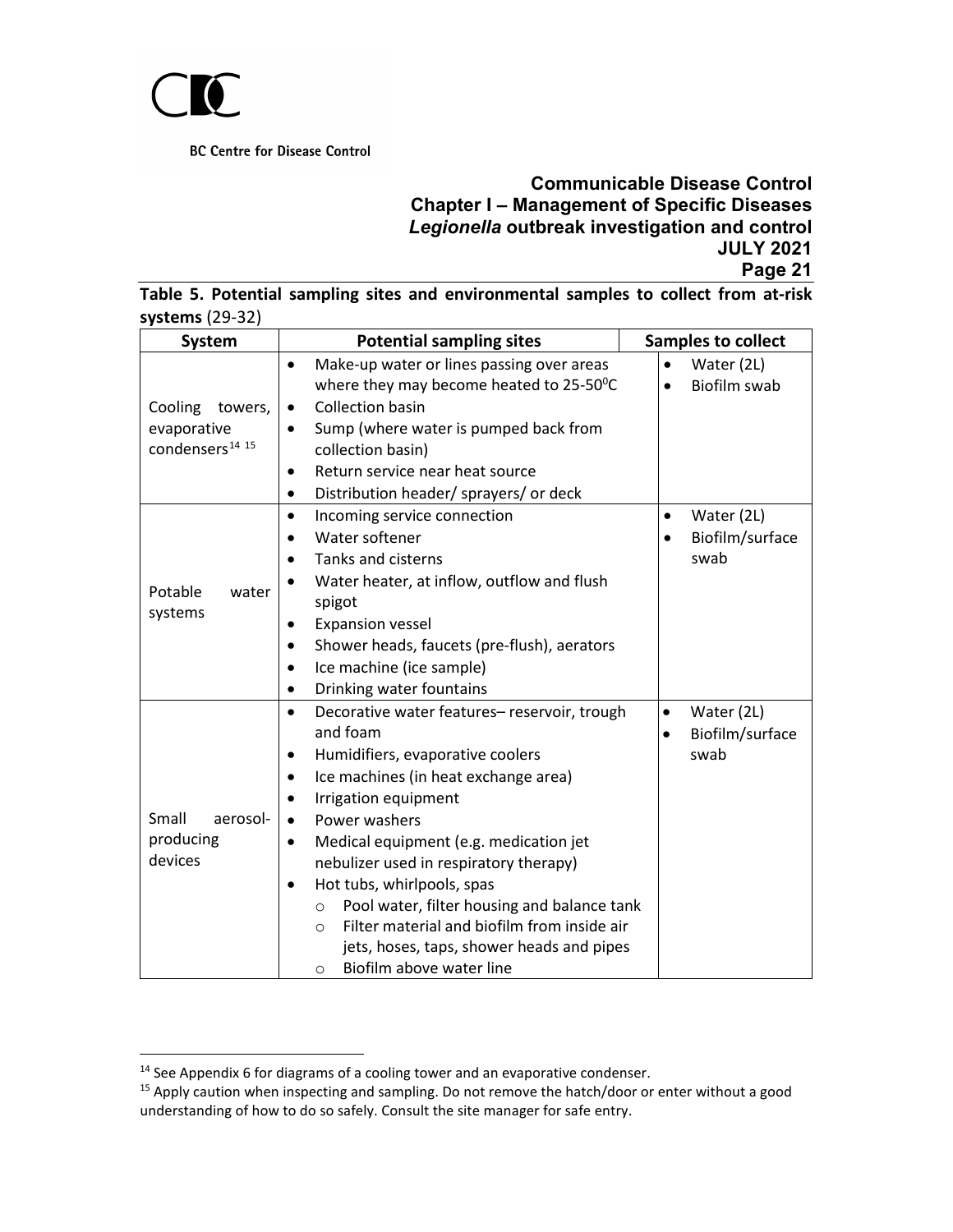

#### **Communicable Disease Control Chapter I – Management of Specific Diseases** *Legionella* **outbreak investigation and control JULY 2021 Page 22**

*Water sample collection and submission*

Water samples should be collected and submitted using the following protocol:

- Prior to collection, please consult the BCCDC PHL Environmental Microbiology Laboratory at 604-707-2620
- Collect in sterile DNA/RNA free water bottles containing Sodium Thiosulfate. Specially provided 1L bottles or routine 200mL drinking water sample bottles can be used for this purpose
- Collect at least 2 litres (1L for culture and 1L for PCR) of implicated water using sterile techniques (consult the eLab Handbook at [http://www.elabhandbook.info/PHSA\)](http://www.elabhandbook.info/PHSA)
- Label each water bottle with clear sample identifiers
- Measure chlorine level for each water sample and record on requisition
- Complete a BCCDC PHL Water Bacteriology requisition form [\(http://www.elabhandbook.info/PHSA\)](http://www.elabhandbook.info/PHSA) and write "*Legionella* testing" under the section "Test Information".
- Place requisition in a ziploc bag and ship with water samples
- Keep samples at ambient temperature during storage and transportation. Samples should not be frozen and extreme cold and extreme warm temperature should be avoided
- Ship sample within 24 hours of collection
- Submit samples to:

**BCCDC Public Health Laboratory Environmental Microbiology** 655 West 12<sup>th</sup> Avenue Vancouver, BC V5Z 4R4

### *Biofilm/solid sample collection*

If samples other than water are being considered for testing (ie. biofilms, swabs, soil, compost, ice or other), contact the BCCDC PHL Environmental Microbiology Laboratory at 604-707-2620 for sampling equipment needed and additional instructions.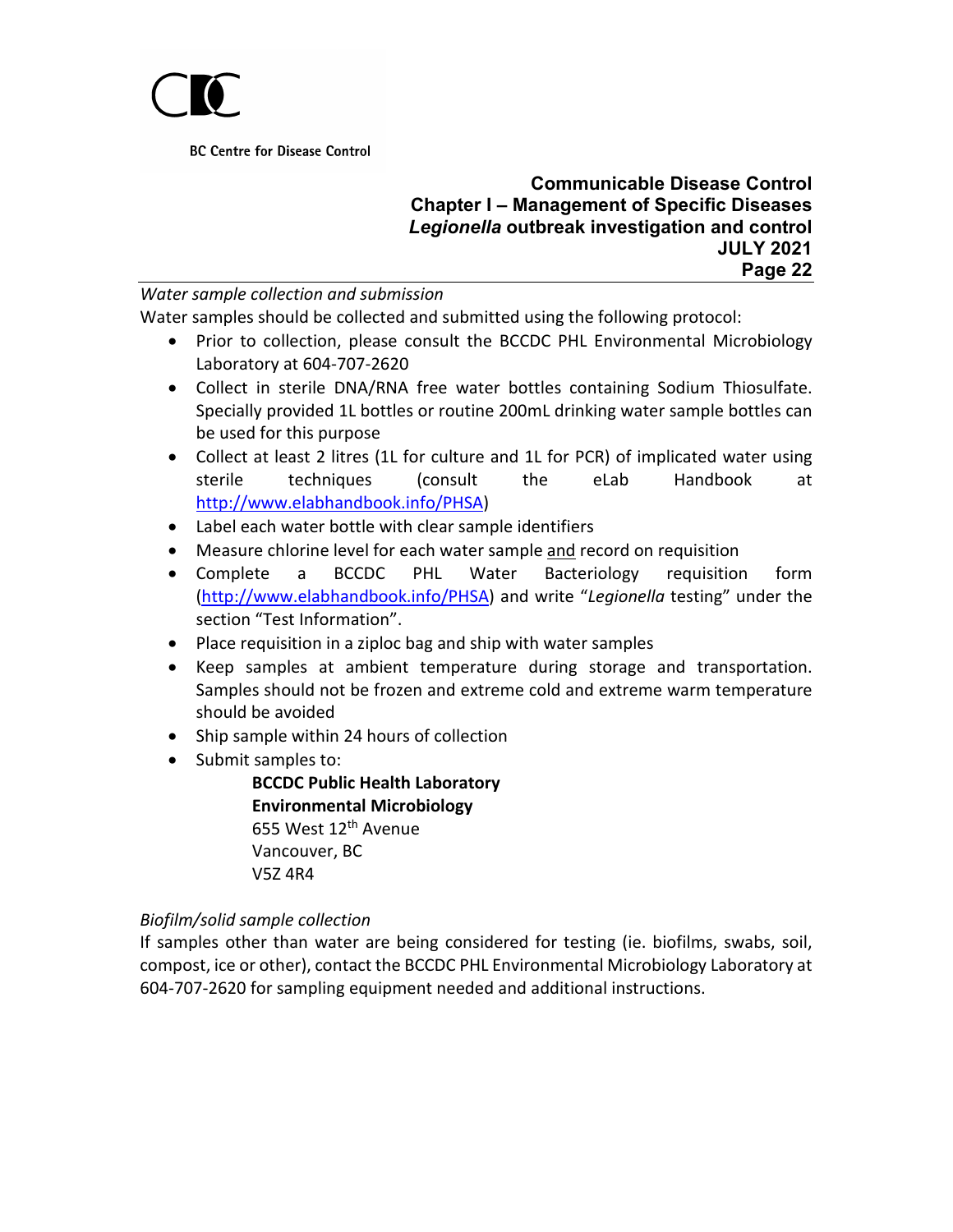

#### **Communicable Disease Control Chapter I – Management of Specific Diseases** *Legionella* **outbreak investigation and control JULY 2021 Page 23**

#### **3.2.4 Microbiological Testing**

The BCCDC PHL can only conduct testing of environmental samples associated with an outbreak investigation. Private labs should be used for testing of environmental samples used in monitoring.[16](#page-22-0) Recommended protocols for routine sampling are distinct from outbreak sampling protocols.

The BCCDC PHL Environmental Microbiology Laboratory conducts a NAT (PCR) screen which identifies all *Legionella sp*. If the NAT screen is positive, the sample is cultured and *Legionella* are enumerated. Then *L. pneumophila* is confirmed using matrix-assisted laser desorption/ionization-time of flight (MALDI-TOF) mass spectrometry or NAT methods. If a bacterial isolate is recovered, the final isolate is sent to the National Microbiology Laboratory for typing using MLST.

It is ideal to recover an isolate from environmental samples to compare genetically to isolates recovered from clinical cases but this may not always be possible due to method limitations including:

- *Legionella* may enter viable but non-culturable (VBNC) forms when stressed, such as at low temperatures, and may be difficult to recover by culture
- Other organisms found in water may compete with and kill-off *Legionella* in culture
- NAT tests may be inhibited by compounds (e.g. chlorine) found in water
	- o Adequate flushing, circulation and/or a waiting period after shock treatment/chlorination of suspected water sources prior to sample collection will minimize the impacts of chlorine on NAT tests.
- NAT tests cannot differentiate between live and dead cells, which is an important consideration in disinfected water supplies

<span id="page-22-0"></span><sup>&</sup>lt;sup>16</sup> Ensure private labs used to analyze samples for monitoring purposes are ISO 17025 certified (or equivalent) and/or participate in external proficiency testing such as the US CDC Environmental Legionella Isolation Techniques Evaluation (ELITE) Program. Labs that meet ISO 11731 (Enumeration of Legionella) can also be considered.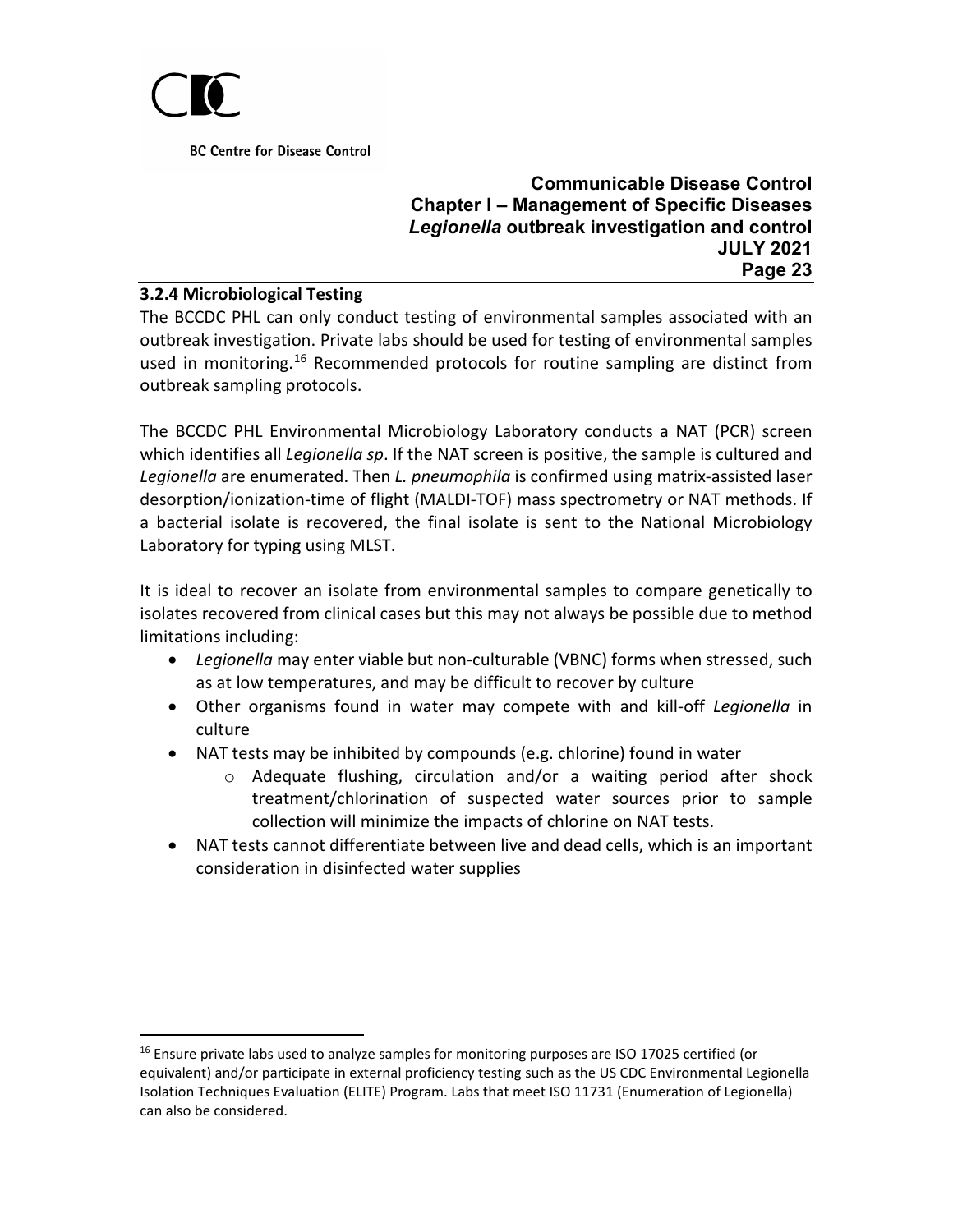

**Communicable Disease Control Chapter I – Management of Specific Diseases** *Legionella* **outbreak investigation and control JULY 2021 Page 24**

# <span id="page-23-0"></span>**4.0 Outbreak Control**

The purpose of this section is to describe the actions required to control a *Legionella* outbreak once a source has been identified.

Occasionally, an outbreak source is not identified with certainty. However, in the course of an investigation, potential *Legionella* sources may be identified. These may include systems or devices with inadequate treatment or maintenance and/or with positive testing results which identify a different *Legionella* strain. Additional steps to remediate such potential sources may be required. These will be based on the opinion of the MHO and applicable legislation and regulations, depending on the extent of the hazard and the population exposed.

According to the hierarchy of controls, the most effective controls are implemented preferentially, wherever possible (31). Namely, elimination of the outbreak source should be considered followed by substitution of the contaminated device or medium, engineering controls, administrative controls and personal protective equipment.

### **4.1 Mandate**

<span id="page-23-1"></span>The MHO has the legislative authority to require actions be taken to control an outbreak.

The owner of the device, system or facility identified as the outbreak source is responsible for:

- Developing a remediation plan and/or other requirements as determined by the MHO; and
- Implementing and paying for the control measures

If needed, the owner can obtain assistance from public health authorities or contracted technical experts to develop the remediation plan and/or implement control measures. The plan should take into account the relevant regulations associated with the outbreak source.

Based on a risk assessment, professionals working on or near a *Legionella* source should take the precautions necessary to limit their own risk, such as wearing personal protective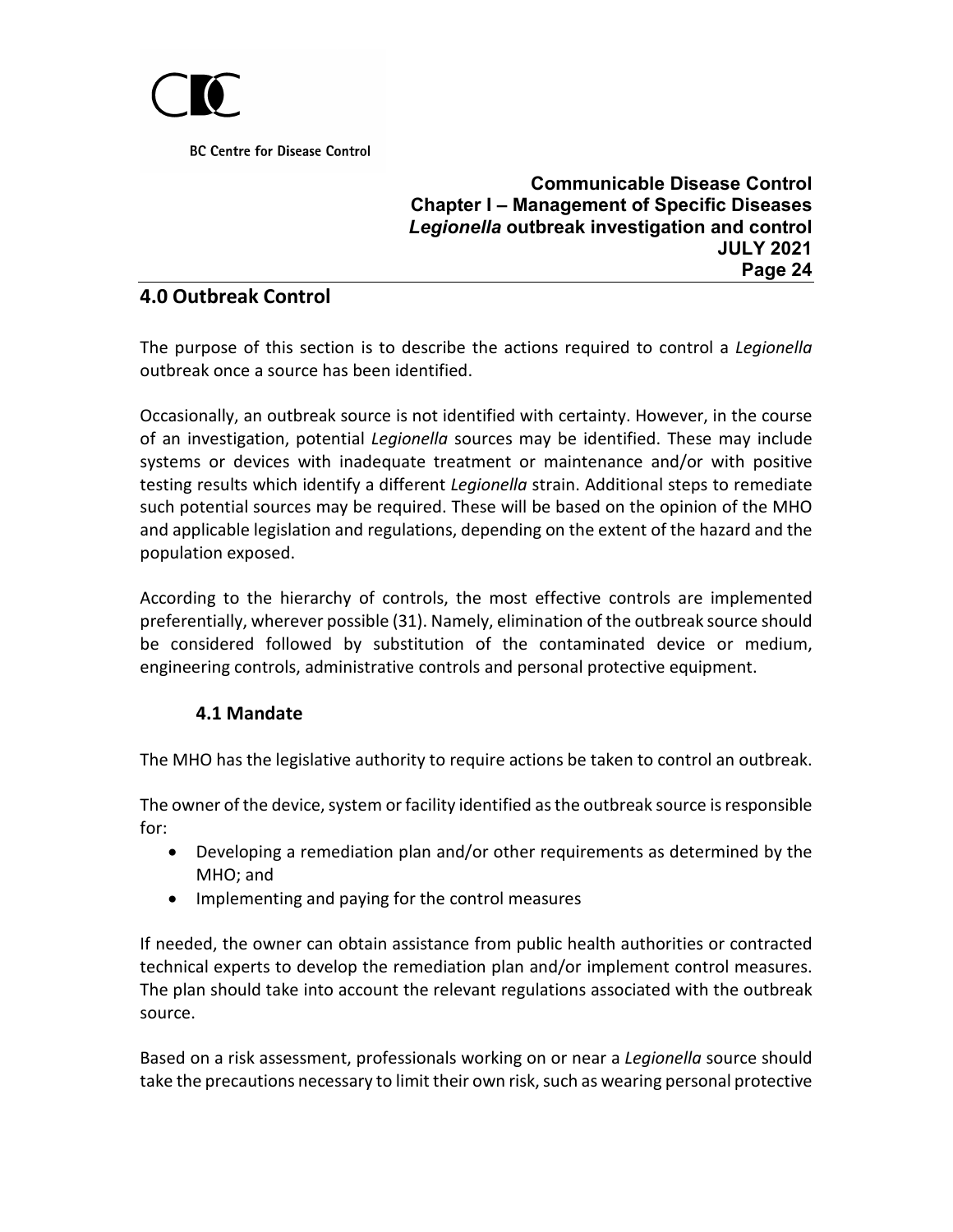

## **Communicable Disease Control Chapter I – Management of Specific Diseases** *Legionella* **outbreak investigation and control JULY 2021 Page 25**

equipment (PPE). Occupational health should be consulted and the *Occupational Health and Safety Regulation* must be followed.

# **4.2 Control Methods**

<span id="page-24-0"></span>The main control steps involve water treatment and disinfection. This includes physical cleaning, an initial shock treatment to remove contamination followed by adequate ongoing treatment (see Table 6). Depending on system type, disinfection can be done by thermal or chemical means or both. Combined disinfection (e.g. combined thermal and chlorine disinfection) is most effective. Wherever possible, physical cleaning needs to occur prior to chemical disinfection since chemicals do not penetrate biofilms or solids. Although thermal disinfection eradicates bacteria found in solids, physical removal of the solids should be done to improve heat penetration and prevent re-contamination.

Next, address all the features of the system that may have contributed to the outbreak. These include, but are not limited to, identifying and eliminating dead legs in the piping, maintaining the appropriate water flow, temperatures and disinfectant residuals and other water quality parameters (pH, corrosion & scale control, water cycling) to avoid *Legionella* growth, verifying the effective use of in-line filters, identifying infrequently used circulation pumps which may contribute to water stagnation, checking for and repairing mechanical and other equipment defects, and minimizing misting and aerosol production.

Finally, conduct a review of operation and maintenance procedures to ensure they are appropriate and adjust them when necessary (e.g. frequency and scope of inspections and cleaning, adequacy of chemical treatment systems). Control methods and testing protocols recommended by Public Works and Government Services Canada (35) may also be considered.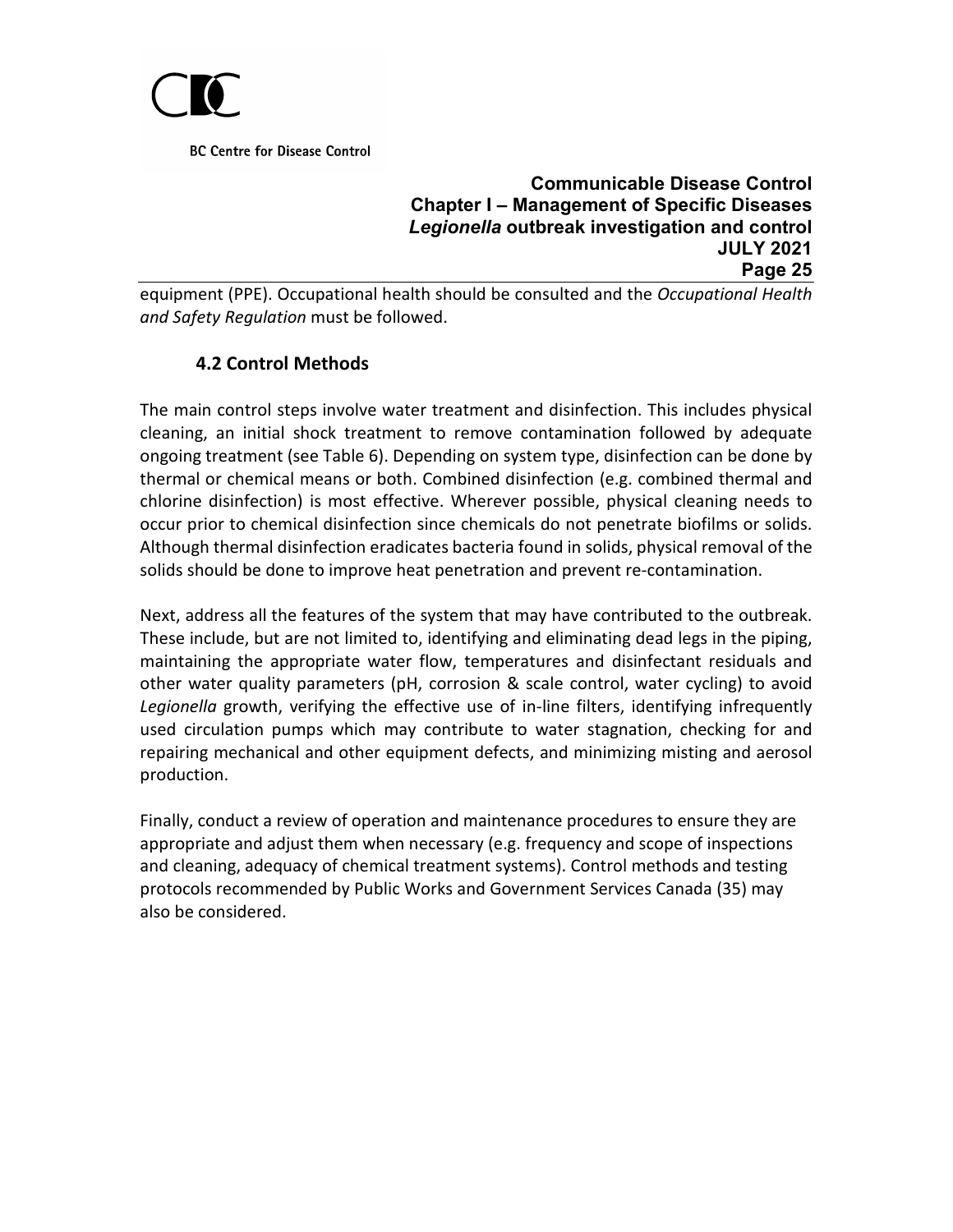

| Table 6. Disinfection for Legionella (see Appendix 7 for more details) |                                                                                                                                                                                                                                                                                                                                                                                                                                                                                                                                                                                                                                                                         |                                                                                                                                                                                                                                                                                                                                                                                                                                                                                                                                                                                                                                                                                               |  |  |  |  |  |
|------------------------------------------------------------------------|-------------------------------------------------------------------------------------------------------------------------------------------------------------------------------------------------------------------------------------------------------------------------------------------------------------------------------------------------------------------------------------------------------------------------------------------------------------------------------------------------------------------------------------------------------------------------------------------------------------------------------------------------------------------------|-----------------------------------------------------------------------------------------------------------------------------------------------------------------------------------------------------------------------------------------------------------------------------------------------------------------------------------------------------------------------------------------------------------------------------------------------------------------------------------------------------------------------------------------------------------------------------------------------------------------------------------------------------------------------------------------------|--|--|--|--|--|
| <b>Types</b>                                                           | <b>Steps</b>                                                                                                                                                                                                                                                                                                                                                                                                                                                                                                                                                                                                                                                            | Considerations                                                                                                                                                                                                                                                                                                                                                                                                                                                                                                                                                                                                                                                                                |  |  |  |  |  |
| Thermal<br>disinfection                                                | Flush the entire system at >70°C for at<br>least 30 $min17$ (29)                                                                                                                                                                                                                                                                                                                                                                                                                                                                                                                                                                                                        | Only applicable to hot water systems.<br>$\bullet$<br>Ensure that the device or system can<br>$\bullet$<br>withstand high temperatures.<br>High water temperatures can cause<br>$\bullet$<br>scalding. Minimize potential for<br>aerosolization and other contact.<br>Best done when few people are onsite or<br>$\bullet$<br>few people need the water.<br>Some hot water systems may have<br>$\bullet$<br>insufficient supply or pressure to support<br>thermal disinfection.<br>Dead legs or blind ends cannot be<br>$\bullet$<br>effectively flushed and will cause<br>recontamination of water system;<br>attempt to remove or close off.                                                |  |  |  |  |  |
| Chemical<br>disinfection<br>$(31, 33, 34)$ <sup>18</sup>               | Remove sediment, sludge, scale and<br>$\bullet$<br>biofilms with physical cleaning<br>before chemical disinfection<br>Flush the system with a chemical<br>$\bullet$<br>disinfectant<br>Chlorination is most often used. It is<br>$\bullet$<br>available in gas, liquid and pill<br>forms.<br>In potable water systems, use at<br>$\bullet$<br>50ppm for a minimum contact time<br>of 1h with a residual of 30ppm.<br>Flush the system with clean water<br>to reach 0.5-1.0ppm (29, 30).<br>In cooling towers, during shock<br>$\bullet$<br>treatment, maintain circulation<br>throughout the system at pH<7 and<br>a residual of >5ppm for >6h or<br>15ppm for >2h (35) | Cleaning in & around equipment requires<br>$\bullet$<br>appropriate safety measures re: moving<br>parts, chemicals, etc.<br>Industry terms for disinfection may<br>$\bullet$<br>include 'on-line' (with the equipment<br>running) and 'off-line' (with the<br>equipment shut off)<br>Ensure the device or system can<br>$\bullet$<br>withstand the chemical.<br>Address the risk that chemicals and their<br>$\bullet$<br>by-products may contaminate the system.<br>Ensure chemicals are compatible with<br>$\bullet$<br>each other (i.e. do not neutralise)<br>Chlorination targets a range of pathogens,<br>$\bullet$<br>can be used in hospital systems, but can<br>be corrosive to pipes |  |  |  |  |  |

 $17$  The time it takes depends on the water temperature when it reaches the outlets (31).

<span id="page-25-1"></span><span id="page-25-0"></span><sup>18</sup> Other treatments (e.g. monochloramine, chlorine dioxide, silver stabilised hydrogen peroxide, copper silver ionisation) exist but are either experimental or used mainly in industrial settings (31, 34).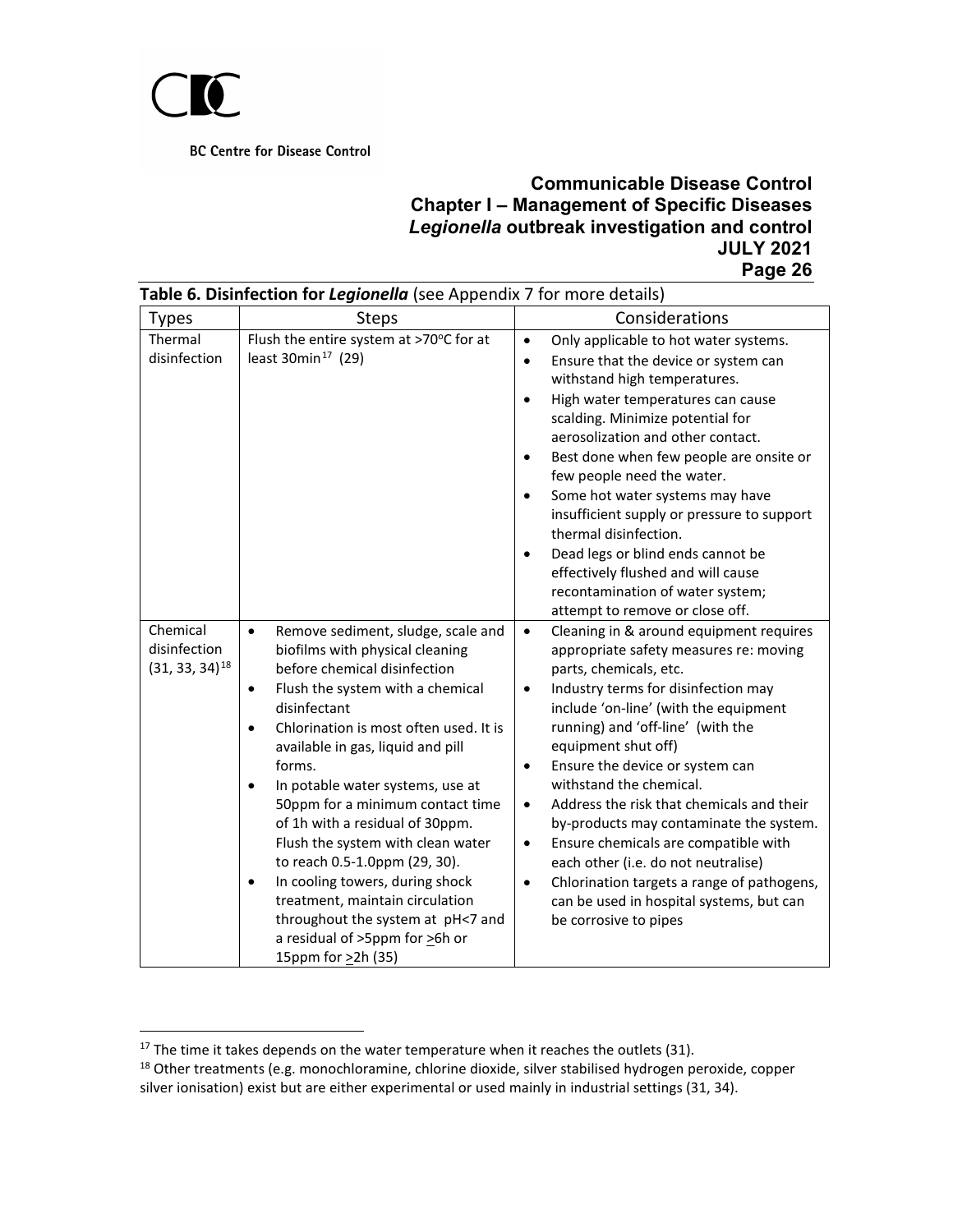

#### **Communicable Disease Control Chapter I – Management of Specific Diseases** *Legionella* **outbreak investigation and control JULY 2021 Page 27**

The following section summarizes specific steps to consider for different sources.<sup>[19](#page-26-0)</sup> Advice from individuals that are familiar with the water system should also be included whenever possible. This may include staff responsible for operations and maintenance, plumbers, engineers or building inspectors.

### **4.2.1 Control Methods for Select Water System Types**

*Small aerosol-producing devices* (e.g. hot tubs, showers, fountains, humidifiers, sprinklers, emergency eye showers) (36, 37)<sup>[20](#page-26-1)</sup>

- 1. Discontinue use and close access
- 2. Shut off the implicated system
- 3. Drain all water; dispose to waste or as directed by local by-laws
- 4. Scrub surfaces with a chemical disinfectant, where applicable
- 5. Rinse with clean water
- 6. Disinfect with thermal or chemical disinfection or both, where applicable (Table 6)
- 7. Remove and replace any defective components or components that cannot be disinfected
- 8. Flush with clean water

Potable water system (e.g. hospital or other facility water system) (20, 29, 32, 38, 39)<sup>[21](#page-26-2)</sup>

- 1. Consider shutting off affected part of the system, if possible
- 2. Disinfect with thermal or chemical disinfection or both (Table 6)
- 3. Drain and clean water tanks (including descaling if necessary) after thermal disinfection
- 4. Remove and replace any damaged or at-risk components or components that cannot be disinfected
- 5. If the system has recurring issues with *Legionella* growth, consider installation of a secondary disinfection system (e.g. copper ion, UV, Ozone)

<span id="page-26-0"></span> $19$  It is assumed at this point that environmental samples have already been collected. If they have not, attempt to collect them prior to the system shut down or shortly thereafter.

<span id="page-26-1"></span><sup>&</sup>lt;sup>20</sup> Specific guidance for hot tubs can be found here: [http://www.cdc.gov/legionella/downloads/hot-tub](http://www.cdc.gov/legionella/downloads/hot-tub-disinfection.pdf)[disinfection.pdf](http://www.cdc.gov/legionella/downloads/hot-tub-disinfection.pdf)

<span id="page-26-2"></span><sup>&</sup>lt;sup>21</sup> The recommendations for remediation of hospital water systems vary by jurisdiction. See (20) for a review of these recommendations.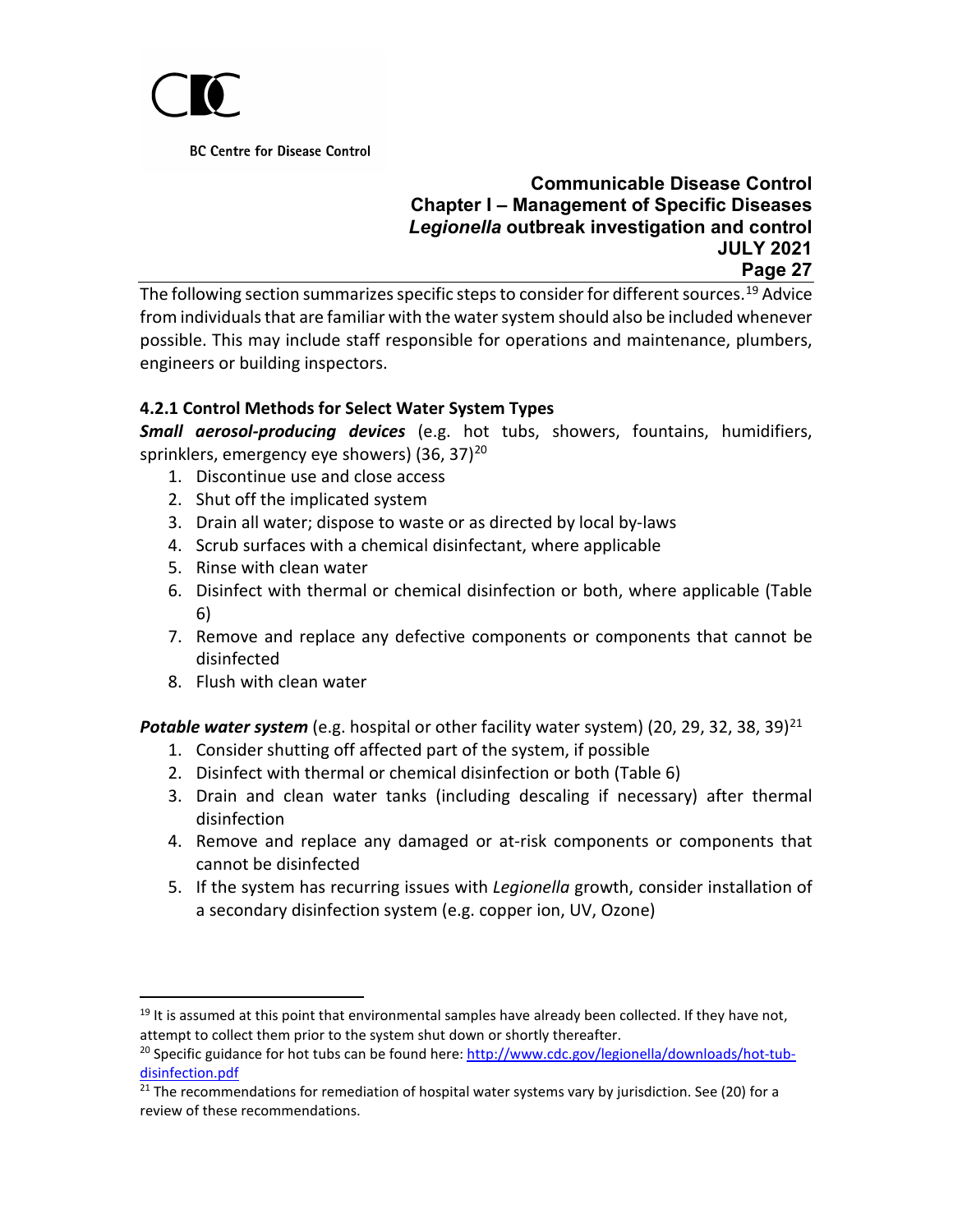

# **Communicable Disease Control Chapter I – Management of Specific Diseases** *Legionella* **outbreak investigation and control JULY 2021 Page 28**

*Cooling systems (including cooling tower, evaporative condenser, HVAC and other components)* (35, 38, 40, 41)

Different agencies recommend slightly different sequences or series of steps. The following proposed steps were modeled on Public Works and Government Services Canada recommendations (35). As there are thousands of patented Cooling Tower and Evaporative Condenser designs on the market, the steps must be tailored to each machine brand/model.

Consult an engineer or other qualified person that is familiar with the system. Guidance documents or standards from the American Society of Heating, Refrigerating and Air-Conditioning Engineers (ASHRAE), Public Services and Procurement Canada (PSPC) or the American Industrial Hygiene Association (AIHA) specific to cooling systems can be used.

- 1. Prepare system for disinfection (Some systems are designed to continue to operate while others must be shut down
- 2. Conduct physical cleaning
- 3. Conduct chemical disinfection by shock chlorination (Table 6)
	- a. Maintain free chlorine residual of  $\geq$ 5ppm for  $\geq$ 6h or  $\geq$ 15ppm for  $\geq$ 2h and pH <7.5 (tested every 30 min)
- 4. Resume water treatment program with scale and rust inhibitors and biocides

### **4.2.2 Reflex Remediation of Suspected Source**

Delay in sampling and testing for *Legionella* can be a barrier to timely risk mitigation (42, 43). As a result, reflex remediation may be considered. In BC, this is defined as the application of control measures to a suspect source prior to the availability of testing results, based on evidence from the other components of the outbreak investigation. Reflex remediation may include testing, cleaning, in-line disinfection, system shutdown or other actions.

The decision to conduct reflex remediation is informed by considerations such as:

- Potential for ongoing exposure (particularly to at-risk populations)
	- $\circ$  Is there risk of further exposure to at-risk populations (including older adults and individuals with risk factors for clinical infection)?
- Certainty of causation
	- $\circ$  What is the certainty that the suspected source is the cause of the outbreak, based on the epidemiological and environmental evidence?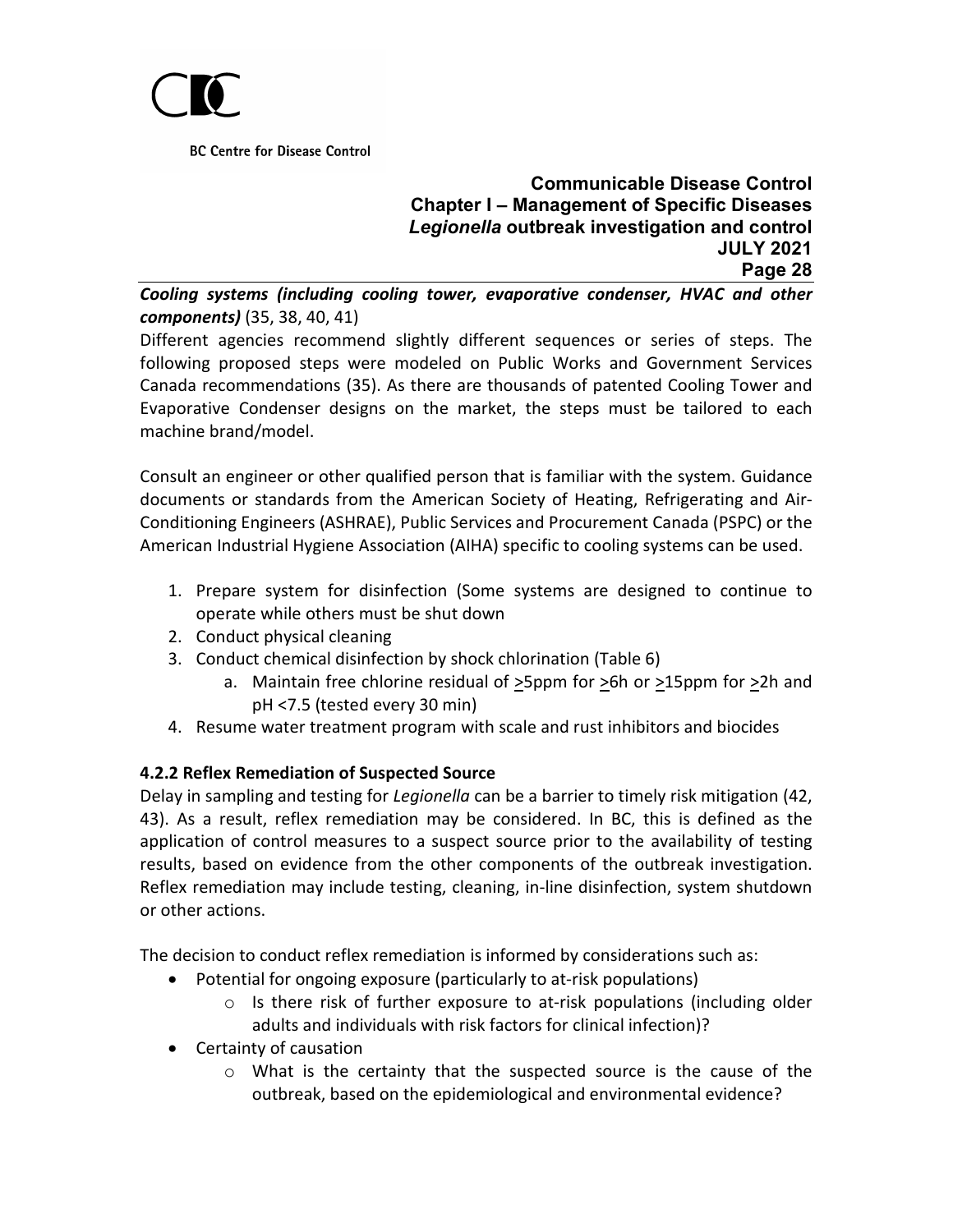

#### **Communicable Disease Control Chapter I – Management of Specific Diseases** *Legionella* **outbreak investigation and control JULY 2021 Page 29**

- Criticality of device/system
	- o Is the function of the device/system critical (e.g. decorative vs. required for temperature control of life-saving equipment)?
- Maintenance and performance history of device/system
	- o Do the records and/or inspection identify current concerns?
- Anticipated timeframe for testing results
	- o Will sampling and/or testing results be significantly delayed?

Reflex remediation is increasingly used, including in BC. Examples from select jurisdictions are summarized in Table 7. All pertain to cooling towers but may be relevant to other water system types. Some jurisdictions apply reflex remediation within a certain radius of an exposure source, outbreak zone or centroid of cases but the distance used varies and is dependent upon the local context and history of outbreaks.

|                             |  |  | Table 7. Policies or practice from select jurisdictions related to reflex remediation of |
|-----------------------------|--|--|------------------------------------------------------------------------------------------|
| Legionella outbreak sources |  |  |                                                                                          |

| <b>Jurisdiction</b>                                                                                                                                  | <b>Key elements</b>                                                                                                                                                                                                                                                              |
|------------------------------------------------------------------------------------------------------------------------------------------------------|----------------------------------------------------------------------------------------------------------------------------------------------------------------------------------------------------------------------------------------------------------------------------------|
| Fraser Health Authority (2018 and<br>2020 cooling tower outbreaks)                                                                                   | Identify and notify cooling tower operators in a<br>2km radius from case centroid to test and clean<br>towers<br>All towers that test positive are resampled by FHA<br>٠<br>and tested by PHL                                                                                    |
| New York City Department of Health<br>and Mental Hygiene (44)                                                                                        | Sample all cooling towers in outbreak zone<br>$\bullet$<br>All towers that test positive are cleaned and<br>disinfected                                                                                                                                                          |
| Victoria State Government (Australia)<br>Environmental<br>investigation<br>SOP:<br>and response to a legionellosis case,<br>cluster or outbreak (45) | Identify all cooling towers within 500 meters of<br>$\bullet$<br>exposure site(s)<br>Test and disinfect all towers identified<br>$\bullet$                                                                                                                                       |
| Public Services and Procurement<br>Canada,<br>MD 15161 - 2013: Control of<br>Legionella in mechanical systems (35)                                   | Increase routine testing frequency of systems<br>$\bullet$<br>under existing monitoring plan when multiple<br>cases of Legionnaire's disease are reported in area<br>Follow corrective actions based on result and<br>$\bullet$<br>water system type <sup>22</sup> (see Table 8) |

<span id="page-28-0"></span> $^{22}$  Interpretation of results by water system type is found in Figures 1-4. Full document can be found here: https://www.tpsgc-pwgsc.gc.ca/biens-property/documents/legionella-eng.pdf (35).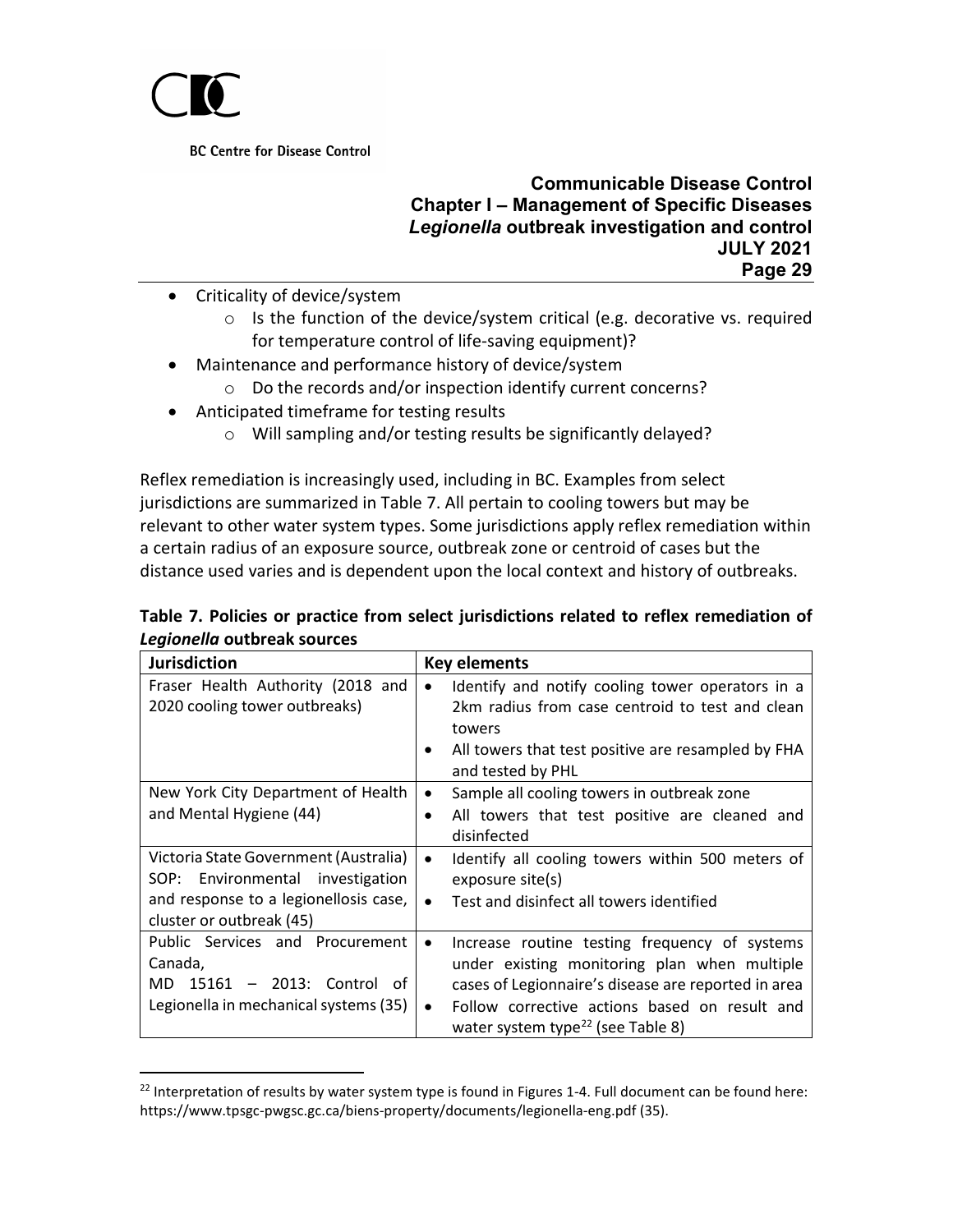

## **Communicable Disease Control Chapter I – Management of Specific Diseases** *Legionella* **outbreak investigation and control JULY 2021 Page 30**

#### **4.3 Testing and Restarting a Remediated Outbreak Source**

<span id="page-29-0"></span>The water at the source or suspected source of a *Legionella* outbreak should be retested before the device or system is restarted or placed on line (in full operation) as it is possible that disinfection may have been inadequate or physical cleaning may have dislodged additional bacteria. The Medical Health Officer can require proof that the remediation treatment was effective. In household and/or small water systems, testing may not be needed but a risk assessment should be conducted to assess ongoing risk, including assessment of adequate treatment.

As previously described, the collection of water samples connected to a *Legionella* outbreak in BC is coordinated by the health authorities and testing is completed by the provincial Public Health Laboratory.

In a drinking water system or small aerosol-producing device, *Legionella* should be nondetectable (Lptot concentration <1 cfu/mL). If *Legionella* is greater or equal to 1 cfu/mL, reassess and repeat the disinfection steps. If *Legionella* is less than 1 cfu/mL, consider ongoing testing as per the water management plan.

In a cooling system, even after disinfection, there may still be some *Legionella* present. If the concentration is low, the risk of an outbreak is low. If the  $Lp_{tot}$  concentration is <10 cfu/mL then the system can be considered for re-opening. Repeat the disinfection step if the Lptot concentration is >10 cfu/mL but <1000 cfu/mL (35). Above this range, factor in environmental and epidemiological information along with microbiological results to assess the next course of action. See Table  $8^{23}$  $8^{23}$  $8^{23}$  for recommended actions based on *Legionella* culture results in various water system types.

<span id="page-29-1"></span> $23$  Note that Table 8 is based on Public Services and Procurement Canada MD 15161 (35) and was originally written for commercial and office buildings.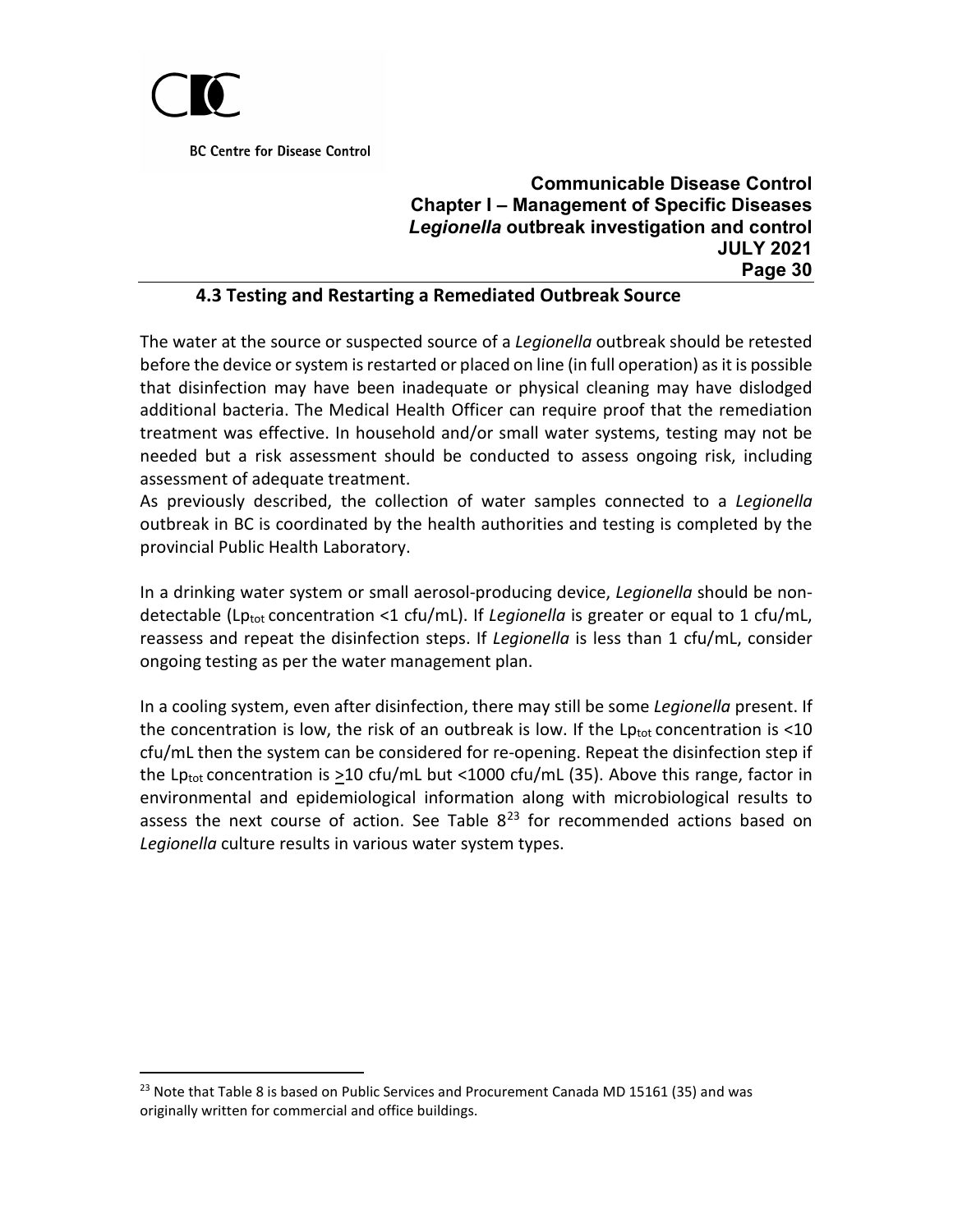

## **Communicable Disease Control Chapter I – Management of Specific Diseases** *Legionella* **outbreak investigation and control JULY 2021 Page 31**

**Table 8. Actions to be taken based on post-disinfection** *Legionella* **testing results in an outbreak setting by water system type.** (Adapted from reference 35)

|                                          |                                   | <b>RECOMMENDED ACTIONS</b> |                                         |                 |  |  |  |
|------------------------------------------|-----------------------------------|----------------------------|-----------------------------------------|-----------------|--|--|--|
| <b>SYSTEM TYPE</b>                       | Legionella                        |                            |                                         |                 |  |  |  |
|                                          | culture result                    | Re-open                    | Clean and                               | Immediately     |  |  |  |
|                                          | $(ct(u/mL)^{24}$                  | system                     | disinfect on-line                       | eliminate water |  |  |  |
|                                          |                                   |                            | (continue to                            | dispersion by   |  |  |  |
|                                          |                                   |                            | operate)                                | aerosol         |  |  |  |
| <b>Small aerosol-</b><br>producing       | $Lp_{\text{tot}}$ <1              | ✓                          |                                         |                 |  |  |  |
| devices                                  | $1 \le Lp_{\text{tot}} \le 100$   |                            | $\checkmark$                            |                 |  |  |  |
|                                          | $Lp_{\text{tot}} > 100$           |                            | $\checkmark$                            | $\checkmark$    |  |  |  |
| <b>Potable water</b><br>systems          | $Lp_{\text{tot}}$ <10             | ✓                          |                                         |                 |  |  |  |
| (excluding<br>healthcare<br>facilities)* | $10 \le Lp_{\text{tot}} \le 100$  |                            | Flush storage<br>tank then<br>disinfect |                 |  |  |  |
|                                          | $Lp_{\text{tot}} > 100$           |                            | Flush storage<br>tank then<br>disinfect | $\checkmark$    |  |  |  |
| <b>Cooling systems</b>                   | $Lp_{\text{tot}}$ <10             | ✓                          |                                         |                 |  |  |  |
|                                          | $10 \le Lp_{\text{tot}} \le 1000$ |                            | ✓                                       |                 |  |  |  |
|                                          | $Lp_{\text{tot}} > 1000$          |                            |                                         | ✓               |  |  |  |

\*For potable water systems in healthcare facilities, the BC *Legionella* Guidelines Working Group recommends that *Legionella* bacteria should not be detected (Lptot <1 cfu/mL).

Once a system has tested satisfactorily, there may be a need to continue testing for a period of time. The frequency and duration of retesting should be determined by the outbreak team, developed with consideration to the source of the outbreak, the risk to the public, and be included in the remediation plan. Several US and Canadian guidelines recommend sampling every 2 weeks for 3 months or every month for 3 months but the evidence for these frequencies is not conclusive (29, 32, 36, 39).

<span id="page-30-0"></span><sup>&</sup>lt;sup>24</sup> The values in this table could also be based on results obtained through qPCR, if available.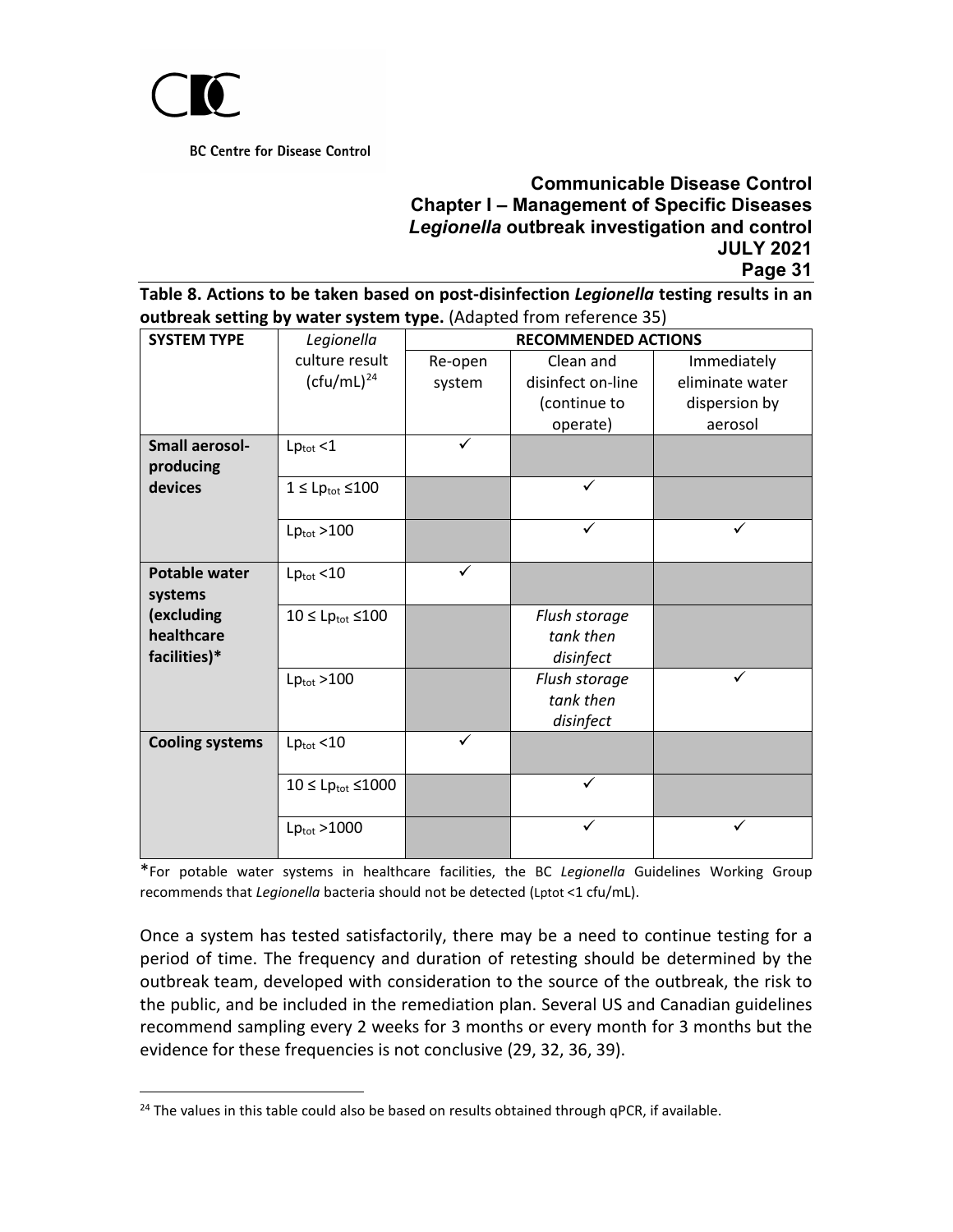

#### **Communicable Disease Control Chapter I – Management of Specific Diseases** *Legionella* **outbreak investigation and control JULY 2021 Page 32**

Outside of outbreak scenarios, the Public Services and Procurement Canada (PSPC) standard recommends increased testing frequency when *Legionella* bacteria are detected within 90 days after a system has been disinfected (35). Routine testing frequencies resume once test results are within acceptable ranges. Testing frequencies and acceptable ranges vary by system type as specified in the PSPC standard<sup>25</sup>.

# <span id="page-31-0"></span>**5.0 Prevention of** *Legionella*

Once an outbreak has been controlled, efforts should be aimed at the prevention of future outbreaks. Best practice is for routine monitoring and other preventive measures to be in place for systems and devices at risk of *Legionella* contamination and aerosolisation, regardless of the presence or absence of an outbreak history related to the system.

The purpose of this section is to provide public health professionals with the information necessary to ensure system and device owners are implementing best practices to routinely prevent the contamination, growth and dissemination of *Legionella*. These recommendations and procedures may differ from outbreak investigation and control measures.

The owner of a facility is responsible for preventive maintenance of at-risk devices and systems (BC Occupational Health and Safety Regulation and Canada Occupational Health and Safety Regulations). In the case of a drinking water system in a healthcare facility or large building and of a cooling system, this should be documented in the form of a water safety plan/program, a facilities management plan or a preventive maintenance program  $(46).$ <sup>[26](#page-31-2)</sup> Industry standards should be followed in all cases  $(31, 35, 47, 48).$ 

Regional health authorities, municipalities and building maintenance companies may consider including seasonal messaging around preventive maintenance of at-risk devices

<span id="page-31-1"></span> $25$  Testing protocols by system type can be found in Figures 1-4 here: [https://www.tpsgc](https://www.tpsgc-pwgsc.gc.ca/biens-property/documents/legionella-eng.pdf)[pwgsc.gc.ca/biens-property/documents/legionella-eng.pdf](https://www.tpsgc-pwgsc.gc.ca/biens-property/documents/legionella-eng.pdf) (35). Refer to 'Emergency Mode' criteria for increased testing frequencies.

<span id="page-31-2"></span> $26$  Guidance for the development of a Water Management Program can be found here: <http://www.cdc.gov/legionella/downloads/toolkit.pdf> (46).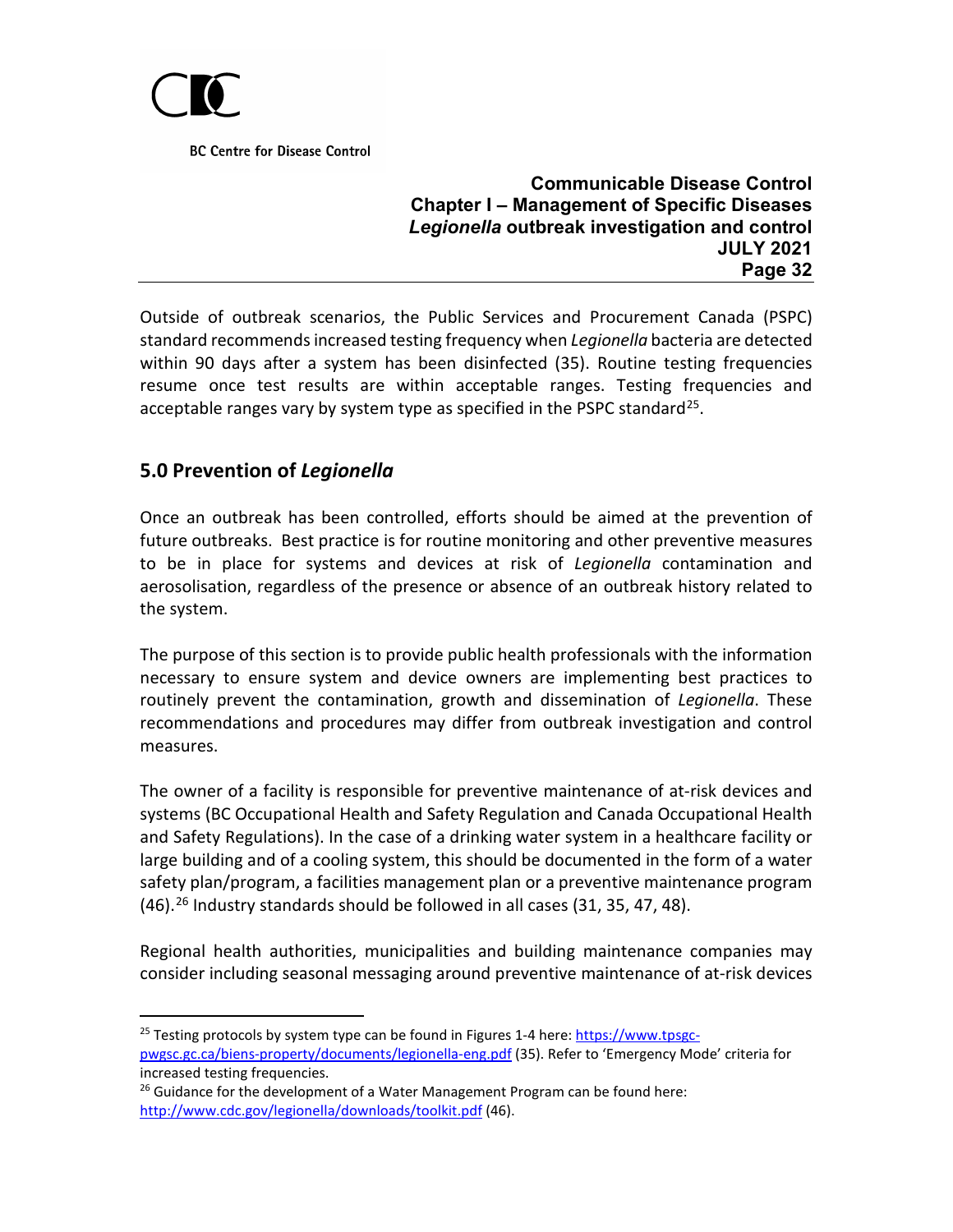

## **Communicable Disease Control Chapter I – Management of Specific Diseases** *Legionella* **outbreak investigation and control JULY 2021 Page 33**

and systems in their communication plans. Current best practice in BC is considered to be the federal Public Works and Government Services Canada standards or MD 15161 – 2013 Control of Legionella in Mechanical Systems for non-healthcare facilities and the CSA Z317.1 Special Requirements for Plumbing Installations in Healthcare Facilities for healthcare facilities (35, 57).

# **5.1 Risk Minimisation**

<span id="page-32-0"></span>*Legionella* risk minimisation can be accomplished by (11):

- Appropriate design and installation (applicable to new systems and repairs)
	- Minimise stagnation and dead legs which lead to biofilm formation, sediments and deposits
	- Select materials that do not act as substrates or provide nutrients for biofilm formation
	- Ensure access to water sources for maintenance activities
	- Ensure location of cooling towers provides adequate distance from building air intakes and sources of bio-matter (e.g. trees, kitchen exhausts)
	- Ensure location of humidifiers in ducts allow for absorption of water mist
	- Ensure drain pans can drain properly
- Proper operation of equipment
	- Prevent low flow rates and stagnation of water
	- Be aware of, and address risks associated with, flushing (aerosolisation), restarting (dislodging of biofilms), and construction (contamination of exposed water systems)
	- Conduct regular inspections and regular cleaning
- Temperature control
	- Where possible, keep the temperature outside the range for *Legionella* growth  $(25-50^{\circ}C)$ 
		- $\blacksquare$  Maintain cold water at <20 $\rm ^oC$
		- **Maintain circulating hot water at >50°C (>60°C in hot water tank)** (49)
	- This may not be possible in cooling towers and potable water systems
		- Maintain water temperature at the limits of the *Legionella* growth range
		- Conduct periodic flushing at 50-60°C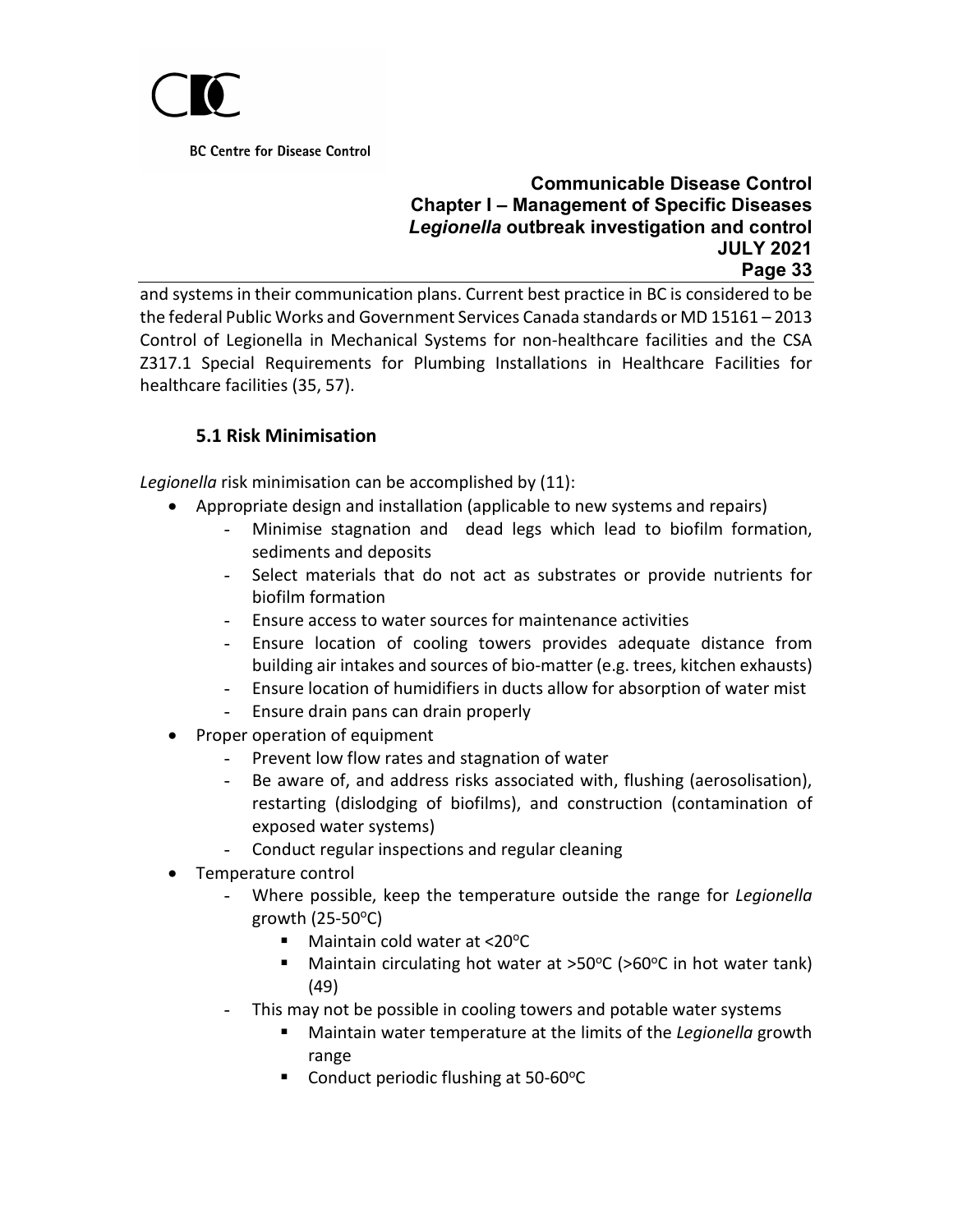

## **Communicable Disease Control Chapter I – Management of Specific Diseases** *Legionella* **outbreak investigation and control JULY 2021 Page 34**

- Regular disinfection to control biofilm formation and protozoal and *Legionella*  growth
	- Regular use of disinfectants (e.g. chlorine), biocides (e.g. bromine) including oxidizers and pH adjusters

# **5.2 Monitoring Control Measures**

<span id="page-33-0"></span>The operation of at-risk water systems should include a monitoring plan and any sitespecific safety protocols and PPE needed to maintain this plan. Components of a monitoring plan may include:

- Ensuring preventive measures are being conducted,
- Conducting visual inspections,
- Testing routine parameters (e.g. water temperature, pH, chemical residuals) and
- Microbiological testing through private labs<sup>[27](#page-33-1)</sup>

Consideration can be given to including microbiological testing of *Legionella* bacteria in water systems as part of the overall monitoring plan (30-32, 39, 47). Periodic *Legionella* testing can help validate the effectiveness of preventive controls and lead to system adjustments. Microbiological testing for routine monitoring purposes can be completed through private laboratories. Buildings operated and/or leased by the federal government may follow their own standards for *Legionella* control and some municipalities may have specific by-laws with similar requirements.<sup>[28](#page-33-2)</sup>

The decision to test should be based on an overall risk assessment. Higher risk systems that may warrant this include, but are not limited, to the following:

- Water systems where appropriate controls are difficult to maintain (e.g., cooling towers)
- Systems serving, or potentially exposing high-risk populations (e.g., transplant units in hospital settings)
- Water systems previously colonized or suspected to be colonized with *Legionella*

<span id="page-33-1"></span> $27$  Ensure private labs are ISO 17025 certified (or equivalent) and/or participate in external proficiency testing such as the US CDC Environmental Legionella Isolation Techniques Evaluation (ELITE) Program. Labs that meet ISO 11731 (Enumeration of Legionella) can also be considered.

<span id="page-33-2"></span><sup>28</sup> The BC *Legionella* Guidelines Working Group (2020) advises that current best practice for routine monitoring of *Legionella* in non-healthcare facilities in BC is the Public Works and Government Services Canada standard (35).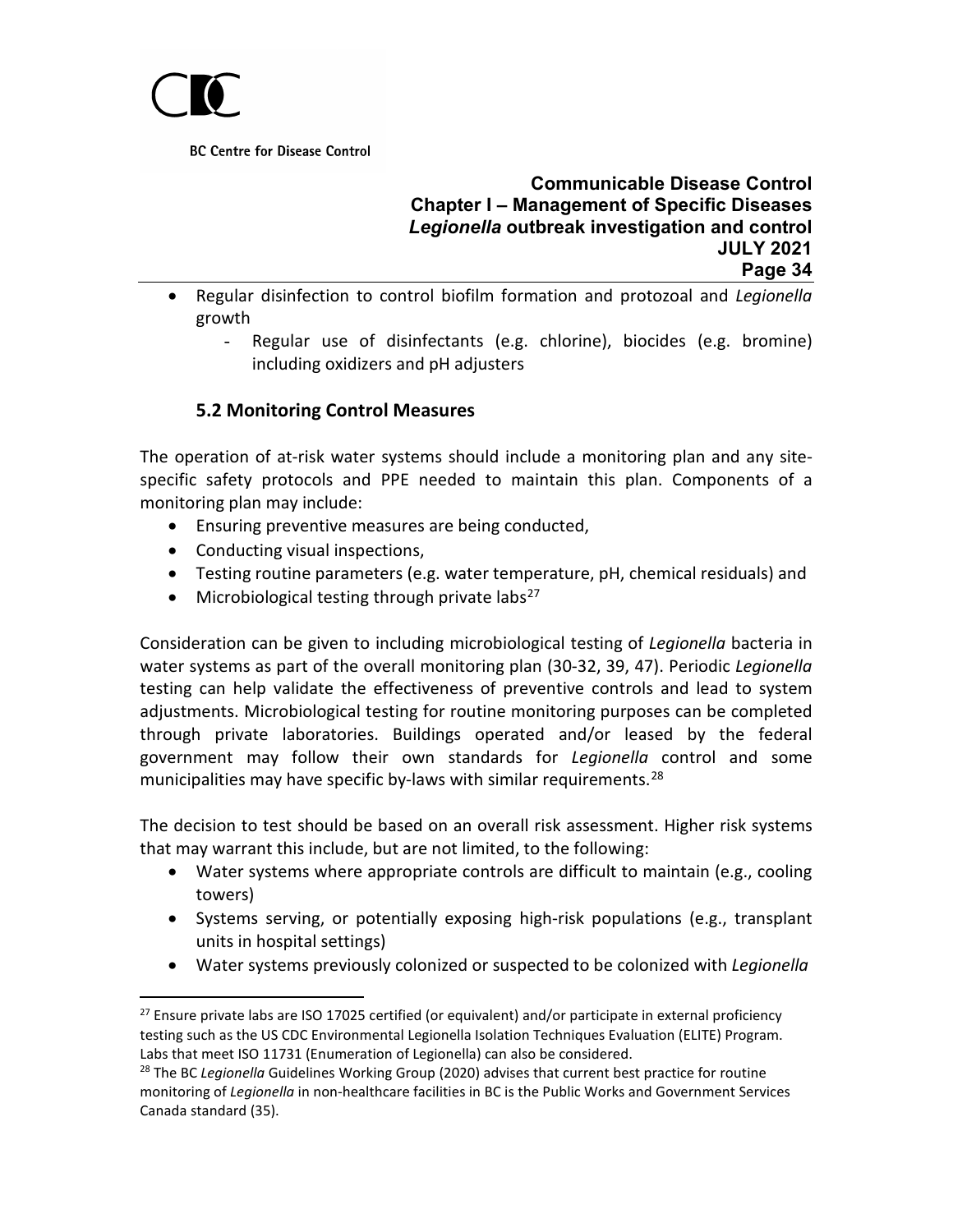

## **Communicable Disease Control Chapter I – Management of Specific Diseases** *Legionella* **outbreak investigation and control JULY 2021 Page 35**

• Systems where routine parameter testing has detected a problem

As outlined in Appendix 2, a wide variety of water systems may act as reservoirs for *Legionella*. Monitoring protocols will differ between types of systems, and may also differ between specific systems of the same type. As previously stated, non-healthcare facilities can refer to MD 15161 – 2013 Control of *Legionella* in Mechanical Systems (35) for best practices or Table 8. If a threshold for action is met, preventive steps should be taken immediately to mitigate the risk.

A review of US guidelines for the primary prevention of legionellosis identified a variety of monitoring recommendations (17). Several national, state and local guidelines recommend monitoring water for *Legionella* in certain healthcare facilities/units. The types/location of water samples, the frequency of testing and the threshold for action all vary. An Institut National de Santé Publique du Quebec literature review and expert consultation concluded that routine healthcare facility testing of *Legionella* may not be feasible or useful for primary prevention (52). Although the risk of legionellosis is higher when the concentration of *Legionella* in the water system is higher, the infectious dose for *Legionella* is not known and therefore the threshold for action cannot be set with certainty (52). This same document recommends preventive measures, particularly water temperature control, to control *Legionella* in healthcare facility water systems (see Section 5.1).

#### *Healthcare settings*

There is no safe threshold levels of *Legionella* established for healthcare settings. The BC Provincial Infection Control Network (PICNet) (2021) and the BC *Legionella* Guidelines Working Group (2020) recommend that any detectable levels in healthcare settings be actionable by further investigation, review of prevention and control measures, and appropriate corrective actions taken to ensure levels are below detectable levels.

The CSA Z317.1-16 for plumbing installations in health care facilities recommends testing as a means to verify disinfection/treatment and water treatment protocol, tracing the source of outbreak or on a proactive basis to support inspections and maintenance of water systems (57).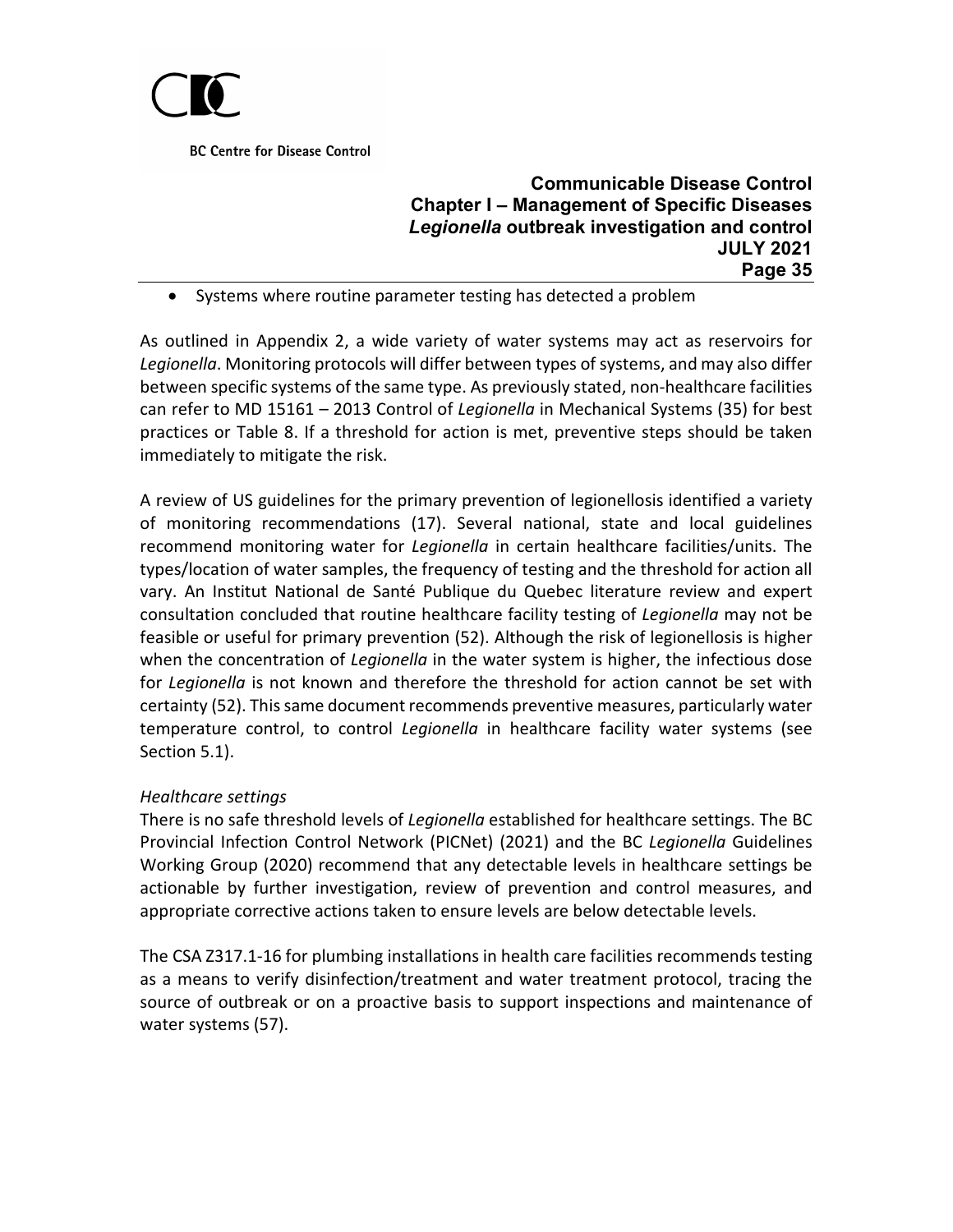

#### **Communicable Disease Control Chapter I – Management of Specific Diseases** *Legionella* **outbreak investigation and control JULY 2021 Page 36**

#### *Cooling tower registry*

A few health authorities have implemented requirements for the registration of cooling towers, other building water systems as well as regular testing for, and reporting of, *Legionella*. Registration facilitates identifying and locating cooling towers during an outbreak and regular testing and reporting (where mandated) allows for oversight of practices and results. A registry can also facilitate communication with cooling tower owners/operators.

In 2019, the City of Vancouver implemented a by-law requiring an operating permit and regular testing for *Legionella* in cooling towers and certain building water systems [\(http://vancouver.ca/operating-permit\)](http://vancouver.ca/operating-permit). In 2014, the province of Quebec legislated that all cooling towers must be registered and tested for *Legionella* on a regular basis (20). If the result shows >1,000,000CFU/L (>1000CFU/ml) of *L. pneumophila*, the owner has to inform the authorities and take corrective measures. New York State also legislated similar requirements in 2016 (53). In Europe, several countries require cooling towers to be registered with local authorities and monitored for *Legionella* regularly (49).

# **5.3 Novel Water Uses and Technologies**

### <span id="page-35-0"></span>*Alternative water sources*

There is increasing interest and use of alternative water sources such as rainwater and greywater (e.g. water from showers, bath, laundry) in non-potable applications such as household [\(http://publications.gc.ca/collections/collection\\_2014/schl-cmhc/NH15-474-](http://publications.gc.ca/collections/collection_2014/schl-cmhc/NH15-474-2013-eng.pdf) [2013-eng.pdf\)](http://publications.gc.ca/collections/collection_2014/schl-cmhc/NH15-474-2013-eng.pdf), community (e.g. living walls) and industrial uses. No *Legionella* outbreaks associated with these alternative water sources have been reported to date but as with other water sources, these still have the potential to contain *Legionella* [\(http://www.wateronline.com/doc/how-prevalent-is-legionella-in-recycled-water-0001\)](http://www.wateronline.com/doc/how-prevalent-is-legionella-in-recycled-water-0001) The risk of *Legionella* growth increases when water is stagnant, warm and contains nutrients (see section 1.3.1). The risk of *Legionella* transmission is present if the water may be aerosolised. These factors should be assessed when reviewing or approving water reuse projects.

#### *New technologies*

Devices that use water and create mist or aerosols are at risk of transmitting *Legionella*. Any new technologies/devices should follow the manufacturer's instructions to disinfect and prevent contamination.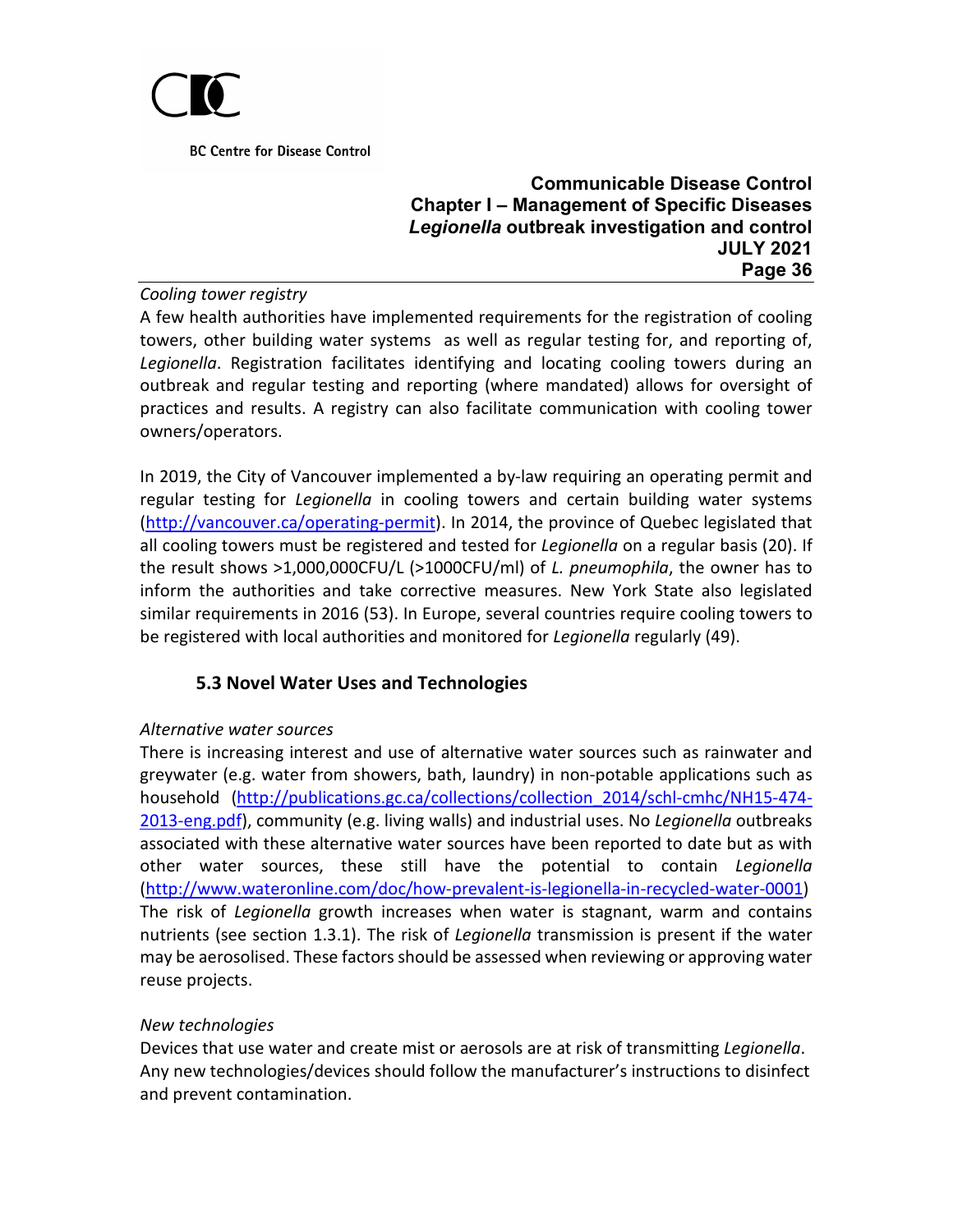

#### **Communicable Disease Control Chapter I – Management of Specific Diseases** *Legionella* **outbreak investigation and control JULY 2021 Page 37**

In 2016, heater-cooler units used in cardiac surgery were linked to legionellosis in Washington State [\(http://www.seattletimes.com/seattle-news/health/operating-room](http://www.seattletimes.com/seattle-news/health/operating-room-machines-test-positive-for-legionella-at-uwmc/)[machines-test-positive-for-legionella-at-uwmc/\)](http://www.seattletimes.com/seattle-news/health/operating-room-machines-test-positive-for-legionella-at-uwmc/). In 2011, an outbreak of legionellosis occurred in a paper shredding plant [\(www.promed.org,](http://www.promed.org/) posting 20110826.2604). The source was believed to be the shredder which used water for cooling and lubrication purposes. There have been several case reports of neonatal legionellosis associated with water births [\(www.promed.org,](http://www.promed.org/) posting 20170608.5093537). Devices/processes should be used according to the Manufacturer's Instructions for Use. If they create mists and aerosols, they should be used with caution with high risk individuals and be considered a potential source during an outbreak investigation.

New processes such as composting on a large scale may also increase legionellosis risks (54). In 2015, a case of *L. longbeachae* occurred in a compost worker in BC.

# **5.4 Education for Public Health Professionals**

<span id="page-36-0"></span>Awareness and understanding of *Legionella* disease, epidemiology and risk factors is necessary to enable rapid identification, investigation and control of outbreaks as well as to implement and monitor preventive actions. Professionals in public health, laboratories, infection control, industrial hygiene and building engineering should have this knowledge and organizations can support this through ongoing training and education.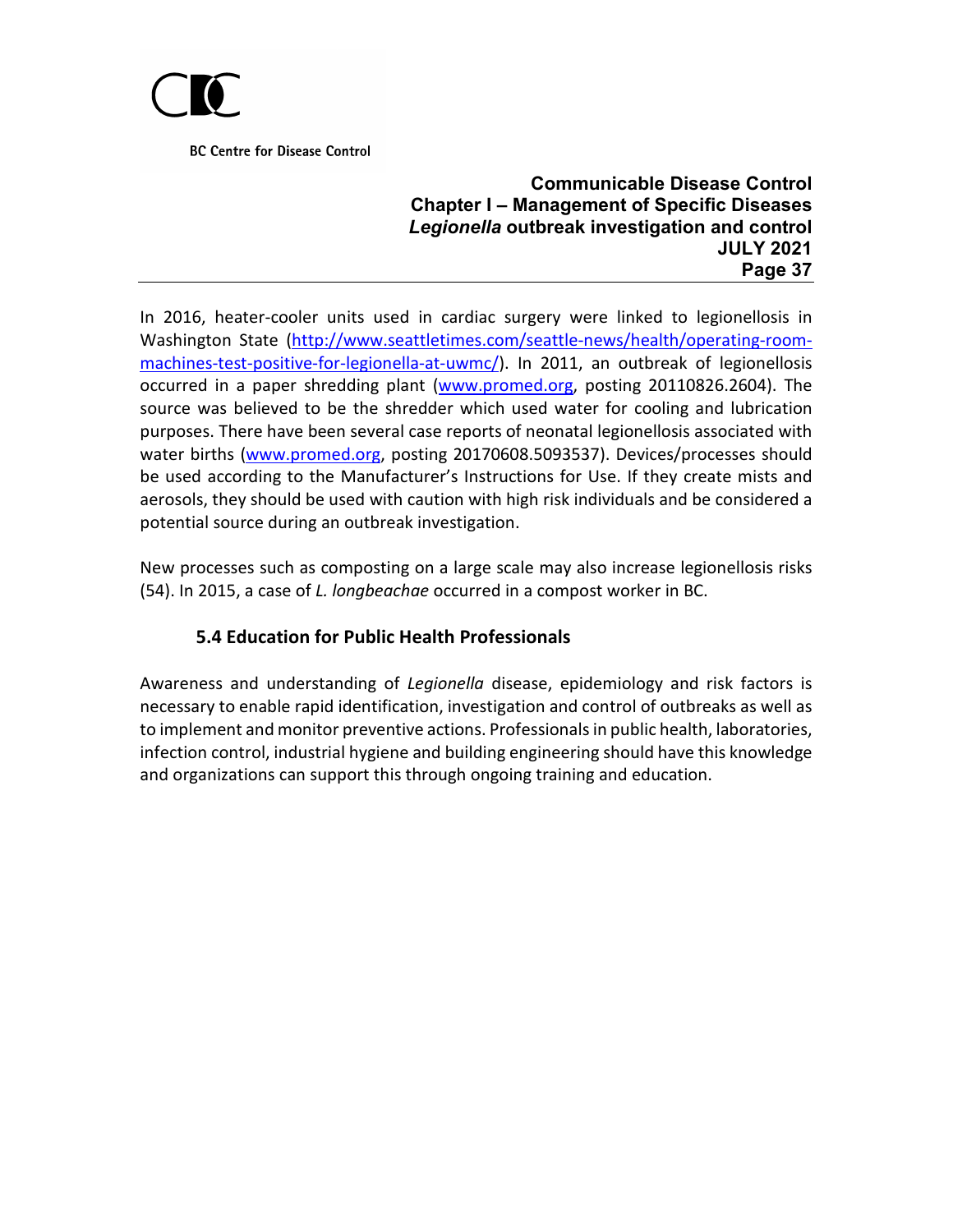

## **Communicable Disease Control Chapter I – Management of Specific Diseases** *Legionella* **outbreak investigation and control JULY 2021 Page 38**

# <span id="page-37-0"></span>**6.0 Appendices**

#### <span id="page-37-1"></span>**Appendix 1: Risk Factors for** *Legionella* **Infection by Source** (Source: WHO) (11)

|                     | <b>Cooling water</b> | Hot and            | Hot tubs               | <b>Humidifiers</b> | <b>Potting mixes</b> |
|---------------------|----------------------|--------------------|------------------------|--------------------|----------------------|
|                     | systems              | cold-water         | Natural spa pools      | Respiratory        | <b>Compost</b>       |
|                     |                      | systems            | <b>Thermal springs</b> | equipment          |                      |
| Commonly            | Predominantly        | L. pneumophila     | L. pneumophila         | L. pneumophila     | Exclusively          |
| implicated          | L. pneumophila       | sg 1, 2, 4, 6, 12, | sg 1,                  | sg $1,3$ and       | L. longbeachae       |
| Legionella          | $sg*1$               | L. micdadei,       | L. micdadei,           | others             |                      |
| species             |                      | L. bozemanii.      | L. gormanii,           |                    |                      |
|                     |                      | L. feeleii and     | L. anisa               |                    |                      |
|                     |                      | others             |                        |                    |                      |
| <b>Modes of</b>     | Inhalation of        | Inhalation         | Inhalation             | Inhalation         | Direct contact       |
| transmission        | aerosol              | of aerosol,        | of aerosol,            | of aerosol         | or inhalation of     |
|                     |                      | aspiration         | possible               |                    | aerosols             |
|                     |                      |                    | aspiration             |                    |                      |
| <b>Disease</b>      | Rapid onset          | Low numbers of     | Rapid onset            | Low numbers        | Low numbers of       |
| outbreaks           | over wide            | cases over         | confined to            | over prolonged     | cases over           |
|                     | area, resolve        | prolonged periods  | users and              | periods. Rapid     | prolonged            |
|                     | within incu-         |                    | those in close         | onset confined to  | periods              |
|                     | bation period        |                    | proximity              | users and those in |                      |
|                     |                      |                    |                        | close proximity    |                      |
| <b>Risk factors</b> | Proximity of         | Complex            | Poor                   | Use of non-        | Seasonal             |
| (environmental)     | population,          | water systems,     | maintenance,           | sterile water,     | (spring and          |
|                     | seasonal/climati     | long pipe runs,    | stagnant               | poor mainten-      | autumn),             |
|                     | c conditions,        | poor temperature   | areas in               | ance / cleaning,   | use of potting       |
|                     | intermittent         | control,           | system                 | operation at       | mixes/compost        |
|                     | use, poor            | low flow rates/    |                        | temperatures       | gardening            |
|                     | maintenance,         | stagnation         |                        | conducive          |                      |
|                     | poor design          |                    |                        | to Legionella      |                      |
|                     |                      |                    |                        | growth             |                      |

\*sg = serogroup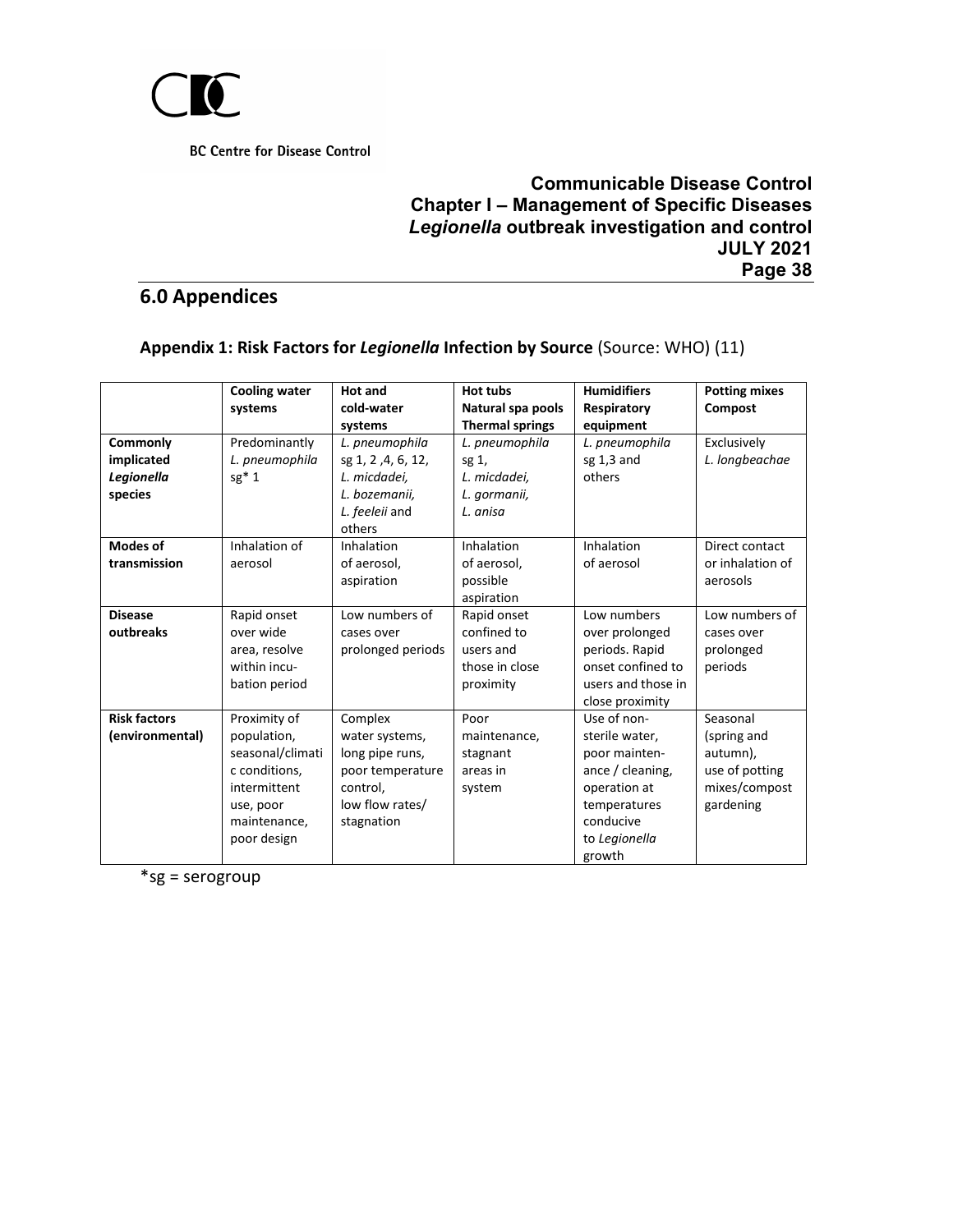

## **Communicable Disease Control Chapter I – Management of Specific Diseases** *Legionella* **outbreak investigation and control JULY 2021 Page 39**

<span id="page-38-0"></span>**Appendix 2: Potential** *Legionella* **Sources in Installations** (Adapted from Irish Health Protection Surveillance Centre) (19)

| <b>High Risk Sources</b>                             | <b>Other Risk Sources</b>                         |
|------------------------------------------------------|---------------------------------------------------|
| Cooling towers/evaporative condensers/air            | High pressure hosing/cleansing                    |
| conditioning systems and hybrid systems -            |                                                   |
| associated with major community outbreaks            |                                                   |
| Potable hot water systems (particularly in           | Car/train wash                                    |
| hospitals, hotels, leisure facilities and care homes |                                                   |
| to a lesser extent) - often related to shower-       |                                                   |
| heads                                                |                                                   |
| Whirlpools/spa baths (both 'display' and             | Industrial water systems (for example concrete    |
| leisure)/birthing pools, Fountains                   | batching plants, aqueous tunnel washers)          |
|                                                      | Plant and machinery cooling systems (which are    |
|                                                      | open)                                             |
|                                                      | Commercial irrigation system (e.g. used in sports |
|                                                      | venues)                                           |
|                                                      | Sewage plants                                     |
|                                                      | Ship water pump repair                            |
|                                                      | Growing media / composted green waste (specific   |
|                                                      | species: L. longbeachae)                          |
|                                                      | Garden sprinkling water systems (both from        |
|                                                      | indoor and outdoor taps)                          |
|                                                      | 'Respiratory therapy devices' which generate      |
|                                                      | aerosols; 'Aerosolising' devices                  |
|                                                      | Contaminated hospital equipment                   |
|                                                      | Hot spring bath water                             |
|                                                      | Public bath water                                 |
|                                                      | Ice machines                                      |
|                                                      | Dental equipment                                  |
|                                                      | Food display humidifiers                          |
|                                                      | Air humidifiers                                   |
|                                                      |                                                   |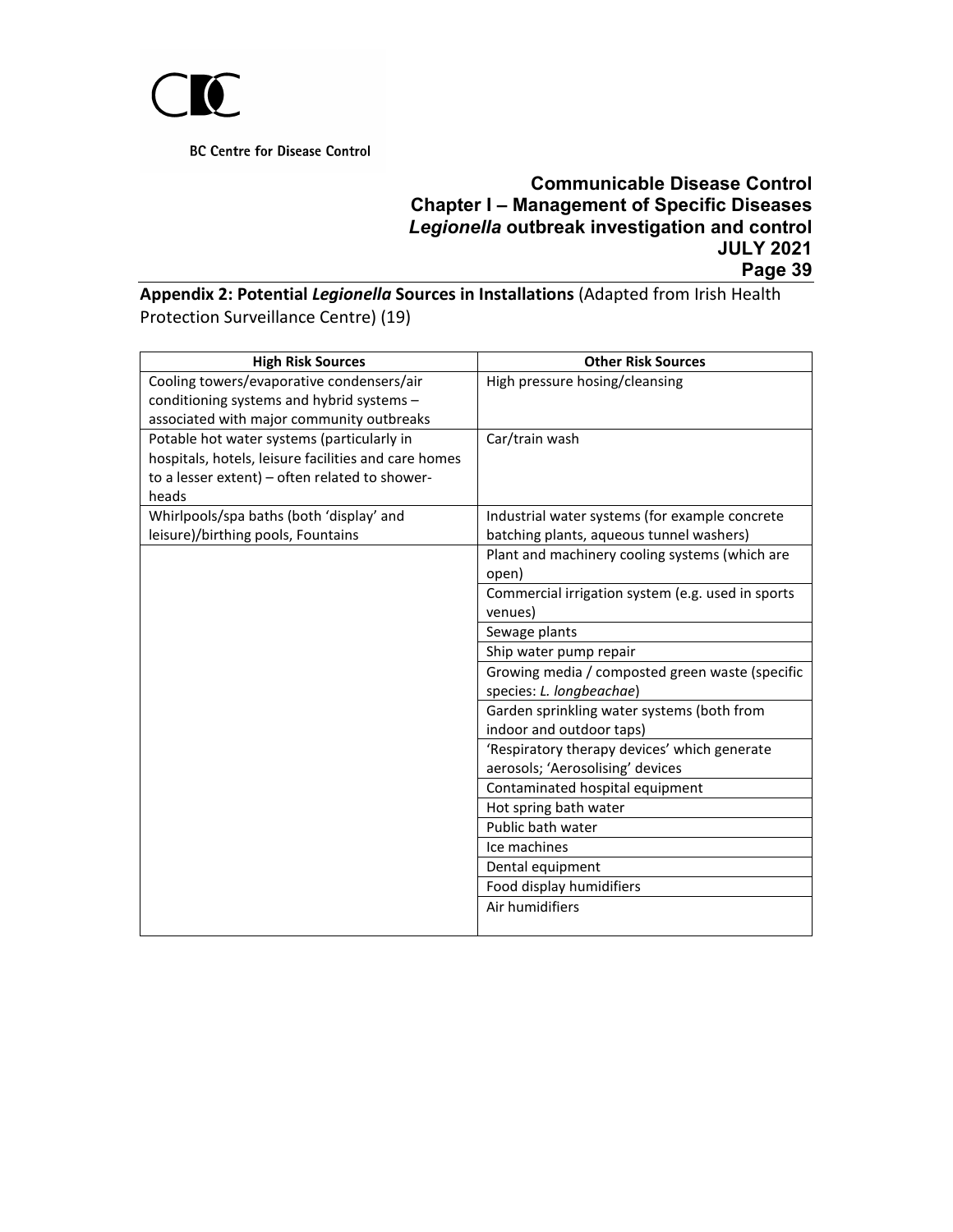

#### **Communicable Disease Control Chapter I – Management of Specific Diseases** *Legionella* **outbreak investigation and control JULY 2021 Page 40**

<span id="page-39-0"></span>**Appendix 3.** *Legionella* **Single Case Investigation Flowchart** (see Section 2.2) (55)

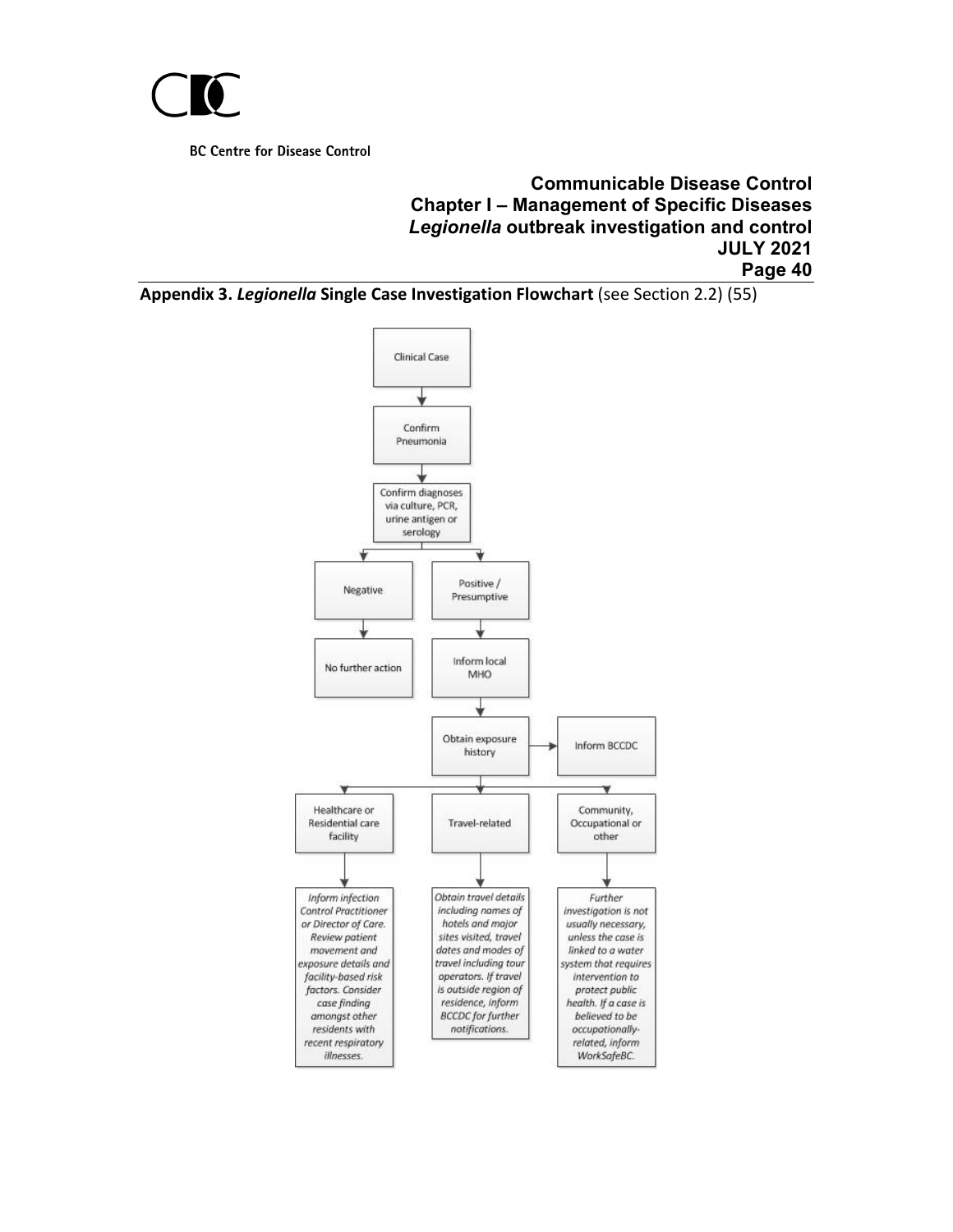

### **Communicable Disease Control Chapter I – Management of Specific Diseases** *Legionella* **outbreak investigation and control JULY 2021 Page 41**

<span id="page-40-0"></span>**Appendix 4.** *Legionella* **Outbreak Investigation Flow Chart** (see Section 3.1 for details)

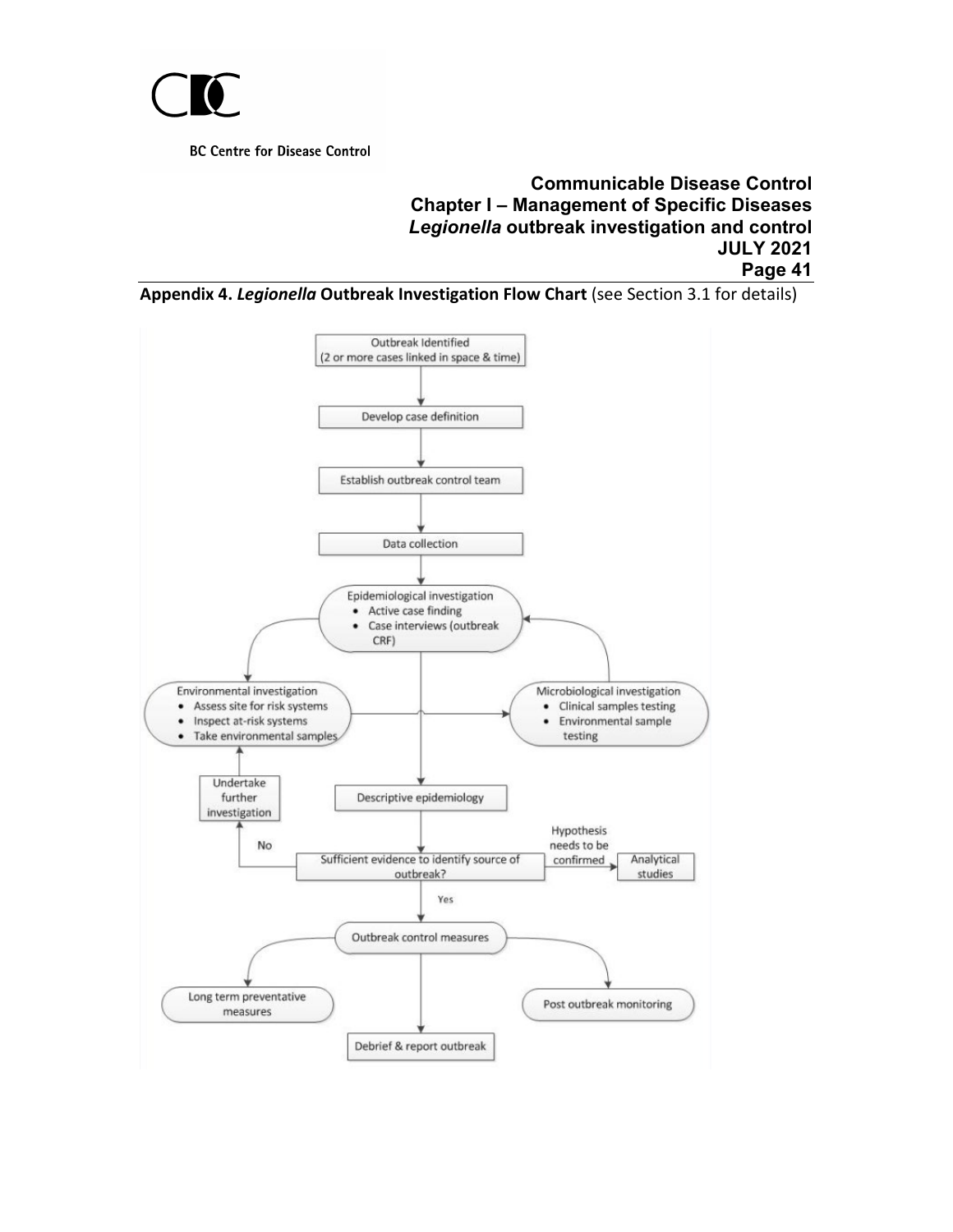

<span id="page-41-0"></span>

| Appendix 5. System characteristics to consider during inspection (27, 31, 35, 47, 56) |                                                                                                                                            |                                                                                                                                                                                                  |  |
|---------------------------------------------------------------------------------------|--------------------------------------------------------------------------------------------------------------------------------------------|--------------------------------------------------------------------------------------------------------------------------------------------------------------------------------------------------|--|
| System                                                                                | Characteristic                                                                                                                             | Interpretation                                                                                                                                                                                   |  |
| Cooling<br>towers,<br>evaporative<br>condensers                                       | Proximity to air intake/outlet<br>Location of device                                                                                       | To assess proximity to cases and locations<br>to sources of contamination/debris (e.g.<br>dust, pollen, trees, exhaust, smoke)                                                                   |  |
|                                                                                       | Type of cooling tower (model,<br>serial number etc.)                                                                                       | e.g. Natural Draft Spray, Induced Draft,<br>Counter Flow Induced Draft, or Cross Flow<br>Induced Draft Tower and evaporative<br>condensers in conjunction with HVAC<br>systems                   |  |
|                                                                                       | eliminator,<br>of<br>drift<br>Use.<br>of<br>location<br>demister,<br>presence of dead legs                                                 | To assess whether mechanical devices<br>reduce amount of water droplets and mist<br>and/or have stagnation risks                                                                                 |  |
|                                                                                       | Visible condition                                                                                                                          | To determine physical damage, presence<br>of leaks in cooling tower, into air<br>exchange or building HVAC and the<br>presence of visible bacterial growth or<br>biofilm and debris              |  |
|                                                                                       | Use of algaecide or biocide<br>(and method of application)                                                                                 | To determine use of these treatment<br>chemicals<br>halogen,<br>(e.g.<br>residual<br>oxidants)<br>recommended<br>in<br>concentrations and log of routine testing<br>regimen                      |  |
|                                                                                       | Date of installation                                                                                                                       | To assess age of system, construction                                                                                                                                                            |  |
|                                                                                       | Water management<br>plan,<br>operation record<br>Routine maintenance, service<br>records,<br>repair<br>history,<br>preventive work records | material, risk of sediment, rust and other<br>deposits, biofilms, stagnancy/dead legs,<br>past control measures, potential risk<br>factors, whether recent cleaning or<br>intermittent operation |  |
|                                                                                       | Service<br>company<br>contact<br>information                                                                                               | To obtain further information on past<br>control measures and potential<br>risk<br>factors                                                                                                       |  |
|                                                                                       | Connections to potable water<br>system/non-potable<br>water<br>sources (industrial)                                                        | To assess quality of feed water, risk to<br>others and water treatment in use                                                                                                                    |  |
|                                                                                       | Water temperature                                                                                                                          | Growth range between 25 to 50°C                                                                                                                                                                  |  |
|                                                                                       | Backflow prevention (BFP)                                                                                                                  | High risk areas should have BFPs that are<br>maintained and inspected.                                                                                                                           |  |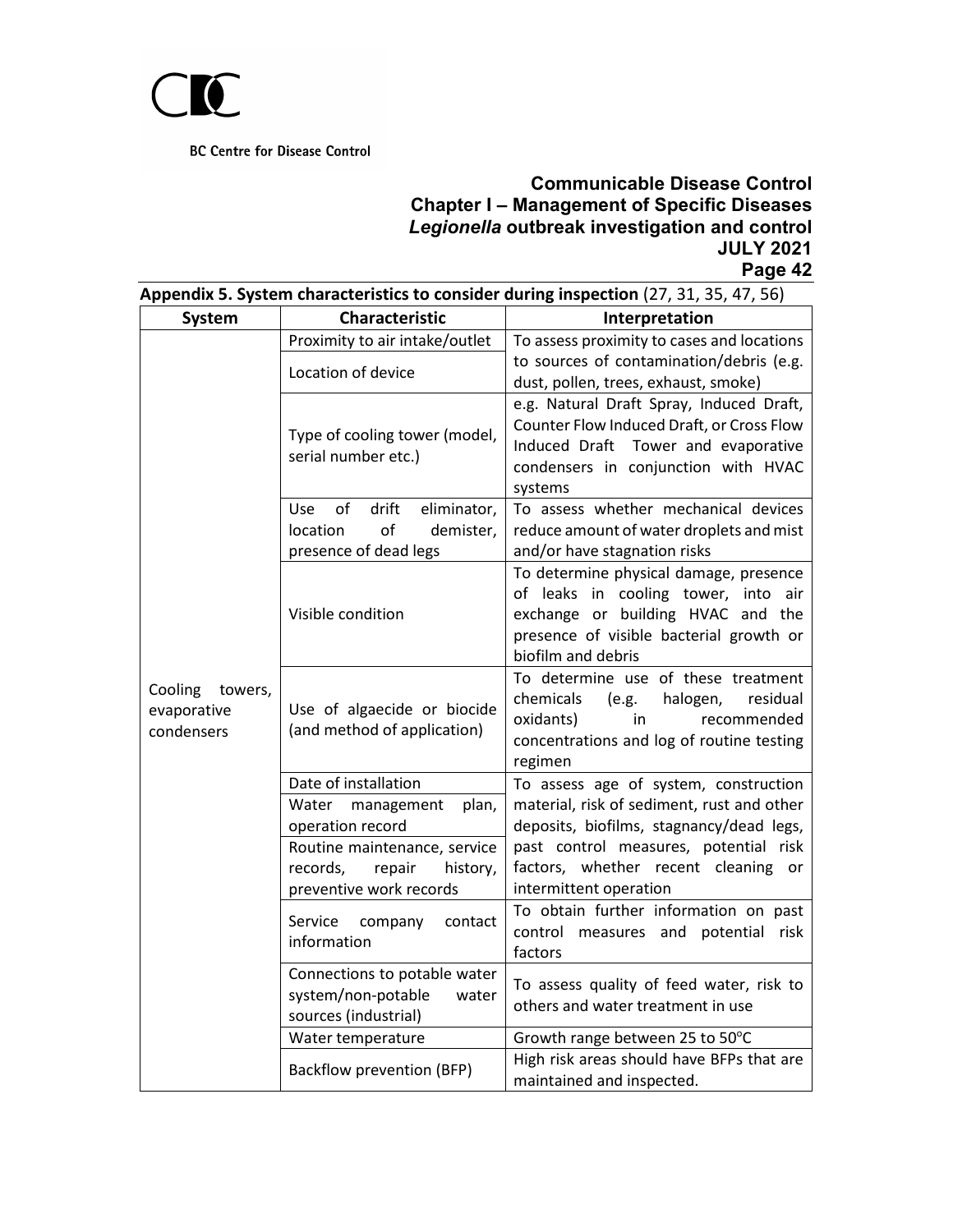

| <b>System</b>                                               | <b>Characteristic</b><br>Interpretation                                                                                                      |                                                                                                                                                       |  |
|-------------------------------------------------------------|----------------------------------------------------------------------------------------------------------------------------------------------|-------------------------------------------------------------------------------------------------------------------------------------------------------|--|
|                                                             | Area served                                                                                                                                  | To assess proximity to case locations and<br>vulnerable populations                                                                                   |  |
|                                                             | Date of installation                                                                                                                         | To assess risk of sediment, deposits,                                                                                                                 |  |
|                                                             | Supplier                                                                                                                                     | biofilms, stagnancy and whether recent<br>cleaning or intermittent use                                                                                |  |
|                                                             | To characterize water in the system and<br>Chlorine residual<br>loss of residual at different points in<br>system; within appropriate range? |                                                                                                                                                       |  |
|                                                             | Temperature at proximal and<br>distal locations                                                                                              | To determine if adequate for prevention<br>of Legionella growth                                                                                       |  |
| Domestic<br>water<br>systems                                | Water recirculation                                                                                                                          | To determine if dead zones or stagnant<br>areas; if recirculation is continuous or<br>scheduled                                                       |  |
|                                                             | Backflow prevention (BFP)                                                                                                                    | High risk areas should have BFPs to ensure<br>not contaminating facility that<br>are<br>maintained and inspected                                      |  |
|                                                             | Water heaters or break tanks                                                                                                                 | if<br>determine<br><b>Assess</b><br>settings<br>to<br>suitable<br>for Legionella<br>temperature<br>growth                                             |  |
|                                                             | Tank design                                                                                                                                  | Side heaters (as opposed to bottom<br>heaters) increase Legionella growth risk                                                                        |  |
|                                                             | Dead legs in plumbing designs                                                                                                                | Assess increase risk of low-flow or<br>stagnant water in pipes                                                                                        |  |
|                                                             | Shower heads and point of<br>use (near, mid, distal)- design<br>and locations                                                                | Determine proximity to cases, if used<br>regularly, ability to create aerosols,<br>potential reservoir for biological growth,<br>presence of aerators |  |
|                                                             | Maintenance records                                                                                                                          | Cleaning schedule and adequacy                                                                                                                        |  |
|                                                             | disinfection<br>Supplemental<br>system<br>for<br>control<br>οf<br>Legionella<br>other<br>or<br>microorganisms                                | adequate<br>To<br>assess<br>that<br>Quality<br>Assurance/Quality Control measures used<br>to ensure necessary disinfection                            |  |
| Humidifiers,<br>fountains,                                  | Indoor vs. outdoor                                                                                                                           | Useful for determination of pathway for<br>exposure, temperature variations                                                                           |  |
| misters, irrigation<br>systems<br>(e.g.<br>picks),<br>water | Visible condition                                                                                                                            | Visible bacterial or fungal growth on<br>surface walls and unclear water indicate<br>presence of biofilms                                             |  |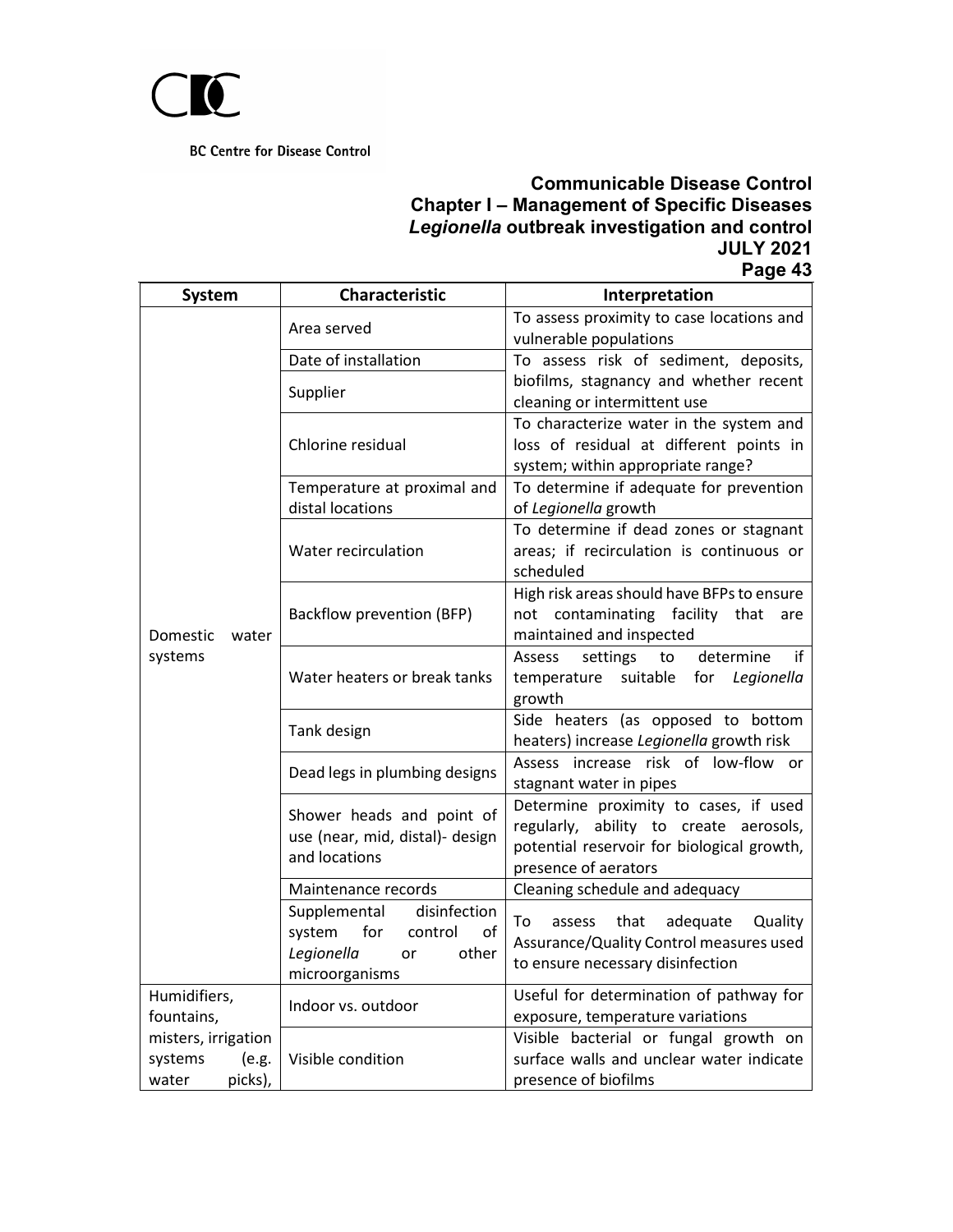

| System                                                           | Characteristic                                       | Interpretation                                                                                                                                                                                       |  |
|------------------------------------------------------------------|------------------------------------------------------|------------------------------------------------------------------------------------------------------------------------------------------------------------------------------------------------------|--|
| emergency<br>equipment<br>(e.g.                                  | Use of algaecide or biocide                          | sufficient<br>Assess if<br>in<br>use<br>and<br>in<br>concentrations to prohibit growth                                                                                                               |  |
| eye<br>wash/showers),                                            | Water supply                                         | To assess feed water purity (eg., residual<br>chlorine/halogenation)                                                                                                                                 |  |
| fire suppression<br>systems<br>and<br>other<br>water<br>features | Filtration                                           | Type and maintenance of filter, assess as<br>source of biofilm growth                                                                                                                                |  |
|                                                                  | Indoor vs. outdoor                                   | Useful for determination of exposure<br>routes, temperature etc.                                                                                                                                     |  |
|                                                                  | Visible condition                                    | To assess visible debris, dead legs, aerosol<br>generation                                                                                                                                           |  |
|                                                                  | Chlorine/bromine<br>concentration                    | Determine if within required range                                                                                                                                                                   |  |
|                                                                  | pH                                                   | Growth range between pH 5.5 to 9.2                                                                                                                                                                   |  |
|                                                                  | Cyanuric acid level                                  | Determine if within required range                                                                                                                                                                   |  |
|                                                                  | Type of filters                                      | Assess maintenance practices                                                                                                                                                                         |  |
|                                                                  | Date last backwashed                                 | Assess maintenance practices                                                                                                                                                                         |  |
| Spas, whirlpools,                                                | Date<br>drained<br>last<br>and<br>scrubbed           | Assess maintenance practices                                                                                                                                                                         |  |
| hot tubs                                                         | Growth range between 25 to 50°C<br>Temperature       |                                                                                                                                                                                                      |  |
|                                                                  | Visible biofilm layer (check<br>skimmer baskets too) | Biofilms can<br>be sites for legionella<br>colonization                                                                                                                                              |  |
|                                                                  | Fill water supply                                    | Should be from approved source with<br>backflow preventer; Assess levels of<br>chlorination and sediment/opacity                                                                                     |  |
|                                                                  | Review and obtain copy of<br>maintenance records     | To assess residual sampling (chemicals &<br>biological<br>culture<br>tests<br>including<br>indicators -Total<br>surrogate bacterial<br>Coliforms, fecal coliforms), cleaning,<br>water changes, etc. |  |
|                                                                  | Adequate ventilation                                 | Air flow supply rates from the local air<br>handling system                                                                                                                                          |  |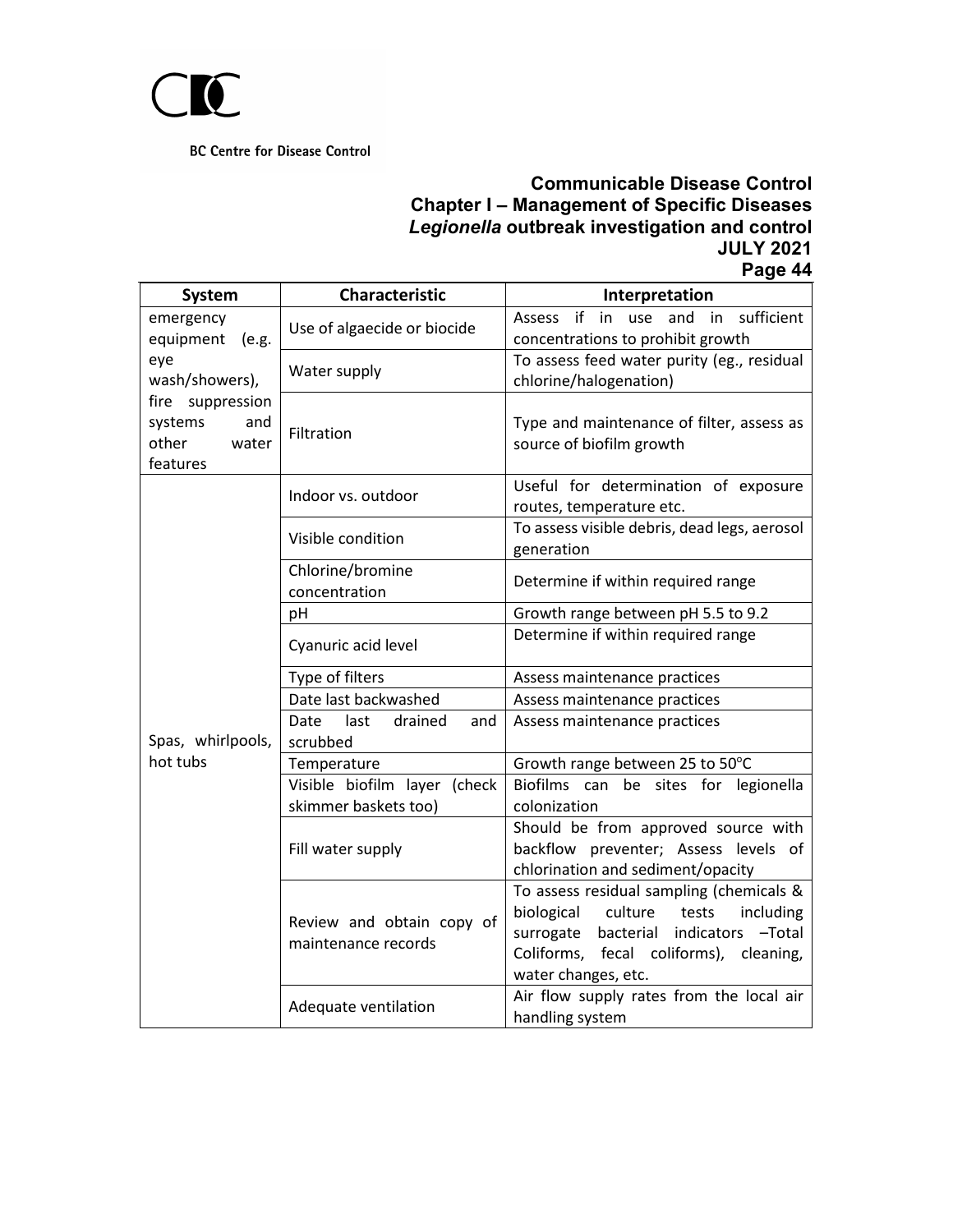

**Communicable Disease Control Chapter I – Management of Specific Diseases** *Legionella* **outbreak investigation and control JULY 2021 Page 45**

<span id="page-44-0"></span>**Appendix 6: Diagram of a cooling tower (a) and evaporative condenser (b)** (Source: Canadian Centre for Occupational Health and Safety)

A. Cooling tower



B. Evaporative condenser

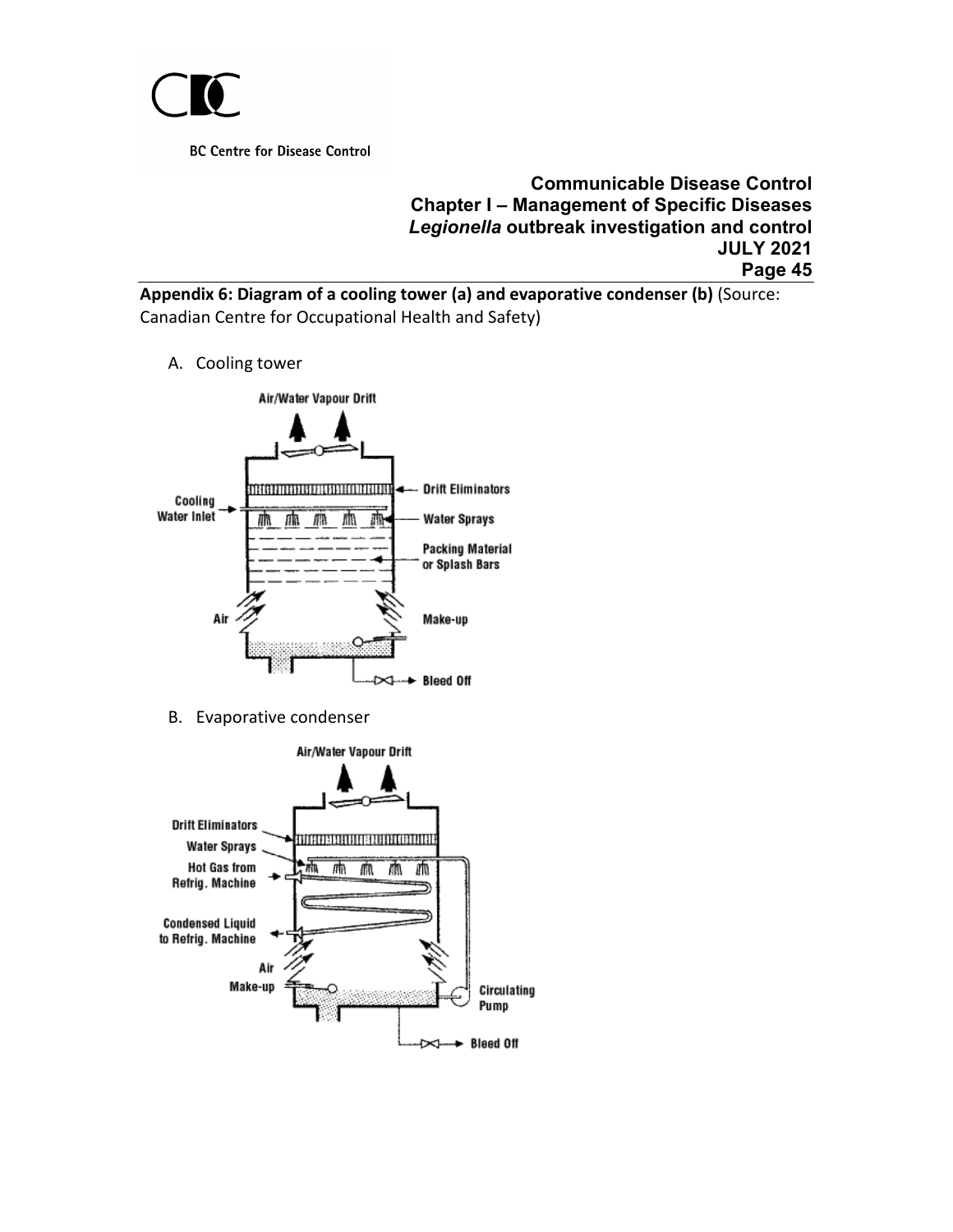

# **Communicable Disease Control Chapter I – Management of Specific Diseases** *Legionella* **outbreak investigation and control JULY 2021 Page 46**

<span id="page-45-0"></span>**Appendix 7: Water Treatment and Disinfection Options against** *Legionella* (11, 47, 48)

| <b>Treatment</b>                | <b>Method of</b><br><b>Action</b>                                                        | <b>Pros</b>                                                                                                                                                                                                                                          | Cons                                                                                                                                                                                                                                                                                                                                                                                                                                      |
|---------------------------------|------------------------------------------------------------------------------------------|------------------------------------------------------------------------------------------------------------------------------------------------------------------------------------------------------------------------------------------------------|-------------------------------------------------------------------------------------------------------------------------------------------------------------------------------------------------------------------------------------------------------------------------------------------------------------------------------------------------------------------------------------------------------------------------------------------|
| <b>Thermal</b>                  | - Kills via heat<br>- Damages cell<br>wall/envelop<br>e<br>- Denatures<br>vital proteins | - Effective against range<br>of organisms<br>- Not corrosive to piping<br>- Readily available for<br>emergency use<br>- Found in current<br>infrastructure for hot<br>water systems<br>- Typically doesn't<br>require vendors<br>- Inexpensive       | - Difficult to achieve and maintain<br>adequate temperature<br>throughout the system<br>- No residual action<br>- May not be very effective against<br>biofilm<br>- Likely re-colonization if no<br>further action<br>- Scalding risk<br>- Potential damage to<br>temperature sensitive<br>equipment<br>- Time consuming if large system                                                                                                  |
| Chlori-<br>nation <sup>29</sup> | - Oxidation<br>- Sodium<br>hypochlorite<br>or chlorine<br>gas                            | - Targets range of<br>pathogens<br>- Recommended for use<br>in hospital water<br>treatment (CDC, 2003)<br>- Adequate residual<br>concentration<br>- Various forms: gas,<br>solution, tablets,<br>powder, etc.<br>- Wide range of pH<br>- Inexpensive | - Powerful oxidant, corrosive to<br>pipes<br>- Efficacy impacted by<br>temperature, pH<br>- Gas is toxic even at low levels;<br>stringent isolation controls are<br>required in BC<br>- Biofilm penetration limited<br>- Aesthetic properties (odor)<br>- May produce regulated<br>disinfection by-products (e.g.,<br>trihalomethanes, haloacetic acid)<br>- Introducing chlorine into a<br>plumbing system can cause<br>backflow issues. |

<span id="page-45-2"></span><span id="page-45-1"></span> $29$  Other chemical disinfectants also exist. Consult references (11, 47, 48)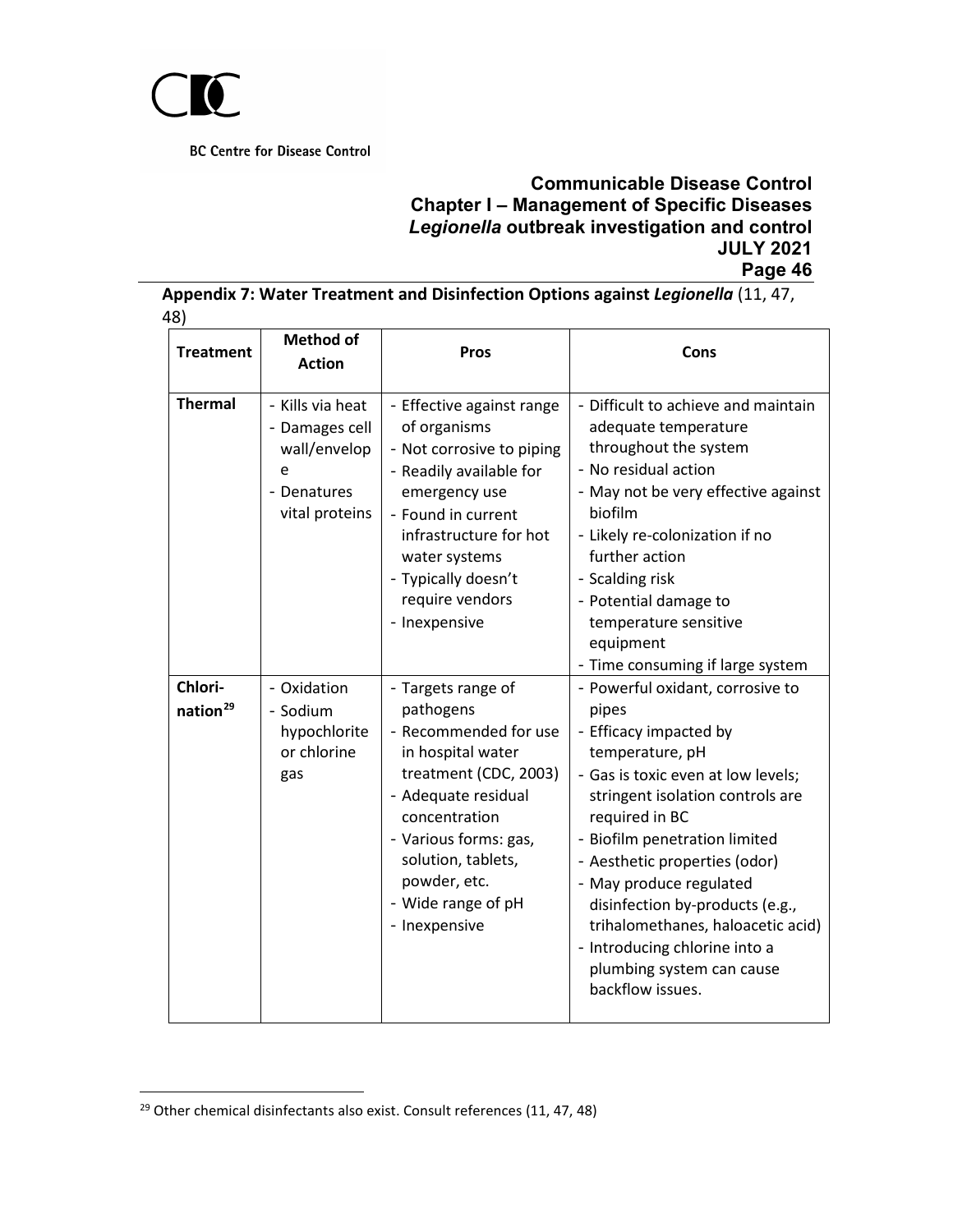

#### **Communicable Disease Control Chapter I – Management of Specific Diseases** *Legionella* **outbreak investigation and control JULY 2021 Page 47**

#### **Appendix 8: Resources for Site Assessment and Sampling Plan** (27, 29)

- Review 3.2 Environmental Investigation Including Microbiological Sampling
- Contact/notify BCCDC PHL Environmental Microbiology Laboratory at 604-707-2620
- Print Water Bacteriology Requisition Forms [\(http://www.elabhandbook.info/PHSA\)](http://www.elabhandbook.info/PHSA)
- Consult resources below (not all details may be applicable)

| <b>Resource</b>                                                                           | <b>Description</b>                                                                                                                                                                                                                | URL                                                                                          |
|-------------------------------------------------------------------------------------------|-----------------------------------------------------------------------------------------------------------------------------------------------------------------------------------------------------------------------------------|----------------------------------------------------------------------------------------------|
| US CDC – Legionella<br>Environmental<br>Assessment Form (27)                              | Preparations before arriving on site<br>٠<br>How to measure water parameters<br>٠<br>Template for environmental assessment<br>٠<br>Informs development of sampling plan<br>٠                                                      | https://www.cdc.gov/legi<br>onella/downloads/legion<br>ella-environmental-<br>assessment.pdf |
| US CDC $-$ Interpreting the<br>Environmental<br>Assessment for<br>Legionellosis Outbreaks | Supplements document linked above<br>$\bullet$<br>(Video, 10:12 minutes)<br>$\bullet$                                                                                                                                             | https://www.youtube.co<br>m/watch?v=fRnAsRYjzis                                              |
| US CDC - How to Make a<br>Sampling Plan for<br>Legionellosis Outbreak<br>Investigations   | Case study demonstrating how to select<br>$\bullet$<br>sampling sites after Environmental Assessment<br>has been completed<br>(Video, 5:14 minutes)<br>٠                                                                          | https://www.youtube.co<br>m/watch?v=xeFa2P2rddE                                              |
| US CDC - Other videos<br>related to Legionella                                            | Legionella Ecology (14:49 minutes)<br>$\bullet$<br>How to Sample Potable Water (7:11 minutes)<br>٠<br>How to Sample Cooling Towers (5:15 minutes)<br>$\bullet$<br>How to Sample Spas and Fountains (7:32<br>$\bullet$<br>minutes) | https://www.cdc.gov/legi<br>onella/videos.html                                               |

#### **Sampling equipment to bring on-site**

- Personal protective equipment if needed
- Sterile DNA/RNA free water bottles containing sodium thiosulfate
- BCCDC PHL Water Bacteriology Requisition Forms
- Chlorine/halogen/residual oxidant test kit, turbidity meter
- Flashlight, camera
- pH test kit
- Calibrated thermometer
- Ziploc bags for sample bottles
- Field data sheets to record site investigation details

#### **Instructions for** *Legionella* **sampling (3.2.3)***:*

- Bring enough bottles (2x1L bottles or 10x200ml drinking water bottles)
- Measure chlorine level for each sample and record on requisition (under *Recreational And Other Water* section)
- Complete Water Bacteriology requisition form and write "Legionella testing" under "Test Information"
- If samples other than water are being collected (ie. biofilms, swabs, soil, compost or other), contact BCCDC PHL at 604-707-2620 for additional instructions.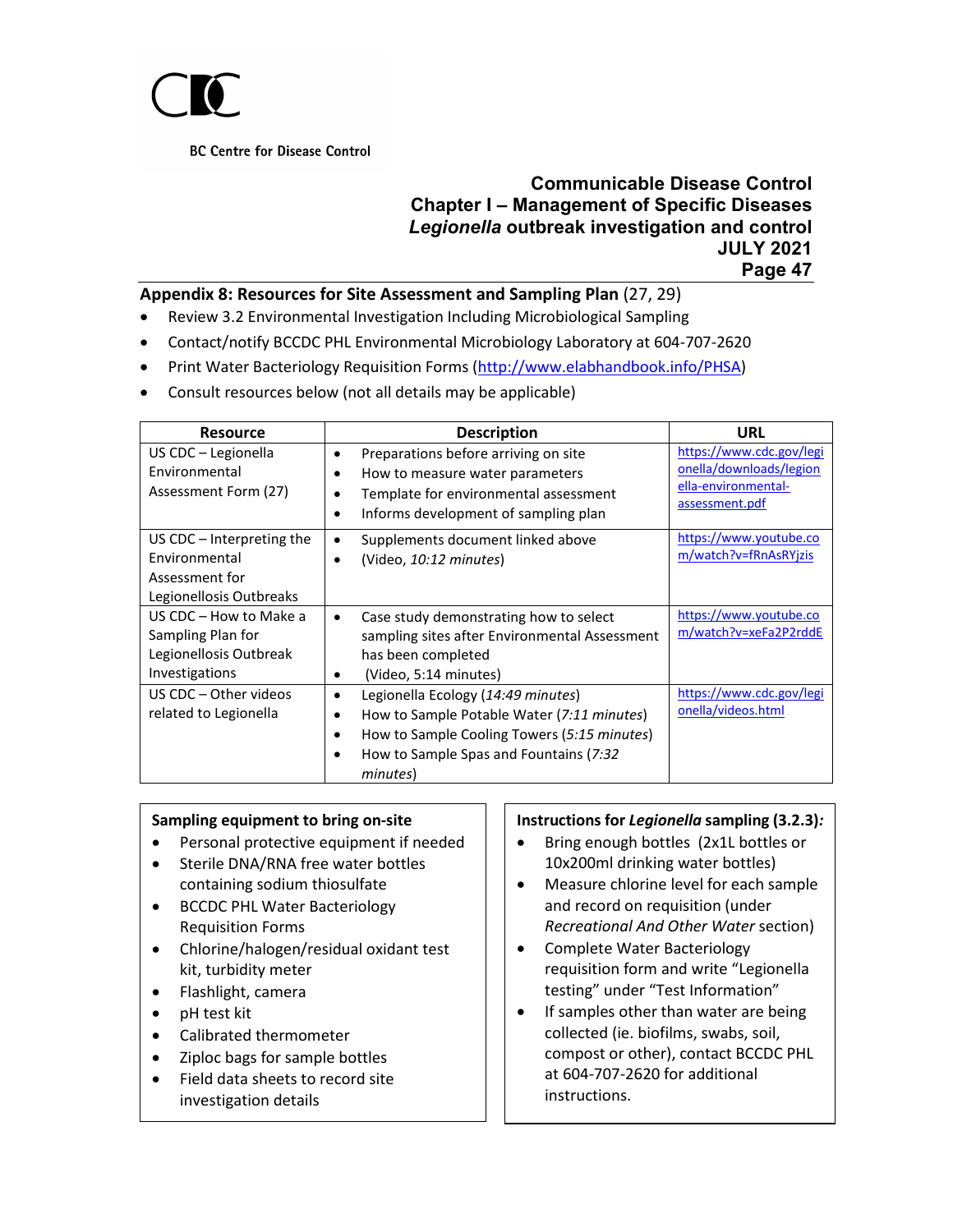

#### **Communicable Disease Control Chapter I – Management of Specific Diseases** *Legionella* **outbreak investigation and control JULY 2021 Page 48**

#### **7.0 References**

<span id="page-47-0"></span>1. Stout JE, Yu VL. Legionellosis. N Engl J Med. 1997;337(10):682-7.

2. Fields BS, Benson RF, Besser RE. Legionella and Legionnaires' disease: 25 years of investigation. Clin Microbiol Rev. 2002;15(3):506-26.

3. Den Boer JW, Yzerman EP, Schellekens J, Lettinga KD, Boshuizen HC, Van Steenbergen JE, et al. A large outbreak of Legionnaires' disease at a flower show, the Netherlands, 1999. Emerging infectious diseases. 2002;8(1):37-43.

4. Marston BJ, Lipman HB, Breiman RF. Surveillance for Legionnaires' disease. Risk factors for morbidity and mortality. Arch Intern Med. 1994;154(21):2417-22.

5. Heymann DL. Control of Communicable Diseases Manual. 20th ed. Washington DC: APHA; 2015. 6. Tossa P, Deloge-Abarkan M, Zmirou-Navier D, Hartemann P, Mathieu L. Pontiac fever: an

operational definition for epidemiological studies. BMC Public Health. 2006;6:112.

7. Yu VL. Legionella pneumophila (Legionnaires' disease). 6th ed. Philadelphia: Churchill Livingston; 2000.

8. Greig JE, Carnie JA, Tallis GF. An outbreak of Legionnaire's disease at the Melbroune Aquarium, April 2000: Investigation and case control studies. Med J Austr. 2004;180:566-72.

9. Rogers J, Dowsett AB, Dennis PJ, Lee JV, Keevil CW. Influence of temperature and plumbing material selection on biofilm formation and growth of Legionella pneumophila in a model potable water system containing complex microbial flora. Appl Environ Microbiol. 1994;60(5):1585-92.

10. Correia AM, Ferreira JS, Borges V, Nunes A, Gomes B, Capucho R, et al. Probable person-toperson transmission of Legionnaires' disease. N Engl J Med. 2016;374(5):497-8.

11. WHO. Legionella and the prevention of legionellosis 2007 [13 April 2016]. Available from: [http://www.who.int/water\\_sanitation\\_health/emerging/legionella.pdf.](http://www.who.int/water_sanitation_health/emerging/legionella.pdf)

12. Picard-Masson M, Lajoie E, Lord J, Lalancette C, Marchand G, Levac E, et al. Two Related Occupational Cases of Legionella longbeachae Infection, Quebec, Canada. Emerging infectious diseases. 2016;22(7):1289-91.

13. Silk BJ, Foltz JL, Ngamsnga K, Brown E, Munoz MG, Hampton LM, et al. Legionnaires' disease case-finding algorithm, attack rates, and risk factors during a residential outbreak among older adults: an environmental and cohort study. BMC infectious diseases. 2013;13:291.

14. BCCDC. Reportable Disease Dashboard 2018. Available from[: www.bccdc.ca/health-info/disease](http://www.bccdc.ca/health-info/disease-system-statistics/reportable-diseases-dashboard)[system-statistics/reportable-diseases-dashboard](http://www.bccdc.ca/health-info/disease-system-statistics/reportable-diseases-dashboard)

15. BCCDC. Legionellosis: case definition 2016. Available from: [http://www.bccdc.ca/health](http://www.bccdc.ca/health-professionals/clinical-resources/case-definitions/legionnaires-disease-legionellosis)[professionals/clinical-resources/case-definitions/legionnaires-disease-legionellosis](http://www.bccdc.ca/health-professionals/clinical-resources/case-definitions/legionnaires-disease-legionellosis)

16. PHAC. Case definitions for diseases under national surveillance. Can Commun Dis Rep. 2002;28(21):173-8.

17. Parr A, Whitney EA, Berkelman RL. Legionellosis on the Rise: A Review of Guidelines for Prevention in the United States. J Public Health Manag Pract. 2015;21(5):E17-26.

18. Lock K, Millett C, Heathcock R, Joseph CA, Harrison TG, Lee JV, et al. Public health and economic costs of investigating a suspected outbreak of Legionnaires' disease. Epidemiol Infect. 2008;136(10):1306-

19. Centre HPS. National Guidelines for the Control of Legionellosis in Ireland 2009 [13 Apr 2016]. Available from: [https://www.hpsc.ie/a-](https://www.hpsc.ie/a-z/respiratory/legionellosis/guidance/nationalguidelinesforthecontroloflegionellosisinireland/File,3936,en.pdf)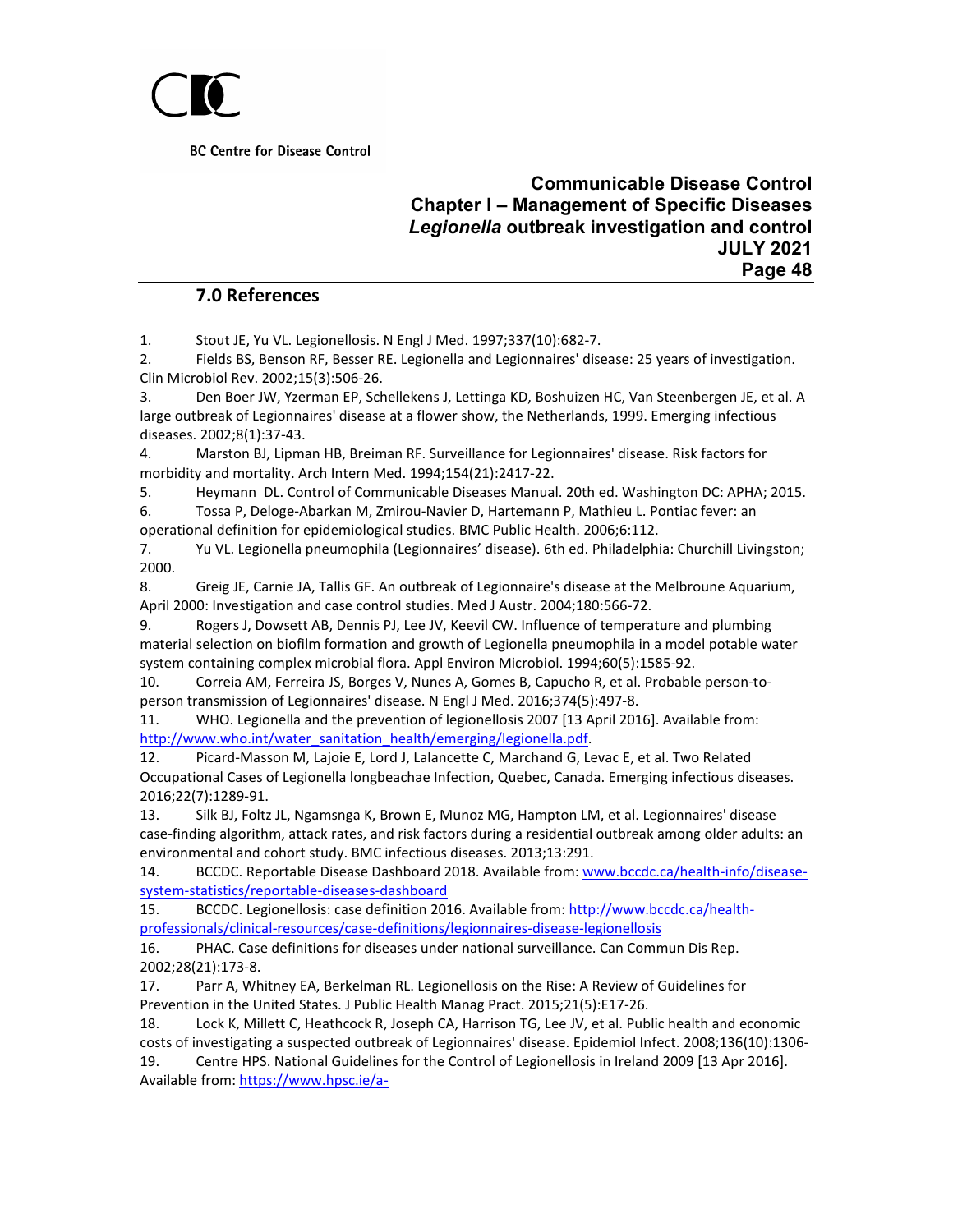

#### **Communicable Disease Control Chapter I – Management of Specific Diseases** *Legionella* **outbreak investigation and control JULY 2021 Page 49**

[z/respiratory/legionellosis/guidance/nationalguidelinesforthecontroloflegionellosisinireland/File,3936,en.](https://www.hpsc.ie/a-z/respiratory/legionellosis/guidance/nationalguidelinesforthecontroloflegionellosisinireland/File,3936,en.pdf) [pdf](https://www.hpsc.ie/a-z/respiratory/legionellosis/guidance/nationalguidelinesforthecontroloflegionellosisinireland/File,3936,en.pdf)

20. Quebec Gd. Legionellose: Guide d'intervention 2015 [1 Feb 2016]. Available from: [http://publications.msss.gouv.qc.ca/msss/fichiers/2015/15-271-03W.pdf.](http://publications.msss.gouv.qc.ca/msss/fichiers/2015/15-271-03W.pdf)

21. ECDC. Legionaire's diseases outbreak investigation toolbox [13 Apr 2016]. Available from: [https://legionnaires.ecdc.europa.eu/.](https://legionnaires.ecdc.europa.eu/)

22. Bull M, Hall IM, Leach S, Robesyn E. The application of geographic information systems and spatial data during Legionnaires disease outbreak responses. Euro Surveill. 2012;17(49).

23. Jansa JM, Cayla JA, Ferrer D, Gracia J, Pelaz C, Salvador M, et al. An outbreak of Legionnaires' disease in an inner city district: importance of the first 24 hours in the investigation. Int J Tuberc Lung Dis. 2002;6(9):831-8.

24. Nguyen TM, Ilef D, Jarraud S, Rouil L, Campese C, Che D, et al. A community-wide outbreak of legionnaires disease linked to industrial cooling towers--how far can contaminated aerosols spread? J Infect Dis. 2006;193(1):102-11.

25. Brown CM, Nuorti PJ, Breiman RF, Hathcock AL, Fields BS, Lipman HB, et al. A community outbreak of Legionnaires' disease linked to hospital cooling towers: an epidemiological method to calculate dose of exposure. Int J Epidemiol. 1999;28(2):353-9.

26. Dondero TJ, Jr., Rendtorff RC, Mallison GF, Weeks RM, Levy JS, Wong EW, et al. An outbreak of Legionnaires' disease associated with a contaminated air-conditioning cooling tower. N Engl J Med. 1980;302(7):365-70.

27. CDC. Legionella Environmental Assessment Form 2015 [cited 28 Apr 2016]. Available from: [https://www.cdc.gov/legionella/downloads/legionella-environmental-assessment.pdf.](https://www.cdc.gov/legionella/downloads/legionella-environmental-assessment.pdf)

28. Wadowsky RM, Wolford R, McNamara AM, Yee RB. Effect of temperature, pH, and oxygen level on the multiplication of naturally occurring Legionella pneumophila in potable water. Appl Environ Microbiol. 1985;49(5):1197-205.

29. MOHLTC O. Environmental Investigation of Legionella in Health Care Institutional Settings 2016 [2 Aug 2016]. Available from:

[http://www.health.gov.on.ca/en/pro/programs/publichealth/oph\\_standards/docs/guidance/legionella\\_h](http://www.health.gov.on.ca/en/pro/programs/publichealth/oph_standards/docs/guidance/legionella_health_care_settings_gd.pdf) ealth\_care\_settings\_gd.pdf

30. HSE. Legionnaires' disease. Part 2: The control of Legionella bacteria in hot and cold water systems 2014 [10 May 2016]. Available from: [http://www.hse.gov.uk/pUbns/priced/hsg274part2.pdf.](http://www.hse.gov.uk/pUbns/priced/hsg274part2.pdf)

31. AIHA. Recognition, Evaluation, and Control of Legionella in Building Water Systems 2015.

32. PHAC. Infection Control Guideline for the Prevention of Healthcare-Associated Pneumonia 2010 [9 Nov 2016]. Available from: [http://publications.gc.ca/collections/collection\\_2012/aspc-phac/HP40-54-](http://publications.gc.ca/collections/collection_2012/aspc-phac/HP40-54-2010-eng.pdf) [2010-eng.pdf.](http://publications.gc.ca/collections/collection_2012/aspc-phac/HP40-54-2010-eng.pdf)

33. Carducci A, Verani M, Battistini R. Legionella in industrial cooling towers: monitoring and control strategies. Lett Appl Microbiol. 2010;50(1):24-9.

34. EPA. Technologies for Legionella control in premise plumbing systems: Scientific literature review. 2016 [cited 24 Nov 2016]. Available from: [https://www.epa.gov/sites/production/files/2016-](https://www.epa.gov/sites/production/files/2016-09/documents/legionella_document_master_september_2016_final.pdf) [09/documents/legionella\\_document\\_master\\_september\\_2016\\_final.pdf.](https://www.epa.gov/sites/production/files/2016-09/documents/legionella_document_master_september_2016_final.pdf)

35. PSPC. Mechanical design 15161: 2013 Control of Legionella in mechanical systems 2013 [3 Aug 2016]. Available from: [https://www.tpsgc-pwgsc.gc.ca/biens-property/documents/legionella-eng.pdf.](https://www.tpsgc-pwgsc.gc.ca/biens-property/documents/legionella-eng.pdf)

36. CDC. Disinfection of hot tubs contaminated with Legionella [3 Aug 2016]. Available from: [https://www.cdc.gov/legionella/downloads/hot-tub-disinfection.pdf.](https://www.cdc.gov/legionella/downloads/hot-tub-disinfection.pdf)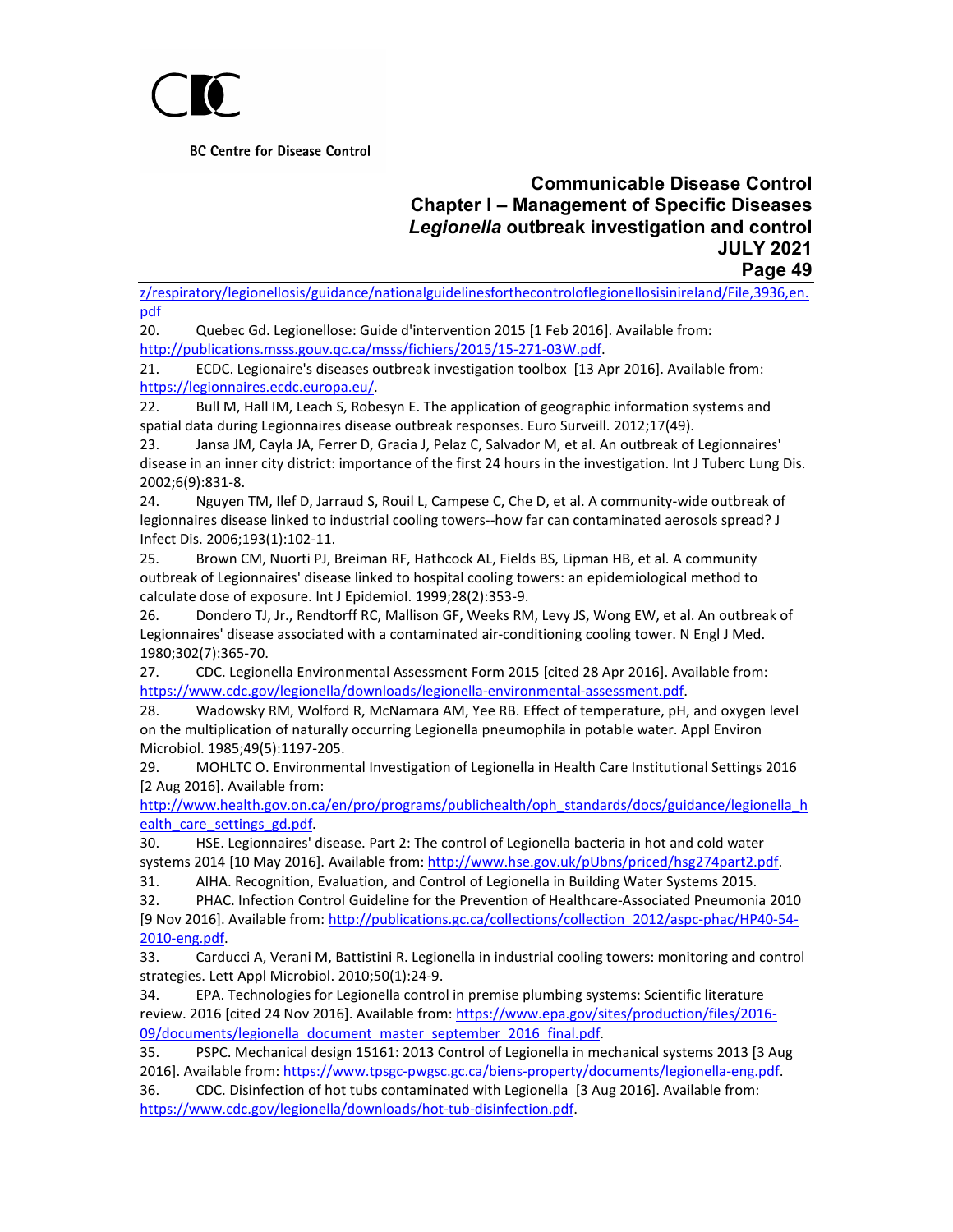

#### **Communicable Disease Control Chapter I – Management of Specific Diseases** *Legionella* **outbreak investigation and control JULY 2021 Page 50**

37. HSE. Legionnaires' disease: Technical guidance. Part 3: The control of legionella bacteria in other risk systems 2013 [3 Aug 2016]. Available from[: http://www.hse.gov.uk/pUbns/priced/hsg274part3.pdf.](http://www.hse.gov.uk/pUbns/priced/hsg274part3.pdf)

38. HICPAC. Guidelines for Environmental Infection Control in Health-Care Facilities U.S Department of Health and Human Services Centers for Disease Control and Prevention 2003 [3 Aug 2016]. Available from[: https://www.cdc.gov/infectioncontrol/pdf/guidelines/environmental-guidelines.pdf.](https://www.cdc.gov/infectioncontrol/pdf/guidelines/environmental-guidelines.pdf)

39. HICPAC. Guidelines for Preventing Health Care Associated Pneumonia 2003 [Jul 10 2017]. Available from: [https://www.cdc.gov/infectioncontrol/guidelines/pdf/guidelines/healthcare-associated](https://www.cdc.gov/infectioncontrol/guidelines/pdf/guidelines/healthcare-associated-pneumonia.pdf)[pneumonia.pdf.](https://www.cdc.gov/infectioncontrol/guidelines/pdf/guidelines/healthcare-associated-pneumonia.pdf)

40. OSHA. Section II: A. Cooling towers, evaporative condensers, and fluid coolers [Aug 3 2016]. Available from: [https://www.osha.gov/dts/osta/otm/legionnaires/cool\\_evap.html.](https://www.osha.gov/dts/osta/otm/legionnaires/cool_evap.html)

41. HSE. Legionnaires' disease: Technical guidance Part 1: The control of Legionella bacteria in evaporative cooling systems 2013 [3 Aug 2016]. Available from:

[http://www.hse.gov.uk/pubns/priced/hsg274part1.pdf.](http://www.hse.gov.uk/pubns/priced/hsg274part1.pdf)

42. Trudel, L., Veillette, M., Bonifait, L., & Duchaine, C. (2014). Management of the 2012 Legionella crisis in Quebec City: need for a better communication between resources and knowledge transfer. Frontiers in Microbiology, 5. Available from:

[https://www.frontiersin.org/articles/10.3389/fmicb.2014.00182/full.](https://www.frontiersin.org/articles/10.3389/fmicb.2014.00182/full)

43. Chamberlain, A. T., Lehnert, J. D., & Berkelman, R. L. (2017). The 2015 New York City Legionnaires' Disease Outbreak: A Case Study on a History-Making Outbreak. Journal of Public Health Management and Practice, 23(4), 410–416. Available from:

[https://journals.lww.com/jphmp/Fulltext/2017/07000/The\\_2015\\_New\\_York\\_City\\_Legionnaires\\_\\_Disease](https://journals.lww.com/jphmp/Fulltext/2017/07000/The_2015_New_York_City_Legionnaires__Disease.13.aspx) [.13.aspx.](https://journals.lww.com/jphmp/Fulltext/2017/07000/The_2015_New_York_City_Legionnaires__Disease.13.aspx)

44. Weiss, D., Boyd, C., Rakeman, J. L., Greene, S. K., Fitzhenry, R., McProud, T., Musser, K., Huang, L., Kornblum, J., Nazarian, E. J., Fine, A. D., Braunstein, S. L., Kass, D., Landman, K., Lapierre, P., Hughes, S., Tran, A., Taylor, J., Baker, D., … Varma, J. K. (2017). A Large Community Outbreak of Legionnaires' Disease Associated With a Cooling Tower in New York City, 2015. Public Health Reports, 132(2), 241–250. Available from: https://journals.sagepub.com/doi/10.1177/0033354916689620.

45. Department of Health and Human Services, Environmental Health Regulation and Compliance Unit. (n.d.). Standard Operating Procedure – Environmental investigation and response to a legionellosis case, cluster or outbreak. (HHSD/19/2228). Melbourne, Victoria: Victoria State Government.

46. CDC. Developing a Water Management Program to Reduce Legionella Growth and Spread in Buildings: A Practical Guide to Implementing Industry Standards 2017. Available from: [https://www.cdc.gov/legionella/downloads/toolkit.pdf.](https://www.cdc.gov/legionella/downloads/toolkit.pdf)

47. ASHRAE. ANSI/ASHRAE Standard 188-2015. Legionellosis: Risk management for building water systems. Atlanta GA 2015.

48. Institute CT. Guideline: Best practice for control of Legionella 2008 [14 Oct 2016]. Available from: [https://www.cti.org/downloads/WTP-148.pdf.](https://www.cti.org/downloads/WTP-148.pdf)

49. WHO. Guidelines for drinking water quality, 4th ed. 2011 [Apr 12 2017]. Available from: [http://apps.who.int/iris/bitstream/10665/44584/1/9789241548151\\_eng.pdf.](http://apps.who.int/iris/bitstream/10665/44584/1/9789241548151_eng.pdf)

50. Tomblyn M, Chiller T, Einsele H, Gress R, Sepkowitz K, Storek J, et al. Guidelines for preventing infectious complications among HCT recipients. Biol Blood Marrow Transplant. 2009;15:1143-238.

51. Quebec Rdbd. Reglement sur l'entretien d'une installation de tour de refroidissement a l'eau. 2017 [Apr 12 2017]. Available from: [https://www.rbq.gouv.qc.ca/les-grands-dossiers/tours-de-](https://www.rbq.gouv.qc.ca/les-grands-dossiers/tours-de-refroidissement-a-leau/reglement-sur-lentretien-dune-installation-de-tour-de-refroidissement-a-leau.html)